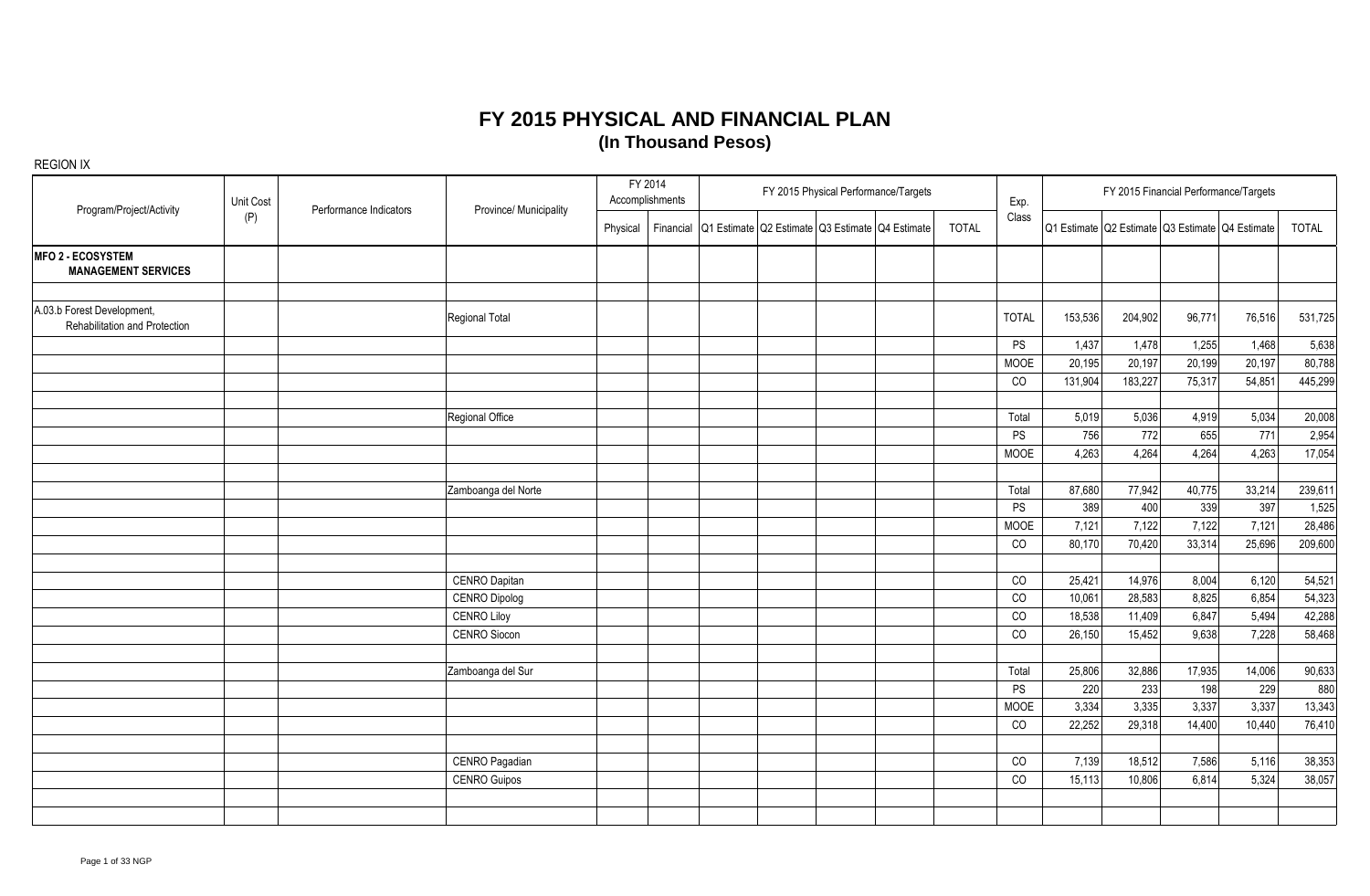| Program/Project/Activity                | Unit Cost | Performance Indicators           | Province/ Municipality |          | FY 2014<br>Accomplishments |                                                           |           | FY 2015 Physical Performance/Targets |                     | Exp.        |        | FY 2015 Financial Performance/Targets           |        |        |              |
|-----------------------------------------|-----------|----------------------------------|------------------------|----------|----------------------------|-----------------------------------------------------------|-----------|--------------------------------------|---------------------|-------------|--------|-------------------------------------------------|--------|--------|--------------|
|                                         | (P)       |                                  |                        | Physical |                            | Financial Q1 Estimate Q2 Estimate Q3 Estimate Q4 Estimate |           |                                      | <b>TOTAL</b>        | Class       |        | Q1 Estimate Q2 Estimate Q3 Estimate Q4 Estimate |        |        | <b>TOTAL</b> |
|                                         |           |                                  | Zamboanga Sibugay      |          |                            |                                                           |           |                                      |                     | Total       | 35,031 | 89,038                                          | 33,142 | 24,262 | 181,473      |
|                                         |           |                                  |                        |          |                            |                                                           |           |                                      |                     | <b>PS</b>   | 72     | 73                                              | 63     | 71     | 279          |
|                                         |           |                                  |                        |          |                            |                                                           |           |                                      |                     | <b>MOOE</b> | 5,477  | 5,476                                           | 5,476  | 5,476  | 21,905       |
|                                         |           |                                  |                        |          |                            |                                                           |           |                                      |                     | CO          | 29,482 | 83,489                                          | 27,603 | 18,715 | 159,289      |
|                                         |           |                                  |                        |          |                            |                                                           |           |                                      |                     |             |        |                                                 |        |        |              |
|                                         |           |                                  | CENRO Buug             |          |                            |                                                           |           |                                      |                     | CO          | 8,272  | 24,571                                          | 7,859  | 5,067  | 45,769       |
|                                         |           |                                  | CENRO Ipil             |          |                            |                                                           |           |                                      |                     | CO          | 9,527  | 29,407                                          | 8,663  | 5,516  | 53,113       |
|                                         |           |                                  | CENRO Zamboanga City   |          |                            |                                                           |           |                                      |                     | CO          | 11,683 | 29,511                                          | 11,081 | 8,132  | 60,407       |
|                                         |           |                                  |                        |          |                            |                                                           |           |                                      |                     |             |        |                                                 |        |        |              |
| National Greening Program               |           |                                  |                        |          |                            |                                                           |           |                                      |                     |             |        |                                                 |        |        |              |
|                                         |           |                                  |                        |          |                            |                                                           |           |                                      |                     |             |        |                                                 |        |        |              |
| 1.1 Seedling production/<br>procurement |           | Seedlings produced/procured (no) | Regional Total         |          |                            | 2,956,100                                                 | 9,532,444 |                                      | 12,488,544 Total CO |             | 84,775 | 144,830                                         | 5,332  |        | 234,937      |
|                                         | 10        |                                  | Timber (fast-growing)  |          |                            | 210,742                                                   | 249,924   |                                      | 460,666             |             | 2,259  | 2,308                                           | 42     |        | 4,609        |
|                                         | 12        |                                  | Timber (indigenous)    |          |                            |                                                           | 77,679    |                                      | 77,679              |             | 139    | 749                                             | 44     |        | 932          |
|                                         | 15        |                                  | Coffee                 |          |                            | 66,300                                                    | 601,667   |                                      | 667,967             |             | 2,244  | 7,435                                           | 345    |        | 10,024       |
|                                         | 20        |                                  | Cacao                  |          |                            | 21,500                                                    | 476,414   |                                      | 497,914             |             | 1,925  | 7,795                                           | 238    |        | 9,958        |
|                                         | 25        |                                  | <b>Fruit Trees</b>     |          |                            | 21,900                                                    | 79,461    |                                      | 101,361             |             | 765    | 1,686                                           | 83     |        | 2,534        |
|                                         | 75        |                                  | Urban                  |          |                            |                                                           | 6.074     |                                      | 6,074               |             | 68     | 366                                             | 22     |        | 456          |
|                                         | 20        |                                  | Rattan                 |          |                            |                                                           | 25,000    |                                      | 25,000              |             | 75     | 400                                             | 25     |        | 500          |
|                                         | 35        |                                  | Bamboo                 |          |                            |                                                           | 12,000    |                                      | 12,000              |             | 64     | 336                                             | 20     |        | 420          |
|                                         | 15        |                                  | Rubber (from seed)     |          |                            | 1,672,147                                                 | 3,217,087 |                                      | 4,889,234           |             | 34,831 | 37,810                                          | 699    |        | 73,340       |
|                                         | 35        |                                  | Rubber (budded)        |          |                            | 662,111                                                   | 2,928,603 |                                      | 3,590,714           |             | 40,821 | 81,303                                          | 3,557  |        | 125,681      |
|                                         | 3         |                                  | Mangrove (propagules)  |          |                            | 301,400                                                   | 1,858,535 |                                      | 2,159,935           |             | 1,584  | 4,642                                           | 257    |        | 6,483        |
|                                         |           |                                  |                        |          |                            |                                                           |           |                                      |                     |             |        |                                                 |        |        |              |
|                                         |           |                                  | Zamboanga del Norte    |          |                            | 2,042,500                                                 | 3,469,500 |                                      | 5,512,000           | CO          | 58,373 | 53,024                                          |        |        | 111,397      |
|                                         |           |                                  | Timber (fast-growing)  |          |                            | 37,250                                                    | 72,250    |                                      | 109,500             |             | 540    | 555                                             |        |        | 1,095        |
|                                         |           |                                  | Coffee                 |          |                            | 17,500                                                    | 157,000   |                                      | 174,500             |             | 657    | 1,964                                           |        |        | 2,621        |
|                                         |           |                                  | Cacao                  |          |                            | 21,500                                                    | 236,000   |                                      | 257,500             |             | 1,204  | 3,946                                           |        |        | 5,150        |
|                                         |           |                                  | Rubber (from seed)     |          |                            | 1,411,567                                                 | 2,160,068 |                                      | 3,571,635           |             | 29,211 | 24,360                                          |        |        | 53,571       |
|                                         |           |                                  | Rubber (budded)        |          |                            | 554,683                                                   | 844,182   |                                      | 1,398,865           |             | 26,761 | 22,199                                          |        |        | 48,960       |
|                                         |           |                                  | <b>CENRO Dapitan</b>   |          |                            | 681,750                                                   | 681,750   |                                      | 1,363,500           | CO          | 20,265 | 10,909                                          |        |        | 31,174       |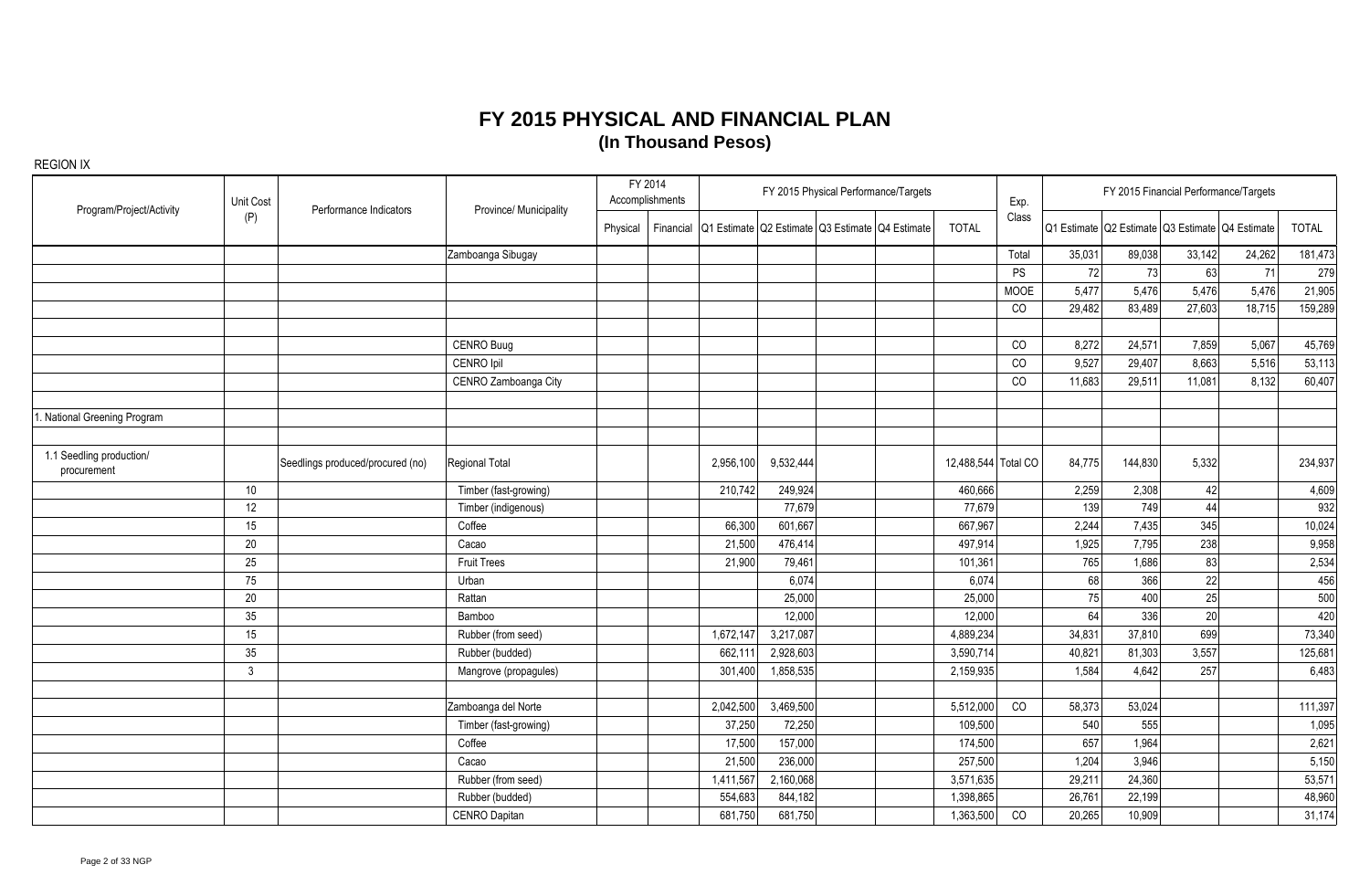| Program/Project/Activity | Unit Cost | Performance Indicators | Province/ Municipality | FY 2014  | Accomplishments |                                                           |           | FY 2015 Physical Performance/Targets |              | Exp.  |                 |        | FY 2015 Financial Performance/Targets           |        |
|--------------------------|-----------|------------------------|------------------------|----------|-----------------|-----------------------------------------------------------|-----------|--------------------------------------|--------------|-------|-----------------|--------|-------------------------------------------------|--------|
|                          | (P)       |                        |                        | Physical |                 | Financial Q1 Estimate Q2 Estimate Q3 Estimate Q4 Estimate |           |                                      | <b>TOTAL</b> | Class |                 |        | Q1 Estimate Q2 Estimate Q3 Estimate Q4 Estimate | TOTAL  |
|                          |           |                        | Rubber (from seed)     |          |                 | 413,717                                                   | 413,718   |                                      | 827,435      |       | 8,068           | 4,343  |                                                 | 12,411 |
|                          |           |                        | Rubber (budded)        |          |                 | 268,033                                                   | 268,032   |                                      | 536,065      |       | 12,197          | 6,566  |                                                 | 18,763 |
|                          |           |                        |                        |          |                 |                                                           |           |                                      |              |       |                 |        |                                                 |        |
|                          |           |                        | 1st District           |          |                 |                                                           |           |                                      |              |       |                 |        |                                                 |        |
|                          |           |                        | - Sergio Osmeña        |          |                 | 523,250                                                   | 523,250   |                                      | 1,046,500    | CO    | 16,268          | 8,760  |                                                 | 25,028 |
|                          |           |                        | Rubber (from seed)     |          |                 | 290,000                                                   | 290,000   |                                      | 580,000      |       | 5,655           | 3,045  |                                                 | 8,700  |
|                          |           |                        | Rubber (budded)        |          |                 | 233,250                                                   | 233,250   |                                      | 466,500      |       | 10,613          | 5,715  |                                                 | 16,328 |
|                          |           |                        | - Piñan                |          |                 | 79,250                                                    | 79,250    |                                      | 158,500      | CO    | 2,041           | 1,097  |                                                 | 3,138  |
|                          |           |                        | Rubber (from seed)     |          |                 | 60,233                                                    | 60,234    |                                      | 120,467      |       | 1,175           | 632    |                                                 | 1,807  |
|                          |           |                        | Rubber (budded)        |          |                 | 19,017                                                    | 19,016    |                                      | 38,033       |       | 866             | 465    |                                                 | 1,331  |
|                          |           |                        | - Mutia                |          |                 | 79,250                                                    | 79,250    |                                      | 158,500      | CO    | 1,956           | 1,052  |                                                 | 3,008  |
|                          |           |                        | Rubber (from seed)     |          |                 | 63,484                                                    | 63,484    |                                      | 126,968      |       | 1,238           | 666    |                                                 | 1,904  |
|                          |           |                        | Rubber (budded)        |          |                 | 15,766                                                    | 15,766    |                                      | 31,532       |       | 718             | 386    |                                                 | 1,104  |
|                          |           |                        |                        |          |                 |                                                           |           |                                      |              |       |                 |        |                                                 |        |
|                          |           |                        | <b>CENRO Dipolog</b>   |          |                 |                                                           | 1,427,000 |                                      | 1,427,000    | CO    | 4,217           | 23,877 |                                                 | 28,094 |
|                          |           |                        | Timber (fast-growing)  |          |                 |                                                           | 35,000    |                                      | 35,000       |       | 55              | 295    |                                                 | 350    |
|                          |           |                        | Coffee                 |          |                 |                                                           | 139,500   |                                      | 139,500      |       | 314             | 1,781  |                                                 | 2,095  |
|                          |           |                        | Cacao                  |          |                 |                                                           | 214,500   |                                      | 214,500      |       | 644             | 3,646  |                                                 | 4,290  |
|                          |           |                        | Rubber (from seed)     |          |                 |                                                           | 748,500   |                                      | 748,500      |       | 1,684           | 9,543  |                                                 | 11,227 |
|                          |           |                        | Rubber (budded)        |          |                 |                                                           | 289,500   |                                      | 289,500      |       | 1,520           | 8,612  |                                                 | 10,132 |
|                          |           |                        |                        |          |                 |                                                           |           |                                      |              |       |                 |        |                                                 |        |
|                          |           |                        | 2nd District           |          |                 |                                                           |           |                                      |              |       |                 |        |                                                 |        |
|                          |           |                        | - Katipunan            |          |                 |                                                           | 190,500   |                                      | 190,500      | CO    | 546             | 3,087  |                                                 | 3,633  |
|                          |           |                        | Timber (fast-growing)  |          |                 |                                                           | 5,000     |                                      | 5,000        |       | 8 <sup>1</sup>  | 42     |                                                 | 50     |
|                          |           |                        | Coffee                 |          |                 |                                                           | 15,500    |                                      | 15,500       |       | 35              | 198    |                                                 | 233    |
|                          |           |                        | Cacao                  |          |                 |                                                           | 20,000    |                                      | 20,000       |       | 60              | 340    |                                                 | 400    |
|                          |           |                        | Rubber (from seed)     |          |                 |                                                           | 115,000   |                                      | 115,000      |       | 259             | 1,466  |                                                 | 1,725  |
|                          |           |                        | Rubber (budded)        |          |                 |                                                           | 35,000    |                                      | 35,000       |       | 184             | 1,041  |                                                 | 1,225  |
|                          |           |                        |                        |          |                 |                                                           |           |                                      |              |       |                 |        |                                                 |        |
|                          |           |                        | - Manuel Roxas         |          |                 |                                                           | 317,000   |                                      | 317,000      | CO    | 818             | 4,640  |                                                 | 5,458  |
|                          |           |                        | Timber (fast-growing)  |          |                 |                                                           | 6,500     |                                      | 6,500        |       | 10 <sup>1</sup> | 55     |                                                 | 65     |
|                          |           |                        | Coffee                 |          |                 |                                                           | 33,500    |                                      | 33,500       |       | 75              | 428    |                                                 | 503    |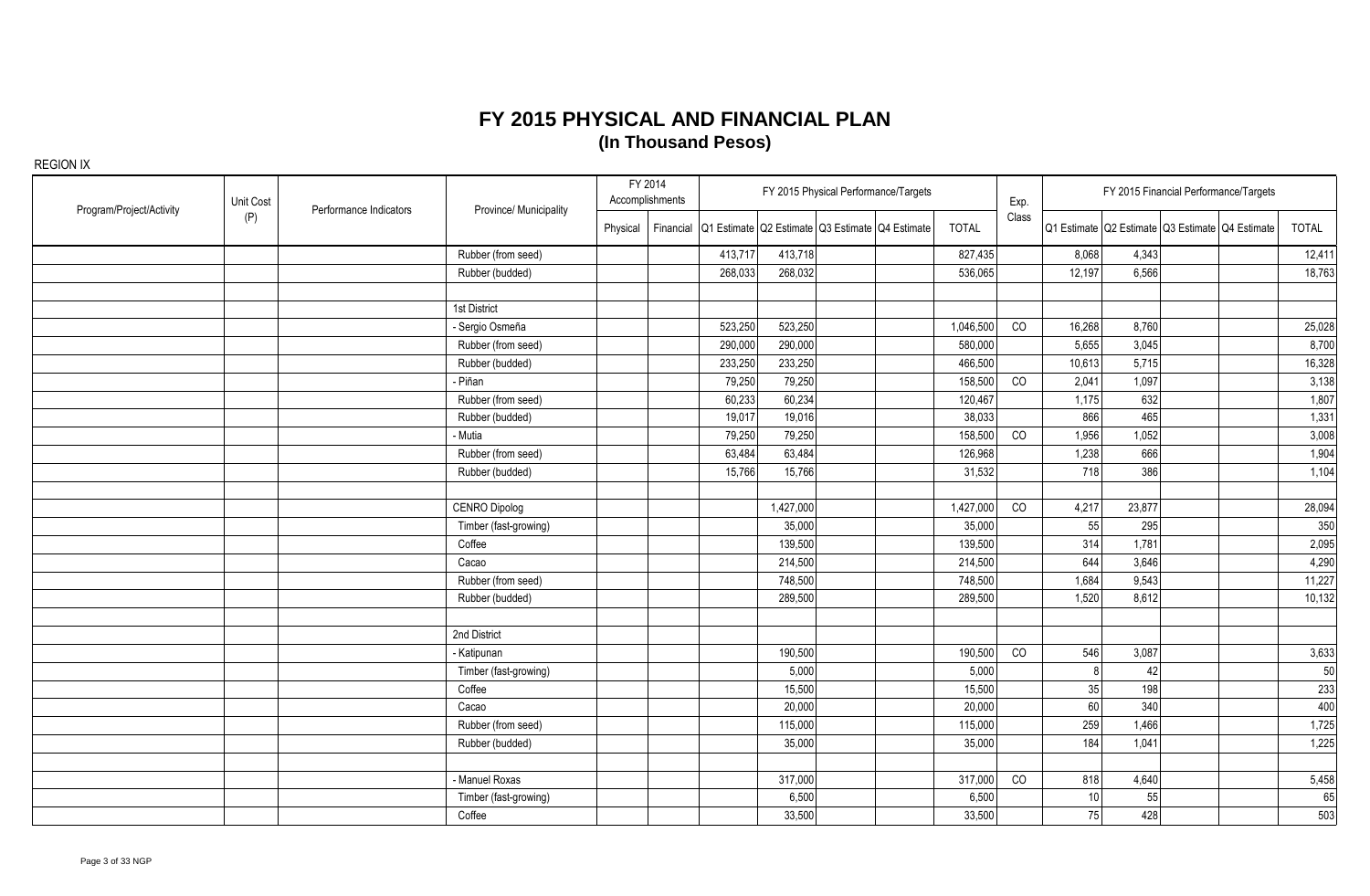| Program/Project/Activity | Unit Cost | Performance Indicators | Province/ Municipality |          | FY 2014<br>Accomplishments |                                                           | FY 2015 Physical Performance/Targets |              | Exp.  |              | FY 2015 Financial Performance/Targets           |  |        |
|--------------------------|-----------|------------------------|------------------------|----------|----------------------------|-----------------------------------------------------------|--------------------------------------|--------------|-------|--------------|-------------------------------------------------|--|--------|
|                          | (P)       |                        |                        | Physical |                            | Financial Q1 Estimate Q2 Estimate Q3 Estimate Q4 Estimate |                                      | <b>TOTAL</b> | Class |              | Q1 Estimate Q2 Estimate Q3 Estimate Q4 Estimate |  | TOTAL  |
|                          |           |                        | Cacao                  |          |                            | 47,000                                                    |                                      | 47,000       |       | 141          | 799                                             |  | 940    |
|                          |           |                        | Rubber (from seed)     |          |                            | 205,000                                                   |                                      | 205,000      |       | 461          | 2,614                                           |  | 3,075  |
|                          |           |                        | Rubber (budded)        |          |                            | 25,000                                                    |                                      | 25,000       |       | 131          | 744                                             |  | 875    |
|                          |           |                        | - Manukan              |          |                            | 158,500                                                   |                                      | 158,500      | CO    | 441          | 2,492                                           |  | 2,933  |
|                          |           |                        | Timber (fast-growing)  |          |                            | 5,000                                                     |                                      | 5,000        |       | $\mathsf{R}$ | 42                                              |  | 50     |
|                          |           |                        | Coffee                 |          |                            | 14,500                                                    |                                      | 14,500       |       | 33           | 185                                             |  | 218    |
|                          |           |                        | Cacao                  |          |                            | 16,000                                                    |                                      | 16,000       |       | 48           | 272                                             |  | 320    |
|                          |           |                        | Rubber (from seed)     |          |                            | 98,000                                                    |                                      | 98,000       |       | 221          | 1,249                                           |  | 1,470  |
|                          |           |                        | Rubber (budded)        |          |                            | 25,000                                                    |                                      | 25,000       |       | 131          | 744                                             |  | 875    |
|                          |           |                        | Jose Dalman            |          |                            | 127,000                                                   |                                      | 127,000      | CO    | 403          | 2,277                                           |  | 2,680  |
|                          |           |                        | Timber (fast-growing)  |          |                            | 5,000                                                     |                                      | 5,000        |       |              | 42                                              |  | 50     |
|                          |           |                        | Coffee                 |          |                            | 11,000                                                    |                                      | 11,000       |       | 25           | 140                                             |  | 165    |
|                          |           |                        | Cacao                  |          |                            | 20,000                                                    |                                      | 20,000       |       | 60           | 340                                             |  | 400    |
|                          |           |                        | Rubber (from seed)     |          |                            | 56,000                                                    |                                      | 56,000       |       | 126          | 714                                             |  | 840    |
|                          |           |                        | Rubber (budded)        |          |                            | 35,000                                                    |                                      | 35,000       |       | 184          | 1,041                                           |  | 1,225  |
|                          |           |                        | - Sindangan            |          |                            | 317,000                                                   |                                      | 317,000      | CO    | 1,044        | 5,911                                           |  | 6,955  |
|                          |           |                        | Timber (fast-growing)  |          |                            | 7,000                                                     |                                      | 7,000        |       | 11           | 59                                              |  | 70     |
|                          |           |                        | Coffee                 |          |                            | 31,500                                                    |                                      | 31,500       |       | 71           | 402                                             |  | 473    |
|                          |           |                        | Cacao                  |          |                            | 57,000                                                    |                                      | 57,000       |       | 171          | 969                                             |  | 1,140  |
|                          |           |                        | Rubber (from seed)     |          |                            | 124,000                                                   |                                      | 124,000      |       | 279          | 1,581                                           |  | 1,860  |
|                          |           |                        | Rubber (budded)        |          |                            | 97,500                                                    |                                      | 97,500       |       | 512          | 2,900                                           |  | 3,412  |
|                          |           |                        | - Siayan               |          |                            | 317,000                                                   |                                      | 317,000      | CO    | 965          | 5,470                                           |  | 6,435  |
|                          |           |                        | Timber (fast-growing)  |          |                            | 6,500                                                     |                                      | 6,500        |       | 10           | 55                                              |  | 65     |
|                          |           |                        | Coffee                 |          |                            | 33,500                                                    |                                      | 33,500       |       | 75           | 428                                             |  | 503    |
|                          |           |                        | Cacao                  |          |                            | 54,500                                                    |                                      | 54,500       |       | 164          | 926                                             |  | 1,090  |
|                          |           |                        | Rubber (from seed)     |          |                            | 150,500                                                   |                                      | 150,500      |       | 338          | 1,919                                           |  | 2,257  |
|                          |           |                        | Rubber (budded)        |          |                            | 72,000                                                    |                                      | 72,000       |       | 378          | 2,142                                           |  | 2,520  |
|                          |           |                        |                        |          |                            |                                                           |                                      |              |       |              |                                                 |  |        |
|                          |           |                        | <b>CENRO Liloy</b>     |          |                            | 488,750<br>488,750                                        |                                      | 977,500      | CO    | 13,735       | 7,386                                           |  | 21,121 |
|                          |           |                        | Timber (fast-growing)  |          |                            | 37,250<br>37,250                                          |                                      | 74,500       |       | 485          | 260                                             |  | 745    |
|                          |           |                        | Coffee                 |          |                            | 17,500<br>17,500                                          |                                      | 35,000       |       | 343          | 183                                             |  | 526    |
|                          |           |                        | Cacao                  |          |                            | 21,500<br>21,500                                          |                                      | 43,000       |       | 560          | 300                                             |  | 860    |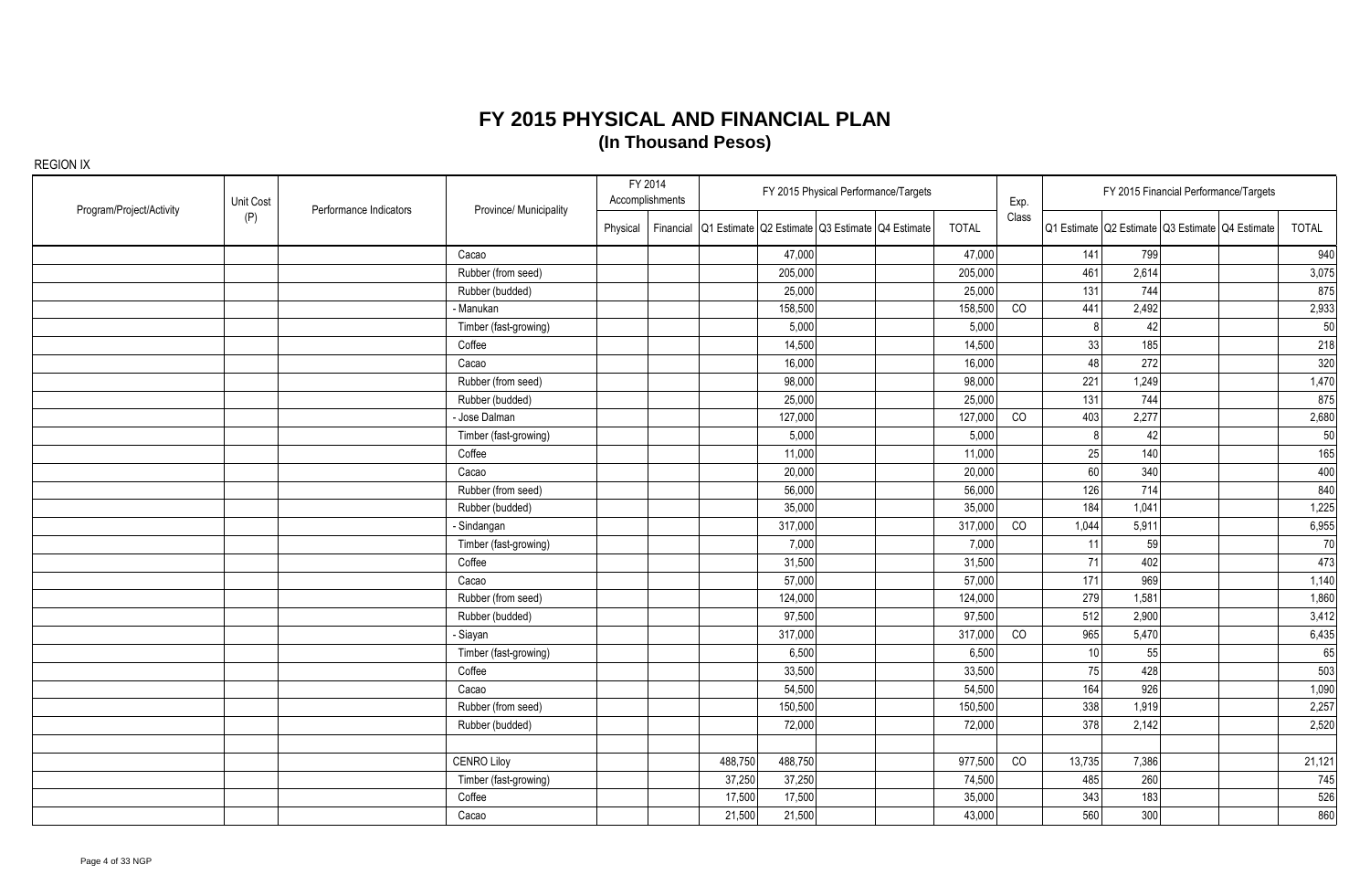| Program/Project/Activity | Unit Cost | Performance Indicators | Province/ Municipality |          | FY 2014<br>Accomplishments |                                                           |         | FY 2015 Physical Performance/Targets |              | Exp.  |       |       | FY 2015 Financial Performance/Targets           |        |
|--------------------------|-----------|------------------------|------------------------|----------|----------------------------|-----------------------------------------------------------|---------|--------------------------------------|--------------|-------|-------|-------|-------------------------------------------------|--------|
|                          | (P)       |                        |                        | Physical |                            | Financial Q1 Estimate Q2 Estimate Q3 Estimate Q4 Estimate |         |                                      | <b>TOTAL</b> | Class |       |       | Q1 Estimate Q2 Estimate Q3 Estimate Q4 Estimate | TOTAL  |
|                          |           |                        | Rubber (from seed)     |          |                            | 247,100                                                   | 247,100 |                                      | 494,200      |       | 4,819 | 2,593 |                                                 | 7,412  |
|                          |           |                        | Rubber (budded)        |          |                            | 165,400                                                   | 165,400 |                                      | 330,800      |       | 7,528 | 4,050 |                                                 | 11,578 |
|                          |           |                        |                        |          |                            |                                                           |         |                                      |              |       |       |       |                                                 |        |
|                          |           |                        | 3rd district           |          |                            |                                                           |         |                                      |              |       |       |       |                                                 |        |
|                          |           |                        | - Kalawit              |          |                            | 59,500                                                    | 59,500  |                                      | 119,000      | CO    | 1,574 | 846   |                                                 | 2,420  |
|                          |           |                        | Timber (fast-growing)  |          |                            | 5,000                                                     | 5,000   |                                      | 10,000       |       | 65    | 35    |                                                 | 100    |
|                          |           |                        | Coffee                 |          |                            | 2,500                                                     | 2,500   |                                      | 5,000        |       | 49    | 26    |                                                 | 75     |
|                          |           |                        | Cacao                  |          |                            | 2,500                                                     | 2,500   |                                      | 5,000        |       | 65    | 35    |                                                 | 100    |
|                          |           |                        | Rubber (from seed)     |          |                            | 33,000                                                    | 33,000  |                                      | 66,000       |       | 644   | 346   |                                                 | 990    |
|                          |           |                        | Rubber (budded)        |          |                            | 16,500                                                    | 16,500  |                                      | 33,000       |       | 751   | 404   |                                                 | 1,155  |
|                          |           |                        | - Labason              |          |                            | 47,750                                                    | 47,750  |                                      | 95,500       | CO    | 1,321 | 711   |                                                 | 2,032  |
|                          |           |                        | Rubber (from seed)     |          |                            | 32,750                                                    | 32,750  |                                      | 65,500       |       | 638   | 344   |                                                 | 982    |
|                          |           |                        | Rubber (budded)        |          |                            | 15,000                                                    | 15,000  |                                      | 30,000       |       | 683   | 367   |                                                 | 1,050  |
|                          |           |                        | - Leon Postigo         |          |                            | 175,750                                                   | 175,750 |                                      | 351,500      | CO    | 4,676 | 2,517 |                                                 | 7,193  |
|                          |           |                        | Timber (fast-growing)  |          |                            | 17,000                                                    | 17,000  |                                      | 34,000       |       | 221   | 119   |                                                 | 340    |
|                          |           |                        | Coffee                 |          |                            | 8,750                                                     | 8,750   |                                      | 17,500       |       | 171   | 92    |                                                 | 263    |
|                          |           |                        | Cacao                  |          |                            | 9,000                                                     | 9,000   |                                      | 18,000       |       | 234   | 126   |                                                 | 360    |
|                          |           |                        | Rubber (from seed)     |          |                            | 91,000                                                    | 91,000  |                                      | 182,000      |       | 1,775 | 955   |                                                 | 2,730  |
|                          |           |                        | Rubber (budded)        |          |                            | 50,000                                                    | 50,000  |                                      | 100,000      |       | 2,275 | 1,225 |                                                 | 3,500  |
|                          |           |                        | - Tampilisan           |          |                            | 55,000                                                    | 55,000  |                                      | 110,000      | CO    | 2,503 | 1,347 |                                                 | 3,850  |
|                          |           |                        | Rubber (budded)        |          |                            |                                                           |         |                                      |              |       |       |       |                                                 |        |
|                          |           |                        | - Gutalac              |          |                            | 63,500                                                    | 63,500  |                                      | 127,000      | CO    | 1,602 | 859   |                                                 | 2,461  |
|                          |           |                        | Timber (fast-growing)  |          |                            | 6,250                                                     | 6,250   |                                      | 12,500       |       | 82    | 43    |                                                 | 125    |
|                          |           |                        | Coffee                 |          |                            | 2,500                                                     | 2,500   |                                      | 5,000        |       | 49    | 26    |                                                 | 75     |
|                          |           |                        | Cacao                  |          |                            | 6,250                                                     | 6,250   |                                      | 12,500       |       | 163   | 87    |                                                 | 250    |
|                          |           |                        | Rubber (from seed)     |          |                            | 34,600                                                    | 34,600  |                                      | 69,200       |       | 675   | 363   |                                                 | 1,038  |
|                          |           |                        | Rubber (budded)        |          |                            | 13,900                                                    | 13,900  |                                      | 27,800       |       | 633   | 340   |                                                 | 973    |
|                          |           |                        |                        |          |                            |                                                           |         |                                      |              |       |       |       |                                                 |        |
|                          |           |                        | - Godod                |          |                            | 87,250                                                    | 87,250  |                                      | 174,500      | CO    | 2,059 | 1,106 |                                                 | 3,165  |
|                          |           |                        | Timber (fast-growing)  |          |                            | 9,000                                                     | 9,000   |                                      | 18,000       |       | 117   | 63    |                                                 | 180    |
|                          |           |                        | Coffee                 |          |                            | 3,750                                                     | 3,750   |                                      | 7,500        |       | 74    | 39    |                                                 | 113    |
|                          |           |                        | Cacao                  |          |                            | 3,750                                                     | 3,750   |                                      | 7,500        |       | 98    | 52    |                                                 | 150    |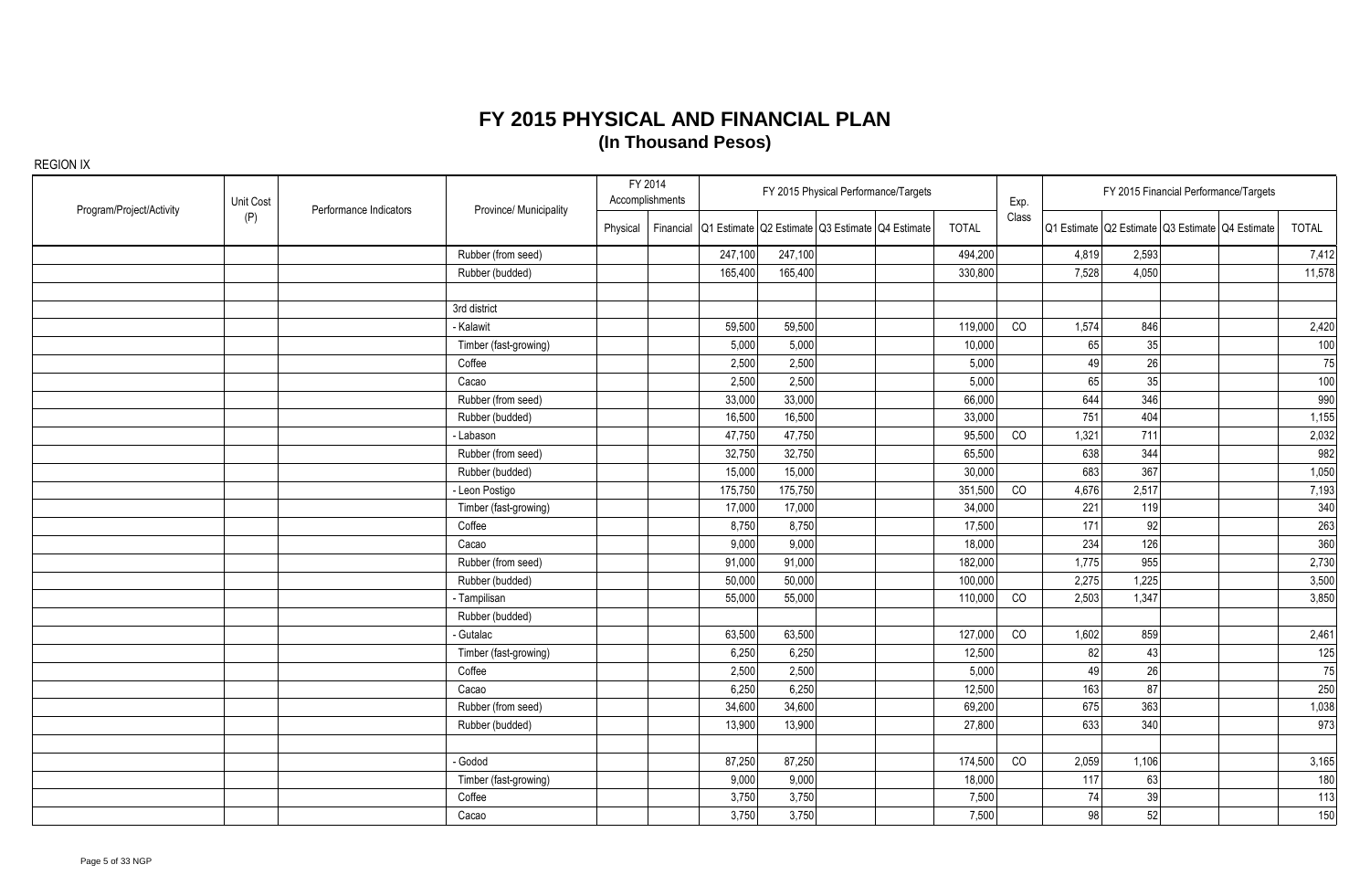| Program/Project/Activity | Unit Cost | Performance Indicators | Province/ Municipality |          | FY 2014<br>Accomplishments |                                                           |           | FY 2015 Physical Performance/Targets |              | Exp.  |        | FY 2015 Financial Performance/Targets           |     |        |
|--------------------------|-----------|------------------------|------------------------|----------|----------------------------|-----------------------------------------------------------|-----------|--------------------------------------|--------------|-------|--------|-------------------------------------------------|-----|--------|
|                          | (P)       |                        |                        | Physical |                            | Financial Q1 Estimate Q2 Estimate Q3 Estimate Q4 Estimate |           |                                      | <b>TOTAL</b> | Class |        | Q1 Estimate Q2 Estimate Q3 Estimate Q4 Estimate |     | TOTAL  |
|                          |           |                        | Rubber (from seed)     |          |                            | 55,750                                                    | 55,750    |                                      | 111,500      |       | 1,087  | 585                                             |     | 1,672  |
|                          |           |                        | Rubber (budded)        |          |                            | 15,000                                                    | 15,000    |                                      | 30,000       |       | 683    | 367                                             |     | 1,050  |
|                          |           |                        |                        |          |                            |                                                           |           |                                      |              |       |        |                                                 |     |        |
|                          |           |                        | <b>CENRO Siocon</b>    |          |                            | 872,000                                                   | 872,000   |                                      | 1,744,000    | CO    | 20,156 | 10,852                                          |     | 31,008 |
|                          |           |                        | Rubber (from seed)     |          |                            | 750,750                                                   | 750,750   |                                      | 1,501,500    |       | 14,640 | 7,881                                           |     | 22,521 |
|                          |           |                        | Rubber (budded)        |          |                            | 121,250                                                   | 121,250   |                                      | 242,500      |       | 5,516  | 2,971                                           |     | 8,487  |
|                          |           |                        | 3rd District           |          |                            |                                                           |           |                                      |              |       |        |                                                 |     |        |
|                          |           |                        | - Sibuco               |          |                            | 229,750                                                   | 229,750   |                                      | 459,500      |       | 4,480  | 2,412                                           |     | 6,892  |
|                          |           |                        | Rubber (from seed)     |          |                            |                                                           |           |                                      |              |       |        |                                                 |     |        |
|                          |           |                        | - Baliguian            |          |                            | 396,500                                                   | 396,500   |                                      | 793,000      |       | 10,884 | 5,860                                           |     | 16,744 |
|                          |           |                        | Rubber (from seed)     |          |                            | 275,250                                                   | 275,250   |                                      | 550,500      |       | 5,368  | 2,889                                           |     | 8,257  |
|                          |           |                        | Rubber (budded)        |          |                            | 121,250                                                   | 121,250   |                                      | 242,500      |       | 5,516  | 2,971                                           |     | 8,487  |
|                          |           |                        | - Sirawai              |          |                            | 245,750                                                   | 245,750   |                                      | 491,500      |       | 4,792  | 2,580                                           |     | 7,372  |
|                          |           |                        | Rubber (from seed)     |          |                            |                                                           |           |                                      |              |       |        |                                                 |     |        |
|                          |           |                        |                        |          |                            |                                                           |           |                                      |              |       |        |                                                 |     |        |
|                          |           |                        | Zamboanga del Sur      |          |                            | 913,600                                                   | 1,785,444 |                                      | 2,699,044    | CO    | 13,330 | 22,116                                          | 968 | 36,414 |
|                          |           |                        | Timber (fast-growing)  |          |                            | 173,492                                                   | 177,674   |                                      | 351,166      |       | 1,719  | 1,753                                           | 42  | 3,514  |
|                          |           |                        | Timber (indigenous)    |          |                            |                                                           | 77,679    |                                      | 77,679       |       | 139    | 749                                             | 44  | 932    |
|                          |           |                        | Coffee                 |          |                            | 48,800                                                    | 344,667   |                                      | 393,467      |       | 1,362  | 4,271                                           | 270 | 5,903  |
|                          |           |                        | Cacao                  |          |                            |                                                           | 2,414     |                                      | 2,414        |       |        | 41                                              |     | 48     |
|                          |           |                        | <b>Fruit Trees</b>     |          |                            | 21,900                                                    | 53,461    |                                      | 75,361       |       | 667    | 1,166                                           | 51  | 1,884  |
|                          |           |                        | Urban                  |          |                            |                                                           | 6,074     |                                      | 6,074        |       | 68     | 366                                             | 22  | 456    |
|                          |           |                        | Rubber (from seed)     |          |                            | 260,580                                                   | 373,369   |                                      | 633,949      |       | 4,083  | 5,246                                           | 181 | 9,510  |
|                          |           |                        | Rubber (budded)        |          |                            | 107,428                                                   | 226,571   |                                      | 333,999      |       | 4,302  | 7,086                                           | 303 | 11,691 |
|                          |           |                        | Mangrove (propagules)  |          |                            | 301,400                                                   | 523,535   |                                      | 824,935      |       | 983    | 1,438                                           | 55  | 2,476  |
|                          |           |                        |                        |          |                            |                                                           |           |                                      |              |       |        |                                                 |     |        |
|                          |           |                        | CENRO Pagadian         |          |                            |                                                           | 1,312,341 |                                      | 1,312,341    | CO    | 2,782  | 15,019                                          | 968 | 18,769 |
|                          |           |                        | Timber (fast-growing)  |          |                            |                                                           | 86,809    |                                      | 86,809       |       | 131    | 696                                             | 42  | 869    |
|                          |           |                        | Timber (indigenous)    |          |                            |                                                           | 77,679    |                                      | 77,679       |       | 139    | 749                                             | 44  | 932    |
|                          |           |                        | Coffee                 |          |                            |                                                           | 315,403   |                                      | 315,403      |       | 676    | 3,785                                           | 270 | 4,731  |
|                          |           |                        | <b>Fruit Trees</b>     |          |                            |                                                           | 41,341    |                                      | 41,341       |       | 155    | 827                                             | 51  | 1,033  |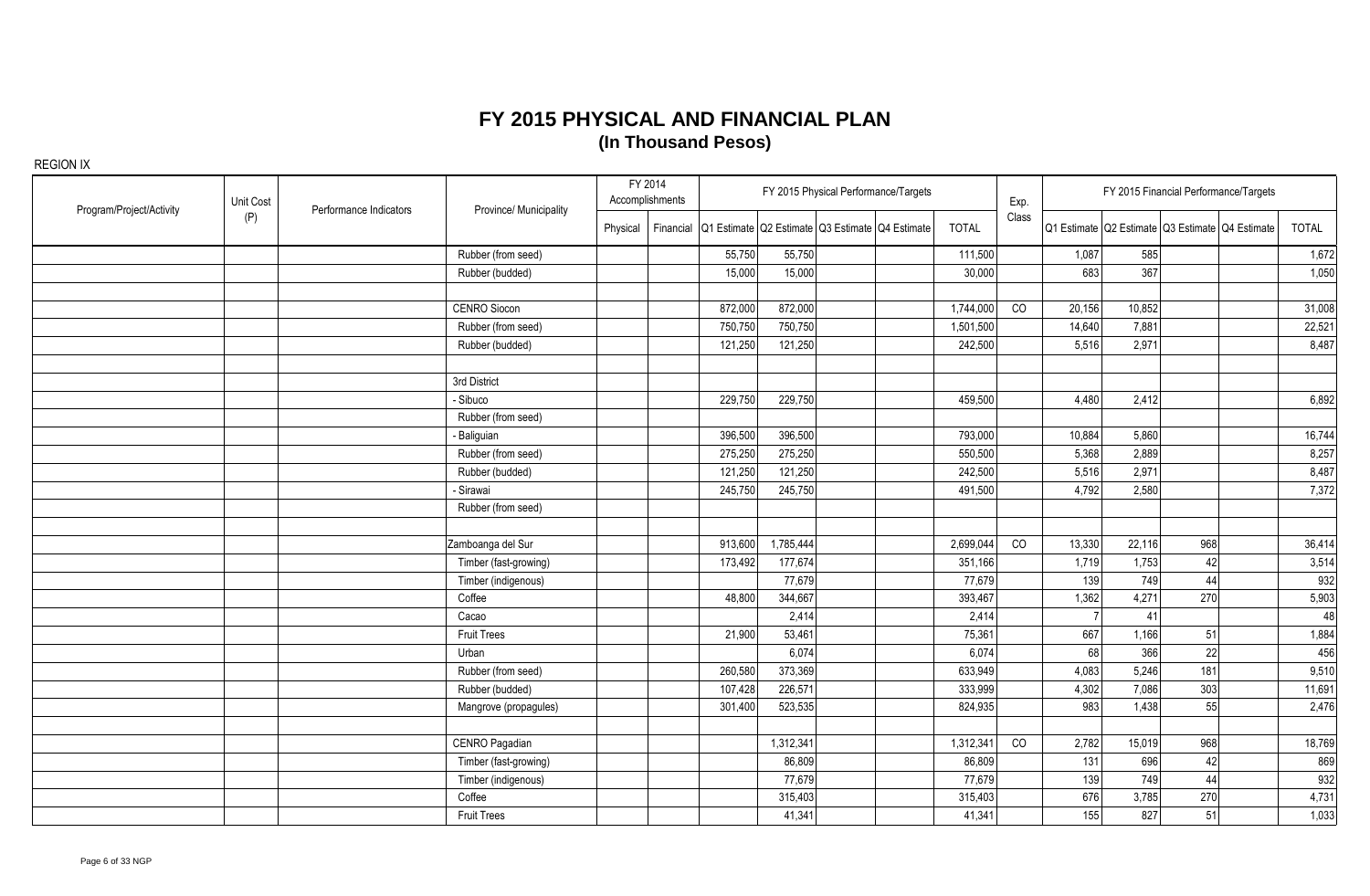| Program/Project/Activity | Unit Cost | Performance Indicators | Province/ Municipality |          | FY 2014<br>Accomplishments |                                                           |         | FY 2015 Physical Performance/Targets |              | Exp.  |                | FY 2015 Financial Performance/Targets           |                |              |
|--------------------------|-----------|------------------------|------------------------|----------|----------------------------|-----------------------------------------------------------|---------|--------------------------------------|--------------|-------|----------------|-------------------------------------------------|----------------|--------------|
|                          | (P)       |                        |                        | Physical |                            | Financial Q1 Estimate Q2 Estimate Q3 Estimate Q4 Estimate |         |                                      | <b>TOTAL</b> | Class |                | Q1 Estimate Q2 Estimate Q3 Estimate Q4 Estimate |                | <b>TOTAL</b> |
|                          |           |                        | Urban                  |          |                            |                                                           | 6,074   |                                      | 6,074        |       | 68             | 366<br>22                                       |                | 456          |
|                          |           |                        | Rubber (from seed)     |          |                            |                                                           | 239,941 |                                      | 239,941      |       | 541            | 2,878<br>181                                    |                | 3,600        |
|                          |           |                        | Rubber (budded)        |          |                            |                                                           | 172,259 |                                      | 172,259      |       | 904            | 4,822<br>303                                    |                | 6,029        |
|                          |           |                        | Mangrove (propagules)  |          |                            |                                                           | 372,835 |                                      | 372,835      |       | 168            | 896<br>55                                       |                | 1,119        |
|                          |           |                        | 1st District           |          |                            |                                                           |         |                                      |              |       |                |                                                 |                |              |
|                          |           |                        | - Midsalip             |          |                            |                                                           | 231,322 |                                      | 231,322      | CO    | 604            | 3,225<br>201                                    |                | 4,030        |
|                          |           |                        | Timber (fast-growing)  |          |                            |                                                           | 9,869   |                                      | 9,869        |       | 15             | 80                                              |                | 99           |
|                          |           |                        | Timber (indigenous)    |          |                            |                                                           | 4,935   |                                      | 4,935        |       | a              | 48                                              | $\overline{2}$ | 59           |
|                          |           |                        | Coffee                 |          |                            |                                                           | 98,687  |                                      | 98,687       |       | 222            | 1,184<br>74                                     |                | 1,480        |
|                          |           |                        | <b>Fruit Trees</b>     |          |                            |                                                           | 21,119  |                                      | 21,119       |       | 79             | 423<br>26                                       |                | 528          |
|                          |           |                        | Rubber (from seed)     |          |                            |                                                           | 76,056  |                                      | 76,056       |       | 171            | 912<br>58                                       |                | 1,141        |
|                          |           |                        | Rubber (budded)        |          |                            |                                                           | 20,656  |                                      | 20,656       |       | 108            | 578<br>37                                       |                | 723          |
|                          |           |                        | - Pagadian City        |          |                            |                                                           | 79,195  |                                      | 79,195       | CO    | 237            | 1,261<br>77                                     |                | 1,575        |
|                          |           |                        | Timber (fast-growing)  |          |                            |                                                           | 8,641   |                                      | 8,641        |       | 13             | 69                                              |                | 86           |
|                          |           |                        | Timber (indigenous)    |          |                            |                                                           | 2,433   |                                      | 2,433        |       |                | 23                                              | $\mathfrak{p}$ | 29           |
|                          |           |                        | Coffee                 |          |                            |                                                           | 24,329  |                                      | 24,329       |       | 55             | 293<br>17                                       |                | 365          |
|                          |           |                        | <b>Fruit Trees</b>     |          |                            |                                                           | 3,244   |                                      | 3,244        |       | 12             | 65                                              |                | 81           |
|                          |           |                        | Rubber (from seed)     |          |                            |                                                           | 20,274  |                                      | 20,274       |       | 46             | 242<br>16                                       |                | 304          |
|                          |           |                        | Rubber (budded)        |          |                            |                                                           | 20,274  |                                      | 20,274       |       | 107            | 569<br>34                                       |                | 710          |
|                          |           |                        | - Labangan             |          |                            |                                                           | 167,946 |                                      | 167,946      | CO    | 265            | 1,414<br>91                                     |                | 1,770        |
|                          |           |                        | Timber (fast-growing)  |          |                            |                                                           | 4,252   |                                      | 4,252        |       |                | 34                                              |                | 43           |
|                          |           |                        | Timber (indigenous)    |          |                            |                                                           | 1,889   |                                      | 1,889        |       |                | 18                                              | $\overline{2}$ | 23           |
|                          |           |                        | Coffee                 |          |                            |                                                           | 23,622  |                                      | 23,622       |       | 53             | 283<br>18                                       |                | 354          |
|                          |           |                        | <b>Fruit Trees</b>     |          |                            |                                                           | 4,724   |                                      | 4,724        |       | 18             | 94                                              | - 61           | 118          |
|                          |           |                        | Rubber (from seed)     |          |                            |                                                           | 18,897  |                                      | 18,897       |       | 43             | 226<br>15                                       |                | 284          |
|                          |           |                        | Rubber (budded)        |          |                            |                                                           | 18,897  |                                      | 18,897       |       | 99             | 528<br>34                                       |                | 661          |
|                          |           |                        | Mangrove (propagules)  |          |                            |                                                           | 95,665  |                                      | 95,665       |       | 43             | 231<br>13                                       |                | 287          |
|                          |           |                        | - Dumingag             |          |                            |                                                           | 272,734 |                                      | 272,734      | CO    | 870            | 4,642<br>290                                    |                | 5,802        |
|                          |           |                        | Timber (fast-growing)  |          |                            |                                                           | 9,766   |                                      | 9,766        |       | 15             | 78                                              |                | 98           |
|                          |           |                        | Timber (indigenous)    |          |                            |                                                           | 4,589   |                                      | 4,589        |       | 8 <sup>1</sup> | 44                                              | 3              | 55           |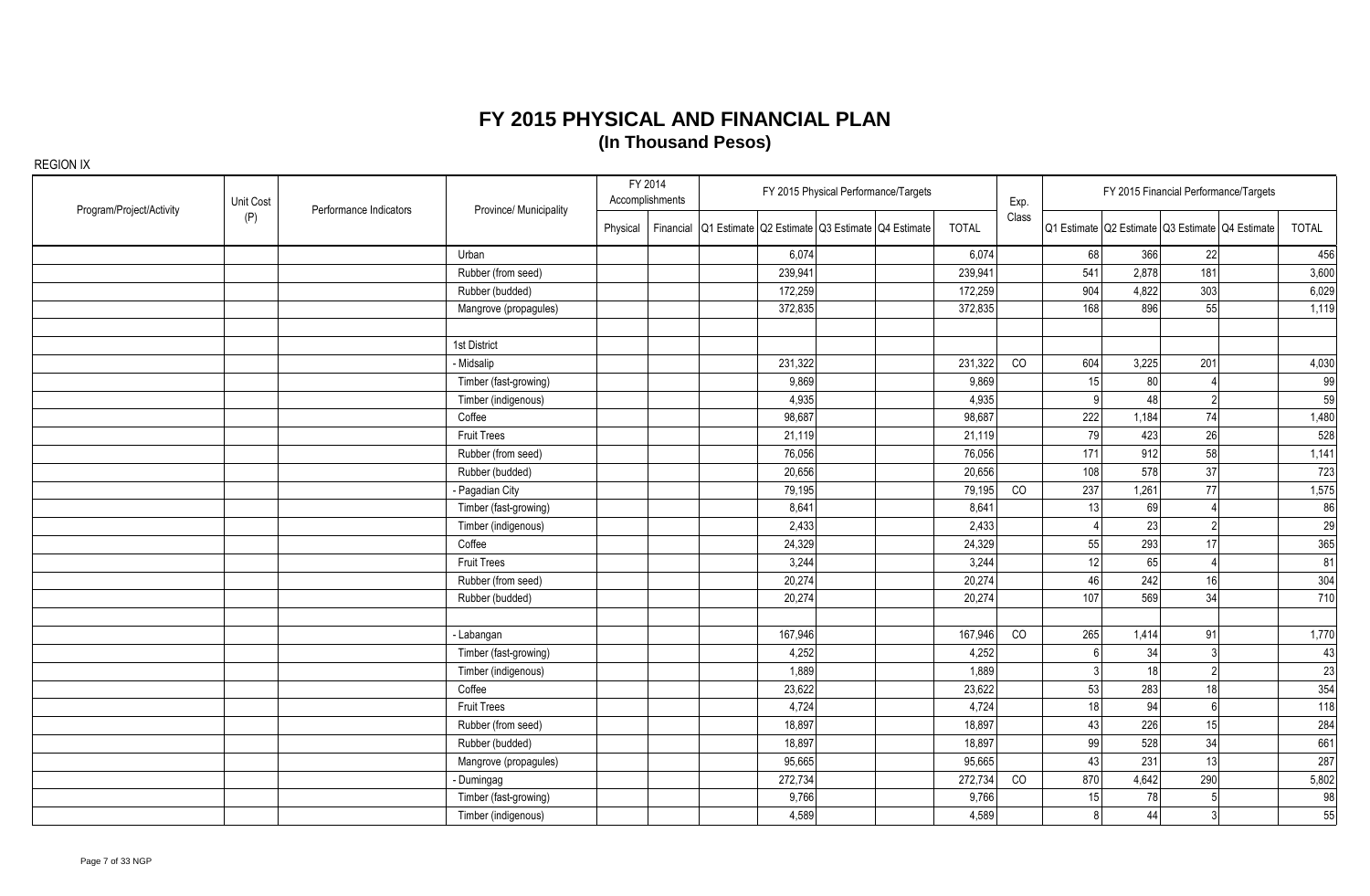| Program/Project/Activity | Unit Cost | Performance Indicators | Province/ Municipality |          | FY 2014<br>Accomplishments |                                                           |         | FY 2015 Physical Performance/Targets |              | Exp.  |        | FY 2015 Financial Performance/Targets                 |              |
|--------------------------|-----------|------------------------|------------------------|----------|----------------------------|-----------------------------------------------------------|---------|--------------------------------------|--------------|-------|--------|-------------------------------------------------------|--------------|
|                          | (P)       |                        |                        | Physical |                            | Financial Q1 Estimate Q2 Estimate Q3 Estimate Q4 Estimate |         |                                      | <b>TOTAL</b> | Class |        | Q1 Estimate   Q2 Estimate   Q3 Estimate   Q4 Estimate | <b>TOTAL</b> |
|                          |           |                        | Coffee                 |          |                            |                                                           | 71,772  |                                      | 71,772       |       | 162    | 862<br>53                                             | 1,077        |
|                          |           |                        | <b>Fruit Trees</b>     |          |                            |                                                           | 7,177   |                                      | 7,177        |       | 27     | 144<br>$\mathsf{R}$                                   | 179          |
|                          |           |                        | Rubber (from seed)     |          |                            |                                                           | 94,365  |                                      | 94,365       |       | 212    | 1,132<br>72                                           | 1,416        |
|                          |           |                        | Rubber (budded)        |          |                            |                                                           | 85,065  |                                      | 85,065       |       | 446    | 2,382<br>149                                          | 2,977        |
|                          |           |                        | - Mahayag              |          |                            |                                                           | 74,885  |                                      | 74,885       | CO    | 178    | 1,123<br>100                                          | 1,401        |
|                          |           |                        | Timber (fast-growing)  |          |                            |                                                           | 3,808   |                                      | 3,808        |       |        | 32                                                    | 38           |
|                          |           |                        | Timber (indigenous)    |          |                            |                                                           | 2,539   |                                      | 2,539        |       |        | 26                                                    | 31           |
|                          |           |                        | Coffee                 |          |                            |                                                           | 38,077  |                                      | 38,077       |       | 52     | 457<br>62                                             | 571          |
|                          |           |                        | <b>Fruit Trees</b>     |          |                            |                                                           | 5,077   |                                      | 5,077        |       | 19     | 101                                                   | 127          |
|                          |           |                        | Rubber (from seed)     |          |                            |                                                           | 12,692  |                                      | 12,692       |       | 29     | 153<br>R                                              | 190          |
|                          |           |                        | Rubber (budded)        |          |                            |                                                           | 12,692  |                                      | 12,692       |       | 67     | 354<br>23                                             | 444          |
|                          |           |                        | - Ramon Magsaysay      |          |                            |                                                           | 25,000  |                                      | 25,000       | CO    | 43     | 229<br>13                                             | 285          |
|                          |           |                        | Timber (fast-growing)  |          |                            |                                                           | 7,500   |                                      | 7,500        |       | 11     | 60                                                    | 75           |
|                          |           |                        | Timber (indigenous)    |          |                            |                                                           | 17,500  |                                      | 17,500       |       | 32     | 169<br>$\Omega$                                       | 210          |
|                          |           |                        |                        |          |                            |                                                           |         |                                      |              |       |        |                                                       |              |
|                          |           |                        | - Tambulig             |          |                            |                                                           | 303,759 |                                      | 303,759      | CO    | 254    | 1,354<br>83                                           | 1,691        |
|                          |           |                        | Timber (fast-growing)  |          |                            |                                                           | 615     |                                      | 615          |       |        | 5                                                     | 6            |
|                          |           |                        | Timber (indigenous)    |          |                            |                                                           | 1,436   |                                      | 1,436        |       |        | 14                                                    | 17           |
|                          |           |                        | Coffee                 |          |                            |                                                           | 8,206   |                                      | 8,206        |       | 18     | 98                                                    | 123          |
|                          |           |                        | Urban                  |          |                            |                                                           | 6,074   |                                      | 6,074        |       | 68     | 366<br>22                                             | 456          |
|                          |           |                        | Rubber (from seed)     |          |                            |                                                           | 5,129   |                                      | 5,129        |       | 12     | 62<br>$\mathcal{R}$                                   | 77           |
|                          |           |                        | Rubber (budded)        |          |                            |                                                           | 5,129   |                                      | 5,129        |       | 27     | 144<br>Q                                              | 180          |
|                          |           |                        | Mangrove (propagules)  |          |                            |                                                           | 277,170 |                                      | 277,170      |       | 125    | 665<br>42                                             | 832          |
|                          |           |                        | - Sominot              |          |                            |                                                           | 157,500 |                                      | 157,500      | CO    | 331    | 1,771<br>113                                          | 2,215        |
|                          |           |                        | Timber (fast-growing)  |          |                            |                                                           | 42,358  |                                      | 42,358       |       | 64     | 338<br>22                                             | 424          |
|                          |           |                        | Timber (indigenous)    |          |                            |                                                           | 42,358  |                                      | 42,358       |       | 75     | 407<br>26                                             | 508          |
|                          |           |                        | Coffee                 |          |                            |                                                           | 50,710  |                                      | 50,710       |       | 114    | 608<br>39                                             | 761          |
|                          |           |                        | Rubber (from seed)     |          |                            |                                                           | 12,528  |                                      | 12,528       |       | 28     | 151<br>- ql                                           | 188          |
|                          |           |                        | Rubber (budded)        |          |                            |                                                           | 9,546   |                                      | 9,546        |       | 50     | 267<br>17                                             | 334          |
|                          |           |                        |                        |          |                            |                                                           |         |                                      |              |       |        |                                                       |              |
|                          |           |                        | <b>CENRO Guipos</b>    |          |                            | 913,600                                                   | 473,103 |                                      | 1,386,703    | CO    | 10,548 | 7,097                                                 | 17,645       |
|                          |           |                        | Timber (fast-growing)  |          |                            | 173,492                                                   | 90,865  |                                      | 264,357      |       | 1,588  | 1,057                                                 | 2,645        |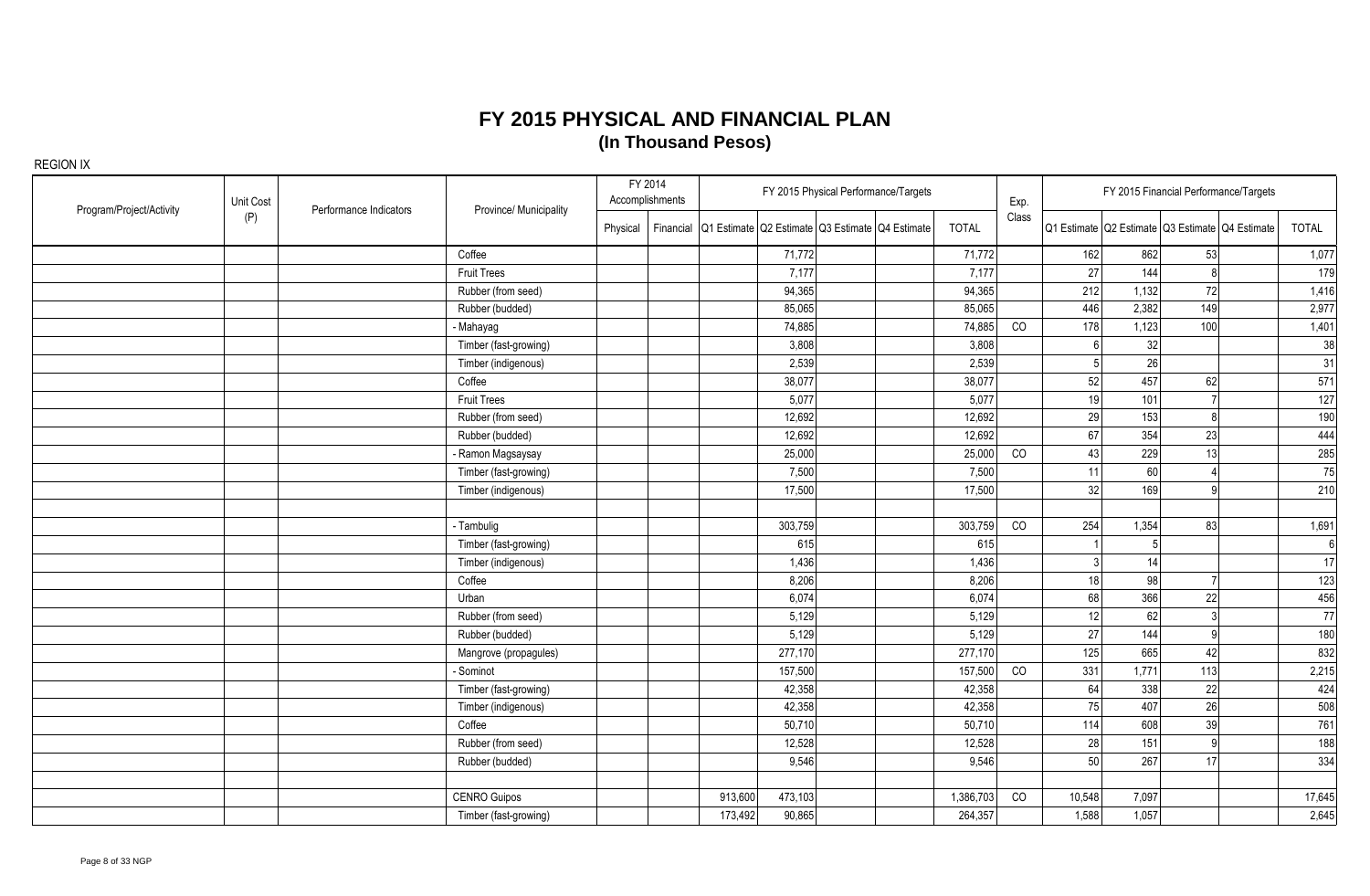| Program/Project/Activity | Unit Cost | Performance Indicators | Province/ Municipality |          | FY 2014<br>Accomplishments |                                                           |         | FY 2015 Physical Performance/Targets |              | Exp.  |       |       | FY 2015 Financial Performance/Targets           |       |
|--------------------------|-----------|------------------------|------------------------|----------|----------------------------|-----------------------------------------------------------|---------|--------------------------------------|--------------|-------|-------|-------|-------------------------------------------------|-------|
|                          | (P)       |                        |                        | Physical |                            | Financial Q1 Estimate Q2 Estimate Q3 Estimate Q4 Estimate |         |                                      | <b>TOTAL</b> | Class |       |       | Q1 Estimate Q2 Estimate Q3 Estimate Q4 Estimate | TOTAL |
|                          |           |                        | Coffee                 |          |                            | 48,800                                                    | 29,264  |                                      | 78,064       |       | 686   | 486   |                                                 | 1,172 |
|                          |           |                        | Cacao                  |          |                            |                                                           | 2,414   |                                      | 2,414        |       |       | 41    |                                                 | 48    |
|                          |           |                        | <b>Fruit Trees</b>     |          |                            | 21,900                                                    | 12,120  |                                      | 34,020       |       | 512   | 339   |                                                 | 851   |
|                          |           |                        | Rubber (from seed)     |          |                            | 260,580                                                   | 133,428 |                                      | 394,008      |       | 3,542 | 2,368 |                                                 | 5,910 |
|                          |           |                        | Rubber (budded)        |          |                            | 107,428                                                   | 54,312  |                                      | 161,740      |       | 3,398 | 2,264 |                                                 | 5,662 |
|                          |           |                        | Mangrove (Propagules)  |          |                            | 301,400                                                   | 150,700 |                                      | 452,100      |       | 815   | 542   |                                                 | 1,357 |
|                          |           |                        | 2nd District           |          |                            |                                                           |         |                                      |              |       |       |       |                                                 |       |
|                          |           |                        | - San Pablo            |          |                            | 191,600                                                   | 96,080  |                                      | 287,680      | CO    | 1,671 | 1,115 |                                                 | 2,786 |
|                          |           |                        | Timber (fast-growing)  |          |                            | 19,492                                                    | 9,948   |                                      | 29,440       |       | 176   | 118   |                                                 | 294   |
|                          |           |                        | Rubber (budded)        |          |                            | 35,708                                                    | 17,932  |                                      | 53,640       |       | 1,127 | 751   |                                                 | 1,878 |
|                          |           |                        | Mangrove (Propagules)  |          |                            | 136,400                                                   | 68,200  |                                      | 204,600      |       | 368   | 246   |                                                 | 614   |
|                          |           |                        | Bayog                  |          |                            | 68,200                                                    | 39,352  |                                      | 107,552      | CO    | 973   | 712   |                                                 | 1,685 |
|                          |           |                        | Timber (fast-growing)  |          |                            | 6,400                                                     | 3,376   |                                      | 9,776        |       | 59    | 39    |                                                 | 98    |
|                          |           |                        | Coffee                 |          |                            |                                                           | 2,414   |                                      | 2,414        |       |       | 31    |                                                 | 36    |
|                          |           |                        | Cacao                  |          |                            |                                                           | 2,414   |                                      | 2,414        |       |       | 41    |                                                 | 48    |
|                          |           |                        | <b>Fruit Trees</b>     |          |                            | 7,200                                                     | 3,664   |                                      | 10,864       |       | 163   | 109   |                                                 | 272   |
|                          |           |                        | Rubber (from seed)     |          |                            | 54,600                                                    | 27,484  |                                      | 82,084       |       | 739   | 492   |                                                 | 1,231 |
|                          |           |                        | - Tigbao               |          |                            | 42,000                                                    | 22,666  |                                      | 64,666       | CO    | 542   | 363   |                                                 | 905   |
|                          |           |                        | Timber (fast-growing)  |          |                            | 17,000                                                    | 9,075   |                                      | 26,075       |       | 156   | 105   |                                                 | 261   |
|                          |           |                        | <b>Fruit Trees</b>     |          |                            | 4,000                                                     | 2,556   |                                      | 6,556        |       | 98    | 66    |                                                 | 164   |
|                          |           |                        | Rubber (from seed)     |          |                            | 21,000                                                    | 11,035  |                                      | 32,035       |       | 288   | 192   |                                                 | 480   |
|                          |           |                        | Kumalarang             |          |                            | 48,900                                                    | 25,600  |                                      | 74,500       | CO    | 599   | 407   |                                                 | 1,006 |
|                          |           |                        | Timber (fast-growing)  |          |                            | 14,900                                                    | 7,450   |                                      | 22,350       |       | 134   | 90    |                                                 | 224   |
|                          |           |                        | Rubber (from seed)     |          |                            | 34,000                                                    | 18,150  |                                      | 52,150       |       | 465   | 317   |                                                 | 782   |
|                          |           |                        | Guipos                 |          |                            | 56,000                                                    | 28,500  |                                      | 84,500       | CO    | 656   | 437   |                                                 | 1,093 |
|                          |           |                        | Timber (fast-growing)  |          |                            | 23,000                                                    | 12,000  |                                      | 35,000       |       | 211   | 139   |                                                 | 350   |
|                          |           |                        | Coffee                 |          |                            | 6,600                                                     | 3,300   |                                      | 9,900        |       | 89    | 60    |                                                 | 149   |
|                          |           |                        | Rubber (from seed)     |          |                            | 26,400                                                    | 13,200  |                                      | 39,600       |       | 356   | 238   |                                                 | 594   |
|                          |           |                        | - Dumalinao            |          |                            | 49,400                                                    | 25,100  |                                      | 74,500       | CO    | 559   | 373   |                                                 | 932   |
|                          |           |                        | Timber (fast-growing)  |          |                            | 24,800                                                    | 12,450  |                                      | 37,250       |       | 224   | 149   |                                                 | 373   |
|                          |           |                        | Coffee                 |          |                            | 4,800                                                     | 2,650   |                                      | 7,450        |       | 67    | 45    |                                                 | 112   |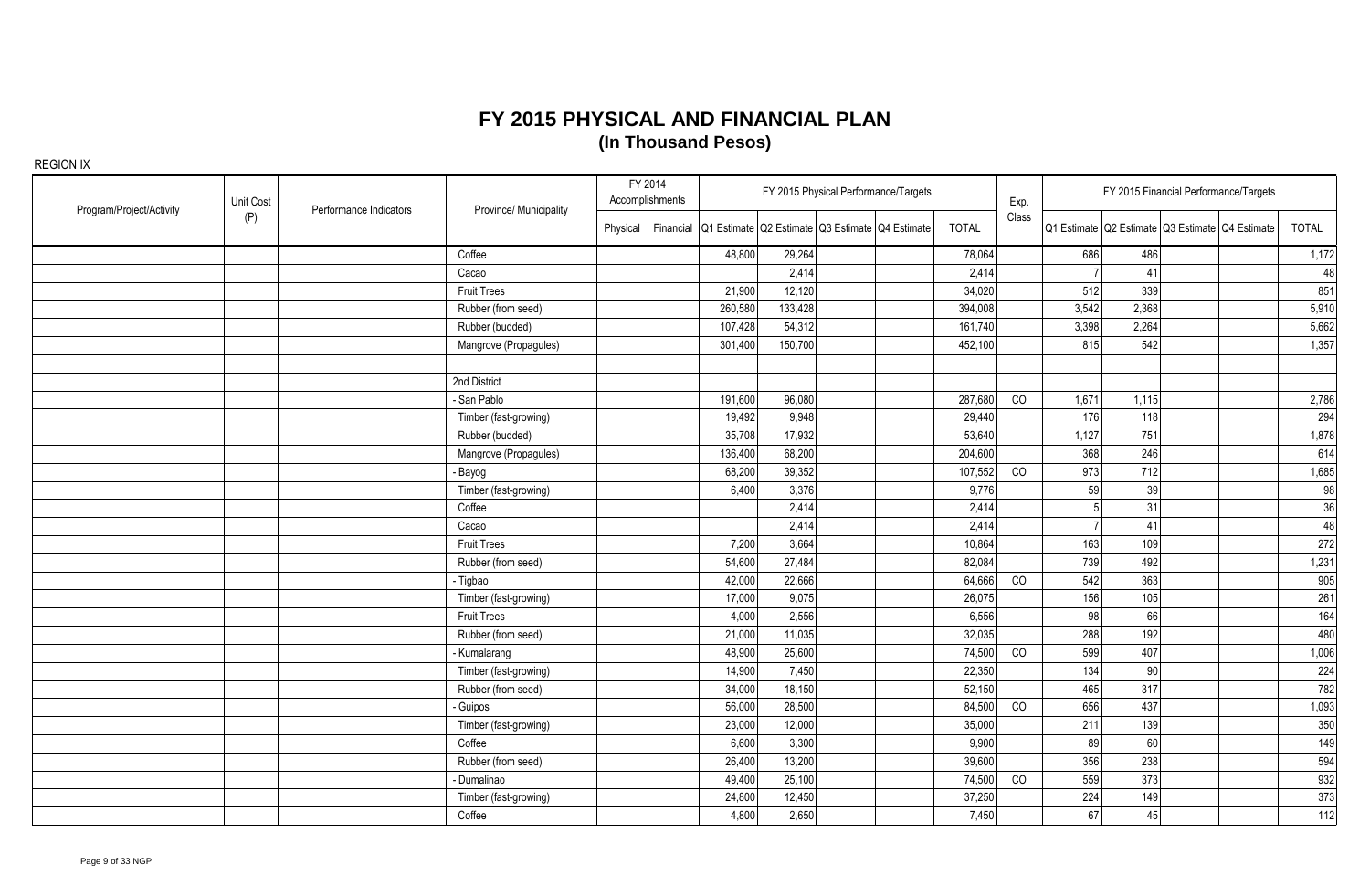| Program/Project/Activity | Unit Cost | Performance Indicators | Province/ Municipality | FY 2014  | Accomplishments |         |                                                           | FY 2015 Physical Performance/Targets |              | Exp.  |        |        | FY 2015 Financial Performance/Targets           |        |
|--------------------------|-----------|------------------------|------------------------|----------|-----------------|---------|-----------------------------------------------------------|--------------------------------------|--------------|-------|--------|--------|-------------------------------------------------|--------|
|                          | (P)       |                        |                        | Physical |                 |         | Financial Q1 Estimate Q2 Estimate Q3 Estimate Q4 Estimate |                                      | <b>TOTAL</b> | Class |        |        | Q1 Estimate Q2 Estimate Q3 Estimate Q4 Estimate | TOTAL  |
|                          |           |                        | Rubber (from seed)     |          |                 | 19,800  | 10,000                                                    |                                      | 29,800       |       | 268    | 179    |                                                 | 447    |
|                          |           |                        | - Pitogo               |          |                 | 16,200  | 8,300                                                     |                                      | 24,500       | CO    | 176    | 118    |                                                 | 294    |
|                          |           |                        | Timber (fast-growing)  |          |                 | 9,800   | 4,900                                                     |                                      | 14,700       |       | 88     | 59     |                                                 | 147    |
|                          |           |                        | Coffee                 |          |                 | 6,400   | 3,400                                                     |                                      | 9,800        |       | 88     | 59     |                                                 | 147    |
|                          |           |                        | - Lakewood             |          |                 | 82,000  | 41,705                                                    |                                      | 123,705      | CO    | 991    | 661    |                                                 | 1,652  |
|                          |           |                        | Timber (fast-growing)  |          |                 | 27,000  | 13,766                                                    |                                      | 40,766       |       | 245    | 163    |                                                 | 408    |
|                          |           |                        | Rubber (from seed)     |          |                 | 55,000  | 27,939                                                    |                                      | 82,939       |       | 746    | 498    |                                                 | 1,244  |
|                          |           |                        | - Vincenzo Sagun       |          |                 | 12,000  | 8,000                                                     |                                      | 20,000       | CO    | 120    | 80     |                                                 | 200    |
|                          |           |                        | Timber (fast-growing)  |          |                 |         |                                                           |                                      |              |       |        |        |                                                 |        |
|                          |           |                        | - Lapuyan              |          |                 | 144,600 | 72,400                                                    |                                      | 217,000      | CO    | 422    | 278    |                                                 | 700    |
|                          |           |                        | Timber (fast-growing)  |          |                 | 4,600   | 2,400                                                     |                                      | 7,000        |       | 43     | 27     |                                                 | 70     |
|                          |           |                        | Mangrove (Propagules)  |          |                 | 140,000 | 70,000                                                    |                                      | 210,000      |       | 379    | 251    |                                                 | 630    |
|                          |           |                        | - Tabina               |          |                 | 44,200  | 23,100                                                    |                                      | 67,300       | CO    | 976    | 649    |                                                 | 1,625  |
|                          |           |                        | Coffee                 |          |                 | 8,000   | 4,500                                                     |                                      | 12,500       |       | 113    | 75     |                                                 | 188    |
|                          |           |                        | <b>Fruit Trees</b>     |          |                 | 3,200   | 1,600                                                     |                                      | 4,800        |       | 72     | 48     |                                                 | 120    |
|                          |           |                        | Rubber (from seed)     |          |                 | 14,480  | 7,220                                                     |                                      | 21,700       |       | 196    | 130    |                                                 | 326    |
|                          |           |                        | Rubber (budded)        |          |                 | 18,520  | 9,780                                                     |                                      | 28,300       |       | 595    | 396    |                                                 | 991    |
|                          |           |                        | - Dimataling           |          |                 | 25,000  | 12,500                                                    |                                      | 37,500       | CO    | 68     | 45     |                                                 | 113    |
|                          |           |                        | Mangrove (propagules)  |          |                 |         |                                                           |                                      |              |       |        |        |                                                 |        |
|                          |           |                        | - San Miguel           |          |                 | 60,000  | 31,500                                                    |                                      | 91,500       | CO    | 1,216  | 807    |                                                 | 2,023  |
|                          |           |                        | Coffee                 |          |                 | 13,000  | 7,000                                                     |                                      | 20,000       |       | 180    | 120    |                                                 | 300    |
|                          |           |                        | <b>Fruit Trees</b>     |          |                 | 3,000   | 2,000                                                     |                                      | 5,000        |       | 76     | 49     |                                                 | 125    |
|                          |           |                        | Rubber (from seed)     |          |                 | 24,000  | 12,500                                                    |                                      | 36,500       |       | 329    | 219    |                                                 | 548    |
|                          |           |                        | Rubber (budded)        |          |                 | 20,000  | 10,000                                                    |                                      | 30,000       |       | 631    | 419    |                                                 | 1,050  |
|                          |           |                        | - Dinas                |          |                 | 73,500  | 38,300                                                    |                                      | 111,800      | CO    | 1,579  | 1,052  |                                                 | 2,631  |
|                          |           |                        | Timber (fast-growing)  |          |                 | 14,500  | 7,500                                                     |                                      | 22,000       |       | 132    | 88     |                                                 | 220    |
|                          |           |                        | Coffee                 |          |                 | 10,000  | 6,000                                                     |                                      | 16,000       |       | 144    | 96     |                                                 | 240    |
|                          |           |                        | <b>Fruit Trees</b>     |          |                 | 4,500   | 2,300                                                     |                                      | 6,800        |       | 103    | 67     |                                                 | 170    |
|                          |           |                        | Rubber (from seed)     |          |                 | 11,300  | 5,900                                                     |                                      | 17,200       |       | 155    | 103    |                                                 | 258    |
|                          |           |                        | Rubber (budded)        |          |                 | 33,200  | 16,600                                                    |                                      | 49,800       |       | 1,045  | 698    |                                                 | 1,743  |
|                          |           |                        |                        |          |                 |         |                                                           |                                      |              |       |        |        |                                                 |        |
|                          |           |                        | Zamboanga Sibugay      |          |                 |         | 4,277,500                                                 |                                      | 4,277,500    | CO    | 13,072 | 69,690 | 4,364                                           | 87,126 |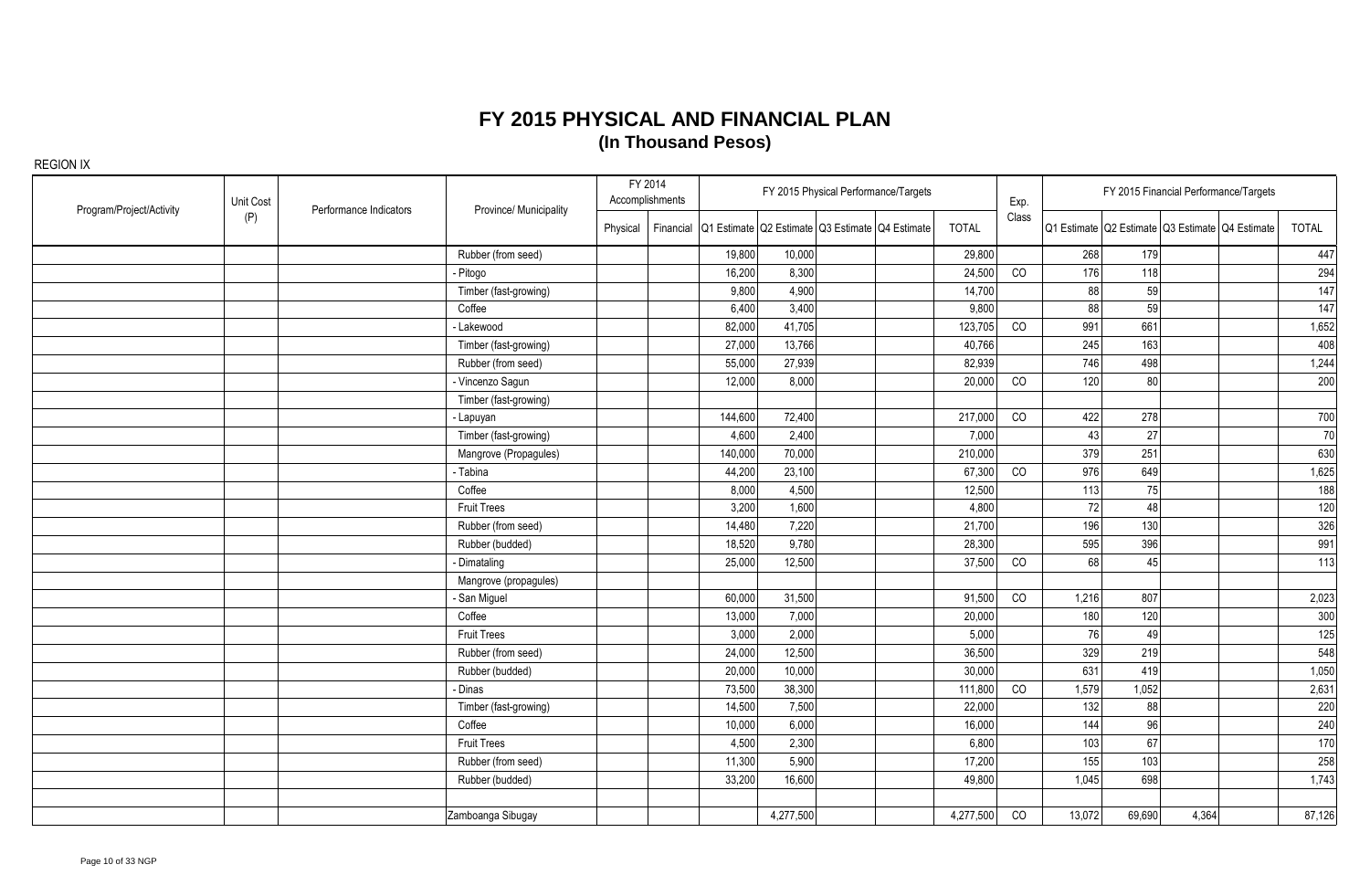| Program/Project/Activity | Unit Cost | Performance Indicators | Province/ Municipality |          | FY 2014<br>Accomplishments |                                                           |           | FY 2015 Physical Performance/Targets |              | Exp.  |       | FY 2015 Financial Performance/Targets           |                 |              |
|--------------------------|-----------|------------------------|------------------------|----------|----------------------------|-----------------------------------------------------------|-----------|--------------------------------------|--------------|-------|-------|-------------------------------------------------|-----------------|--------------|
|                          | (P)       |                        |                        | Physical |                            | Financial Q1 Estimate Q2 Estimate Q3 Estimate Q4 Estimate |           |                                      | <b>TOTAL</b> | Class |       | Q1 Estimate Q2 Estimate Q3 Estimate Q4 Estimate |                 | <b>TOTAL</b> |
|                          |           |                        | Coffee                 |          |                            |                                                           | 100,000   |                                      | 100,000      |       | 225   | 1,200                                           | 75              | 1,500        |
|                          |           |                        | Cacao                  |          |                            |                                                           | 238,000   |                                      | 238,000      |       | 714   | 3,808                                           | 238             | 4,760        |
|                          |           |                        | <b>Fruit Trees</b>     |          |                            |                                                           | 26,000    |                                      | 26,000       |       | 98    | 520                                             | 32              | 650          |
|                          |           |                        | Rattan                 |          |                            |                                                           | 25,000    |                                      | 25,000       |       | 75    | 400                                             | 25              | 500          |
|                          |           |                        | Bamboo                 |          |                            |                                                           | 12,000    |                                      | 12,000       |       | 64    | 336                                             | 20              | 420          |
|                          |           |                        | Rubber (from seed)     |          |                            |                                                           | 683,650   |                                      | 683,650      |       | 1,537 | 8,204                                           | 518             | 10,259       |
|                          |           |                        | Rubber (budded)        |          |                            |                                                           | 1,857,850 |                                      | 1,857,850    |       | 9,758 | 52,018                                          | 3,254           | 65,030       |
|                          |           |                        | Mangrove (propagules)  |          |                            |                                                           | 1,335,000 |                                      | 1,335,000    |       | 601   | 3,204                                           | 202             | 4,007        |
|                          |           |                        | CENRO Buug             |          |                            |                                                           | 1,479,000 |                                      | 1,479,000    | CO    | 3,958 | 21,108                                          | 1,325           | 26,391       |
|                          |           |                        | Coffee                 |          |                            |                                                           | 100,000   |                                      | 100,000      |       | 225   | 1,200                                           | 75              | 1,500        |
|                          |           |                        | Cacao                  |          |                            |                                                           | 100,000   |                                      | 100,000      |       | 300   | 1,600                                           | 100             | 2,000        |
|                          |           |                        | Bamboo                 |          |                            |                                                           | 6,000     |                                      | 6,000        |       | 32    | 168                                             | 10 <sup>1</sup> | 210          |
|                          |           |                        | Rubber (from seed)     |          |                            |                                                           | 242,000   |                                      | 242,000      |       | 543   | 2,904                                           | 185             | 3,632        |
|                          |           |                        | Rubber (budded)        |          |                            |                                                           | 498,500   |                                      | 498,500      |       | 2,618 | 13,958                                          | 874             | 17,450       |
|                          |           |                        | Mangrove (propagules)  |          |                            |                                                           | 532,500   |                                      | 532,500      |       | 240   | 1,278                                           | 81              | 1,599        |
|                          |           |                        | 1st district           |          |                            |                                                           |           |                                      |              |       |       |                                                 |                 |              |
|                          |           |                        | - Malangas             |          |                            |                                                           | 190,000   |                                      | 190,000      | CO    | 744   | 3,968                                           | 249             | 4,961        |
|                          |           |                        | Coffee                 |          |                            |                                                           | 20,000    |                                      | 20,000       |       | 45    | 240                                             | 15              | 300          |
|                          |           |                        | Cacao                  |          |                            |                                                           | 20,000    |                                      | 20,000       |       | 60    | 320                                             | 20              | 400          |
|                          |           |                        | Rubber (from seed)     |          |                            |                                                           | 49,500    |                                      | 49,500       |       | 111   | 594                                             | 38              | 743          |
|                          |           |                        | Rubber (budded)        |          |                            |                                                           | 100,500   |                                      | 100,500      |       | 528   | 2,814                                           | 176             | 3,518        |
|                          |           |                        | - Alicia               |          |                            |                                                           | 190,000   |                                      | 190,000      | CO    | 744   | 3,968                                           | 249             | 4,961        |
|                          |           |                        | Coffee                 |          |                            |                                                           | 20,000    |                                      | 20,000       |       | 45    | 240                                             | 15              | 300          |
|                          |           |                        | Cacao                  |          |                            |                                                           | 20,000    |                                      | 20,000       |       | 60    | 320                                             | 20              | 400          |
|                          |           |                        | Rubber (from seed)     |          |                            |                                                           | 49,500    |                                      | 49,500       |       | 111   | 594                                             | 38              | 743          |
|                          |           |                        | Rubber (budded)        |          |                            |                                                           | 100,500   |                                      | 100,500      |       | 528   | 2,814                                           | 176             | 3,518        |
|                          |           |                        | - Imelda               |          |                            |                                                           | 100,000   |                                      | 100,000      | CO    | 426   | 2,272                                           | 142             | 2,840        |
|                          |           |                        | Rubber (from seed)     |          |                            |                                                           | 33,000    |                                      | 33,000       |       | 74    | 396                                             | 25              | 495          |
|                          |           |                        | Rubber (budded)        |          |                            |                                                           | 67,000    |                                      | 67,000       |       | 352   | 1,876                                           | 117             | 2,345        |
|                          |           |                        | - Payao                |          |                            |                                                           | 467,500   |                                      | 467,500      | CO    | 869   | 4,634                                           | 291             | 5,794        |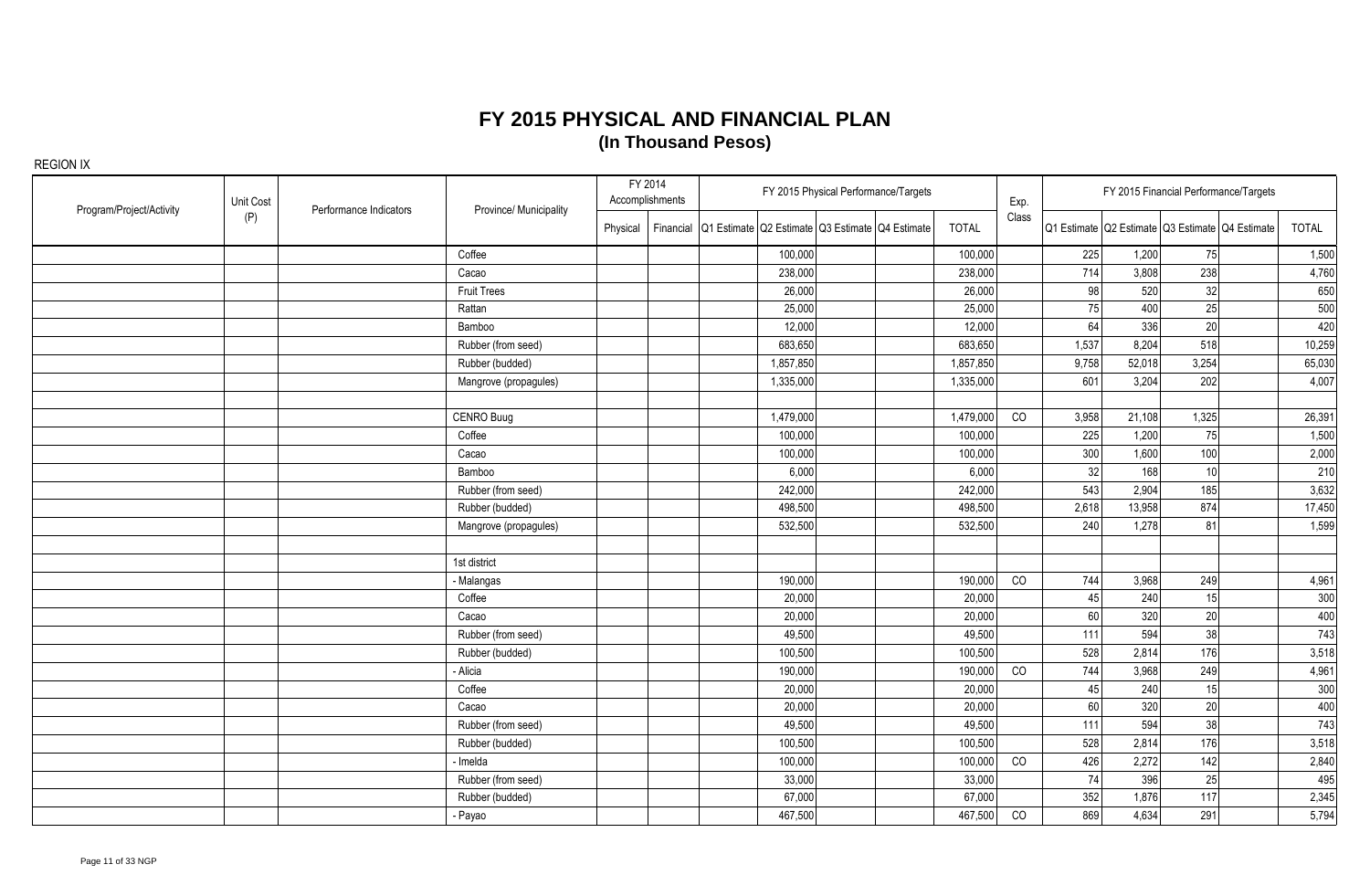| Program/Project/Activity | Unit Cost | Performance Indicators | Province/ Municipality |          | FY 2014<br>Accomplishments |                                                           | FY 2015 Physical Performance/Targets |              | Exp.  |                 |        | FY 2015 Financial Performance/Targets           |        |
|--------------------------|-----------|------------------------|------------------------|----------|----------------------------|-----------------------------------------------------------|--------------------------------------|--------------|-------|-----------------|--------|-------------------------------------------------|--------|
|                          | (P)       |                        |                        | Physical |                            | Financial Q1 Estimate Q2 Estimate Q3 Estimate Q4 Estimate |                                      | <b>TOTAL</b> | Class |                 |        | Q1 Estimate Q2 Estimate Q3 Estimate Q4 Estimate | TOTAL  |
|                          |           |                        | Coffee                 |          |                            | 20,000                                                    |                                      | 20,000       |       | 45              | 240    | 15                                              | 300    |
|                          |           |                        | Cacao                  |          |                            | 20,000                                                    |                                      | 20,000       |       | 60 <sup>1</sup> | 320    | 20                                              | 400    |
|                          |           |                        | Rubber (from seed)     |          |                            | 49,500                                                    |                                      | 49,500       |       | 111             | 594    | 38                                              | 743    |
|                          |           |                        | Rubber (budded)        |          |                            | 100,500                                                   |                                      | 100,500      |       | 528             | 2,814  | 176                                             | 3,518  |
|                          |           |                        | Mangrove (propagules)  |          |                            | 277,500                                                   |                                      | 277,500      |       | 125             | 666    | 42                                              | 833    |
|                          |           |                        | - Mabuhay              |          |                            | 90,000                                                    |                                      | 90,000       | CO    | 41              | 216    | 13                                              | 270    |
|                          |           |                        | Mangrove (propagules)  |          |                            |                                                           |                                      |              |       |                 |        |                                                 |        |
|                          |           |                        | - Talusan              |          |                            | 62,500                                                    |                                      | 62,500       | CO    | 28              | 150    | 10 <sup>1</sup>                                 | 188    |
|                          |           |                        | Mangrove (propagules)  |          |                            |                                                           |                                      |              |       |                 |        |                                                 |        |
|                          |           |                        | - Olutanga             |          |                            | 102,500                                                   |                                      | 102,500      | CO    | 46              | 246    | 16                                              | 308    |
|                          |           |                        | Mangrove (propagules)  |          |                            |                                                           |                                      |              |       |                 |        |                                                 |        |
|                          |           |                        | - Buug                 |          |                            | 95,500                                                    |                                      | 95,500       | CO    | 348             | 1,858  | 117                                             | 2,323  |
|                          |           |                        | Coffee                 |          |                            | 20,000                                                    |                                      | 20,000       |       | 45              | 240    | 15                                              | 300    |
|                          |           |                        | Cacao                  |          |                            | 20,000                                                    |                                      | 20,000       |       | 60              | 320    | 20                                              | 400    |
|                          |           |                        | Rubber (from seed)     |          |                            | 16,000                                                    |                                      | 16,000       |       | 36              | 192    | 12                                              | 240    |
|                          |           |                        | Rubber (budded)        |          |                            | 39,500                                                    |                                      | 39,500       |       | 207             | 1,106  | 70                                              | 1,383  |
|                          |           |                        | - Diplahan             |          |                            | 181,000                                                   |                                      | 181,000      | CO    | 712             | 3,796  | 238                                             | 4,746  |
|                          |           |                        | Coffee                 |          |                            | 20,000                                                    |                                      | 20,000       |       | 45              | 240    | 15                                              | 300    |
|                          |           |                        | Cacao                  |          |                            | 20,000                                                    |                                      | 20,000       |       | 60              | 320    | 20                                              | 400    |
|                          |           |                        | Bamboo                 |          |                            | 6,000                                                     |                                      | 6,000        |       | 32              | 168    | 10                                              | 210    |
|                          |           |                        | Rubber (from seed)     |          |                            | 44,500                                                    |                                      | 44,500       |       | 100             | 534    | 34                                              | 668    |
|                          |           |                        | Rubber (budded)        |          |                            | 90,500                                                    |                                      | 90,500       |       | 475             | 2,534  | 159                                             | 3,168  |
|                          |           |                        |                        |          |                            |                                                           |                                      |              |       |                 |        |                                                 |        |
|                          |           |                        | CENRO Ipil             |          |                            | 1,555,500                                                 |                                      | 1,555,500    | CO    | 4,799           | 25,570 | 1,599                                           | 31,968 |
|                          |           |                        | <b>Fruit Trees</b>     |          |                            | 6,000                                                     |                                      | 6,000        |       | 23              | 120    |                                                 | 150    |
|                          |           |                        | Bamboo                 |          |                            | 6,000                                                     |                                      | 6,000        |       | 32              | 168    | 10                                              | 210    |
|                          |           |                        | Rubber (from seed)     |          |                            | 208,950                                                   |                                      | 208.950      |       | 471             | 2,508  | 157                                             | 3,136  |
|                          |           |                        | Rubber (budded)        |          |                            | 764,550                                                   |                                      | 764,550      |       | 4,017           | 21,406 | 1,339                                           | 26,762 |
|                          |           |                        | Mangrove (propagules)  |          |                            | 570,000                                                   |                                      | 570,000      |       | 256             | 1,368  | 86                                              | 1,710  |
|                          |           |                        |                        |          |                            |                                                           |                                      |              |       |                 |        |                                                 |        |
|                          |           |                        | 2nd District           |          |                            |                                                           |                                      |              |       |                 |        |                                                 |        |
|                          |           |                        | - Roseller T. Lim      |          |                            | 177,500                                                   |                                      | 177,500      | CO    | 684             | 3,642  | 227                                             | 4,553  |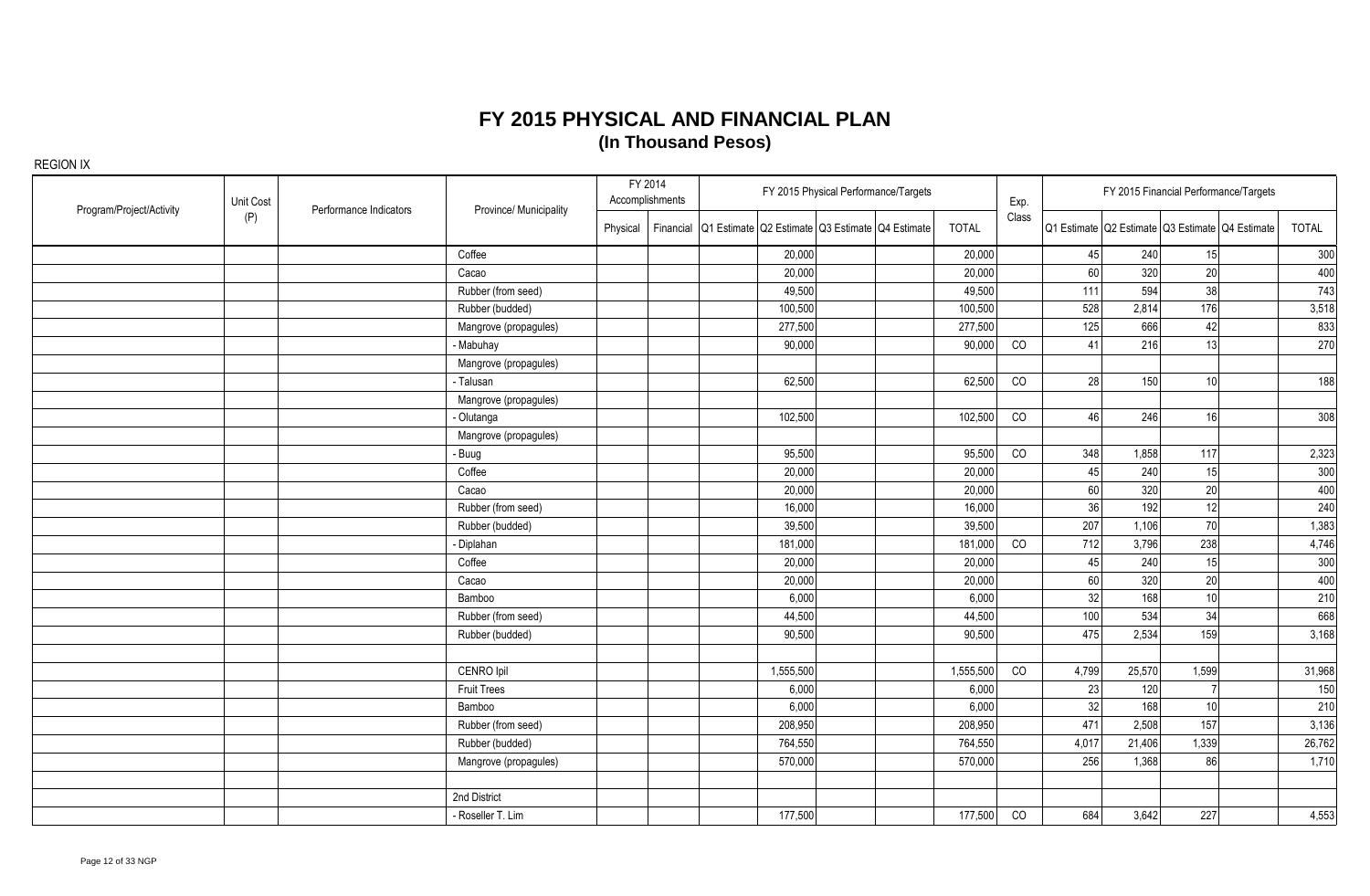| Program/Project/Activity | Unit Cost | Performance Indicators | Province/ Municipality | FY 2014<br>Accomplishments | FY 2015 Physical Performance/Targets                      |              | Exp.  |              | FY 2015 Financial Performance/Targets           |              |              |
|--------------------------|-----------|------------------------|------------------------|----------------------------|-----------------------------------------------------------|--------------|-------|--------------|-------------------------------------------------|--------------|--------------|
|                          | (P)       |                        |                        | Physical                   | Financial Q1 Estimate Q2 Estimate Q3 Estimate Q4 Estimate | <b>TOTAL</b> | Class |              | Q1 Estimate Q2 Estimate Q3 Estimate Q4 Estimate |              | <b>TOTAL</b> |
|                          |           |                        | <b>Fruit Trees</b>     |                            | 6,000                                                     | 6,000        |       | 23           | 120                                             |              | 150          |
|                          |           |                        | Bamboo                 |                            | 6,000                                                     | 6,000        |       | 32           | 168<br>10 <sup>1</sup>                          |              | 210          |
|                          |           |                        | Rubber (budded)        |                            | 115,500                                                   | 115,500      |       | 606          | 3,234<br>203                                    |              | 4,043        |
|                          |           |                        | Mangrove (propagules)  |                            | 50,000                                                    | 50,000       |       | 23           | 120                                             |              | 150          |
|                          |           |                        | - Naga                 |                            | 209,000                                                   | 209,000      | CO    | 436          | 2,324<br>146                                    |              | 2,906        |
|                          |           |                        | Rubber (from seed)     |                            | 20,475                                                    | 20,475       |       | 46           | 246<br>15                                       |              | 307          |
|                          |           |                        | Rubber (budded)        |                            | 63,525                                                    | 63,525       |       | 334          | 1,778<br>112                                    |              | 2,224        |
|                          |           |                        | Mangrove (propagules)  |                            | 125,000                                                   | 125,000      |       | 56           | 300<br>19                                       |              | 375          |
|                          |           |                        | - Tungawan             |                            | 330,500                                                   | 330,500      | CO    | 993          | 5,294<br>331                                    |              | 6,618        |
|                          |           |                        | Rubber (from seed)     |                            | 47,500                                                    | 47,500       |       | 107          | 570<br>36                                       |              | 713          |
|                          |           |                        | Rubber (budded)        |                            | 158,000                                                   | 158,000      |       | 830          | 4,424<br>276                                    |              | 5,530        |
|                          |           |                        | Mangrove (propagules)  |                            | 125,000                                                   | 125,000      |       | 56           | 300<br>19                                       |              | 375          |
|                          |           |                        | - Titay                |                            | 145,500                                                   | 145,500      | CO    | 680          | 3,626<br>227                                    |              | 4,533        |
|                          |           |                        | Rubber (from seed)     |                            | 28,000                                                    | 28,000       |       | 63           | 336<br>21                                       |              | 420          |
|                          |           |                        | Rubber (budded)        |                            | 117,500                                                   | 117,500      |       | 617          | 3,290<br>206                                    |              | 4,113        |
|                          |           |                        | - Siay                 |                            | 156,000                                                   | 156,000      | CO    | 219          | 73<br>1,168                                     |              | 1,460        |
|                          |           |                        | Rubber (budded)        |                            | 31,000                                                    | 31,000       |       | 163          | 868<br>54                                       |              | 1,085        |
|                          |           |                        | Mangrove (propagules)  |                            | 125,000                                                   | 125,000      |       | 56           | 300<br>19                                       |              | 375          |
|                          |           |                        | Kabasalan              |                            | 461,000                                                   | 461,000      | CO    | 1,516        | 8,084<br>506                                    |              | 10,106       |
|                          |           |                        | Rubber (from seed)     |                            | 101,500                                                   | 101,500      |       | 228          | 1,218<br>77                                     |              | 1,523        |
|                          |           |                        | Rubber (budded)        |                            | 234,500                                                   | 234,500      |       | 1,232        | 6,566<br>410                                    |              | 8,208        |
|                          |           |                        | Mangrove (propagules)  |                            | 125,000                                                   | 125,000      |       | 56           | 300<br>19                                       |              | 375          |
|                          |           |                        | ligl                   |                            | 76,000                                                    | 76,000       | CO    | 271          | 1,432<br>89                                     |              | 1,792        |
|                          |           |                        | Rubber (from seed)     |                            | 11,475                                                    | 11,475       |       | 27           | 138                                             | $\mathsf{R}$ | 173          |
|                          |           |                        | Rubber (budded)        |                            | 44,525                                                    | 44,525       |       | 235          | 1,246<br>78                                     |              | 1,559        |
|                          |           |                        | Mangrove (propagules)  |                            | 20,000                                                    | 20,000       |       | $\mathsf{q}$ | 48                                              |              | 60           |
|                          |           |                        |                        |                            |                                                           |              |       |              |                                                 |              |              |
|                          |           |                        | CENRO Zamboanga City   |                            | 1,243,000                                                 | 1,243,000    | CO    | 4,315        | 23,012<br>1,440                                 |              | 28,767       |
|                          |           |                        | Cacao                  |                            | 138,000                                                   | 138,000      |       | 414          | 2,208<br>138                                    |              | 2,760        |
|                          |           |                        | <b>Fruit Trees</b>     |                            | 20,000                                                    | 20,000       |       | 75           | 400<br>25                                       |              | 500          |
|                          |           |                        | Rattan                 |                            | 25,000                                                    | 25,000       |       | 75           | 400<br>25                                       |              | 500          |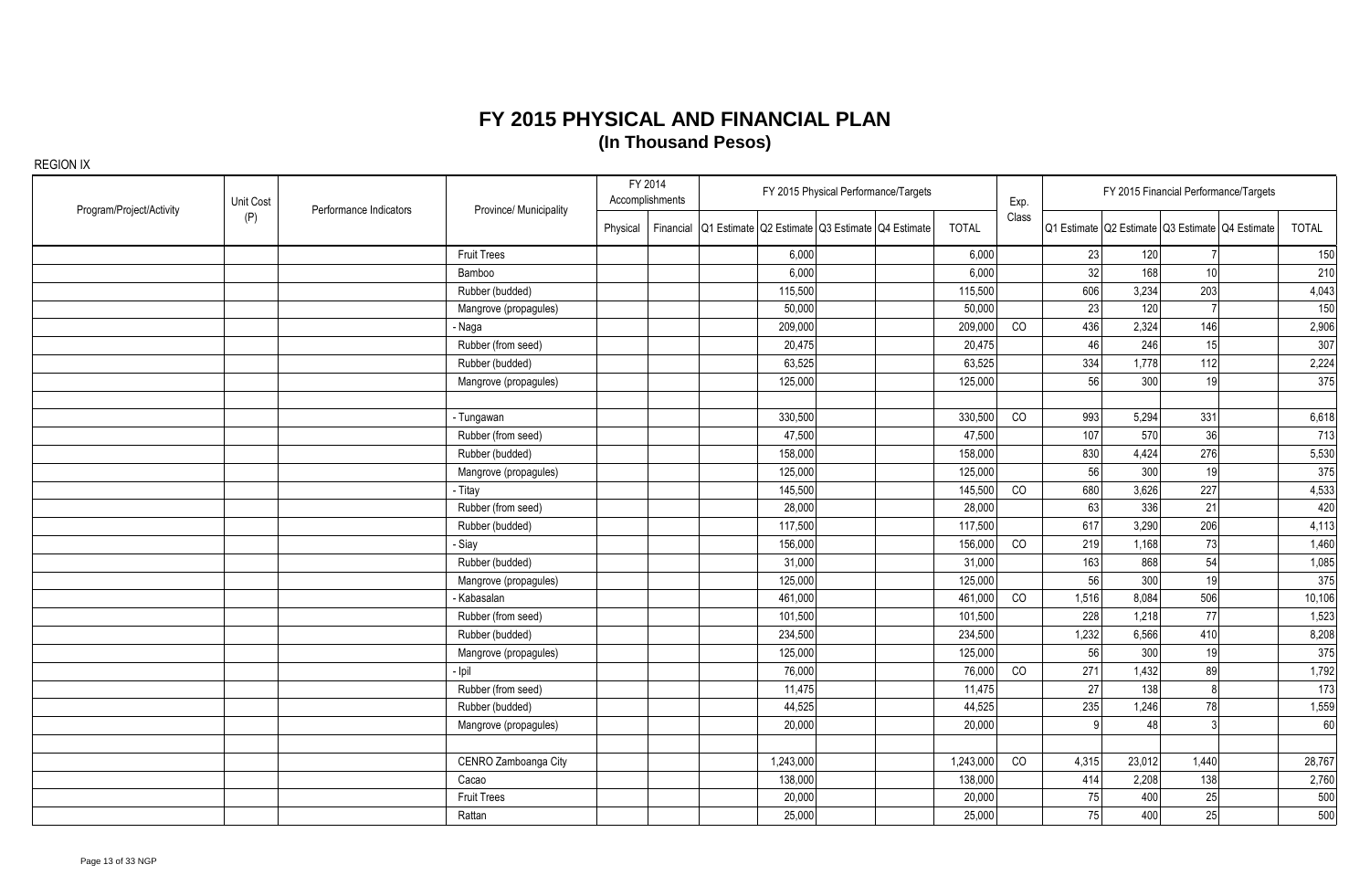| Program/Project/Activity     | Unit Cost | Performance Indicators | Province/ Municipality |          | FY 2014<br>Accomplishments | FY 2015 Physical Performance/Targets<br>Financial Q1 Estimate Q2 Estimate Q3 Estimate Q4 Estimate |        | Exp.  |              |                 | FY 2015 Financial Performance/Targets |                 |                                                 |        |              |
|------------------------------|-----------|------------------------|------------------------|----------|----------------------------|---------------------------------------------------------------------------------------------------|--------|-------|--------------|-----------------|---------------------------------------|-----------------|-------------------------------------------------|--------|--------------|
|                              | (P)       |                        |                        | Physical |                            |                                                                                                   |        |       | <b>TOTAL</b> | Class           |                                       |                 | Q1 Estimate Q2 Estimate Q3 Estimate Q4 Estimate |        | <b>TOTAL</b> |
|                              |           |                        | Rubber (from seed)     |          |                            | 232,700                                                                                           |        |       | 232,700      |                 | 523                                   | 2,792           | 176                                             |        | 3,491        |
|                              |           |                        | Rubber (budded)        |          |                            | 594,800                                                                                           |        |       | 594,800      |                 | 3,123                                 | 16,654          | 1,041                                           |        | 20,818       |
|                              |           |                        | Mangrove (propagules)  |          |                            | 232,500                                                                                           |        |       | 232,500      |                 | 105                                   | 558             | 35                                              |        | 698          |
|                              |           |                        | - District 1           |          |                            | 750,500                                                                                           |        |       | 750,500      | CO              | 2,332                                 | 12,434          | 777                                             |        | 15,543       |
|                              |           |                        | Cacao                  |          |                            | 63,000                                                                                            |        |       | 63,000       |                 | 189                                   | 1,008           | 63                                              |        | 1,260        |
|                              |           |                        | Rubber (from seed)     |          |                            | 117,000                                                                                           |        |       | 117,000      |                 | 263                                   | 1,404           | 88                                              |        | 1,755        |
|                              |           |                        | Rubber (budded)        |          |                            | 338,000                                                                                           |        |       | 338,000      |                 | 1,775                                 | 9,464           | 591                                             |        | 11,830       |
|                              |           |                        | Mangrove (propagules)  |          |                            | 232,500                                                                                           |        |       | 232,500      |                 | 105                                   | 558             | 35                                              |        | 698          |
|                              |           |                        |                        |          |                            |                                                                                                   |        |       |              |                 |                                       |                 |                                                 |        |              |
|                              |           |                        | - District 2           |          |                            | 492,500                                                                                           |        |       | 492,500      | CO              | 1,983                                 | 10,578          | 663                                             |        | 13,224       |
|                              |           |                        | Cacao                  |          |                            | 75,000                                                                                            |        |       | 75,000       |                 | 225                                   | 1,200           | 75                                              |        | 1,500        |
|                              |           |                        | <b>Fruit Trees</b>     |          |                            | 20,000                                                                                            |        |       | 20,000       |                 | 75                                    | 400             | 25                                              |        | 500          |
|                              |           |                        | Rattan                 |          |                            | 25,000                                                                                            |        |       | 25,000       |                 | 75                                    | 400             | 25                                              |        | 500          |
|                              |           |                        | Rubber (from seed)     |          |                            | 115,700                                                                                           |        |       | 115,700      |                 | 260                                   | 1,388           | 88                                              |        | 1,736        |
|                              |           |                        | Rubber (budded)        |          |                            | 256,800                                                                                           |        |       | 256,800      |                 | 1,348                                 | 7,190           | 450                                             |        | 8,988        |
| 1.2 Plantation establishment |           |                        |                        |          |                            |                                                                                                   |        |       |              |                 |                                       |                 |                                                 |        |              |
| 1.2.1 Social mobilization    | 4,000     | Area planted (ha)      | <b>Regional Total</b>  |          |                            |                                                                                                   | 16,375 | 5.489 |              | 21,864 Total CO | 21,864                                | 13,132          | 39,354                                          | 13,105 | 87,455       |
|                              |           |                        | Timber (fast-growing)  |          |                            |                                                                                                   | 689    | 231   | 920          |                 | 920                                   | 556             | 1,659                                           | 545    | 3,680        |
|                              |           |                        | Timber (indigenous)    |          |                            |                                                                                                   | 120    | 36    | 156          |                 | 156                                   | 94              | 280                                             | 94     | 624          |
|                              |           |                        | Coffee                 |          |                            |                                                                                                   | 1,001  | 336   | 1,337        |                 | 1,337                                 | 806             | 2,402                                           | 803    | 5,348        |
|                              |           |                        | Cacao                  |          |                            |                                                                                                   | 743    | 253   | 996          |                 | 996                                   | 601             | 1.791                                           | 596    | 3,984        |
|                              |           |                        | <b>Fruit Trees</b>     |          |                            |                                                                                                   | 381    | 126   | 507          |                 | 507                                   | 305             | 913                                             | 303    | 2,028        |
|                              |           |                        | Urban                  |          |                            |                                                                                                   | 11     |       | 15           |                 | 15                                    | q               | 27                                              | q      | 60           |
|                              |           |                        | Rattan                 |          |                            |                                                                                                   | 37     | 13    | 50           |                 | 50                                    | 30 <sup>°</sup> | 90                                              | 30     | 200          |
|                              |           |                        | Bamboo                 |          |                            |                                                                                                   | 45     | 15    | 60           |                 | 60                                    | 36              | 108                                             | 36     | 240          |
|                              |           |                        | Rubber (from seed)     |          |                            |                                                                                                   | 7,327  | 2,450 | 9,777        |                 | 9,777                                 | 5,869           | 17,599                                          | 5,862  | 39,107       |
|                              |           |                        | Rubber (budded)        |          |                            |                                                                                                   | 5,376  | 1,806 | 7,182        |                 | 7,182                                 | 4,310           | 12,927                                          | 4,309  | 28,728       |
|                              |           |                        | Mangrove (propagules)  |          |                            |                                                                                                   | 645    | 219   | 864          |                 | 864                                   | 516             | 1,558                                           | 518    | 3,456        |
|                              |           |                        |                        |          |                            |                                                                                                   |        |       |              |                 |                                       |                 |                                                 |        |              |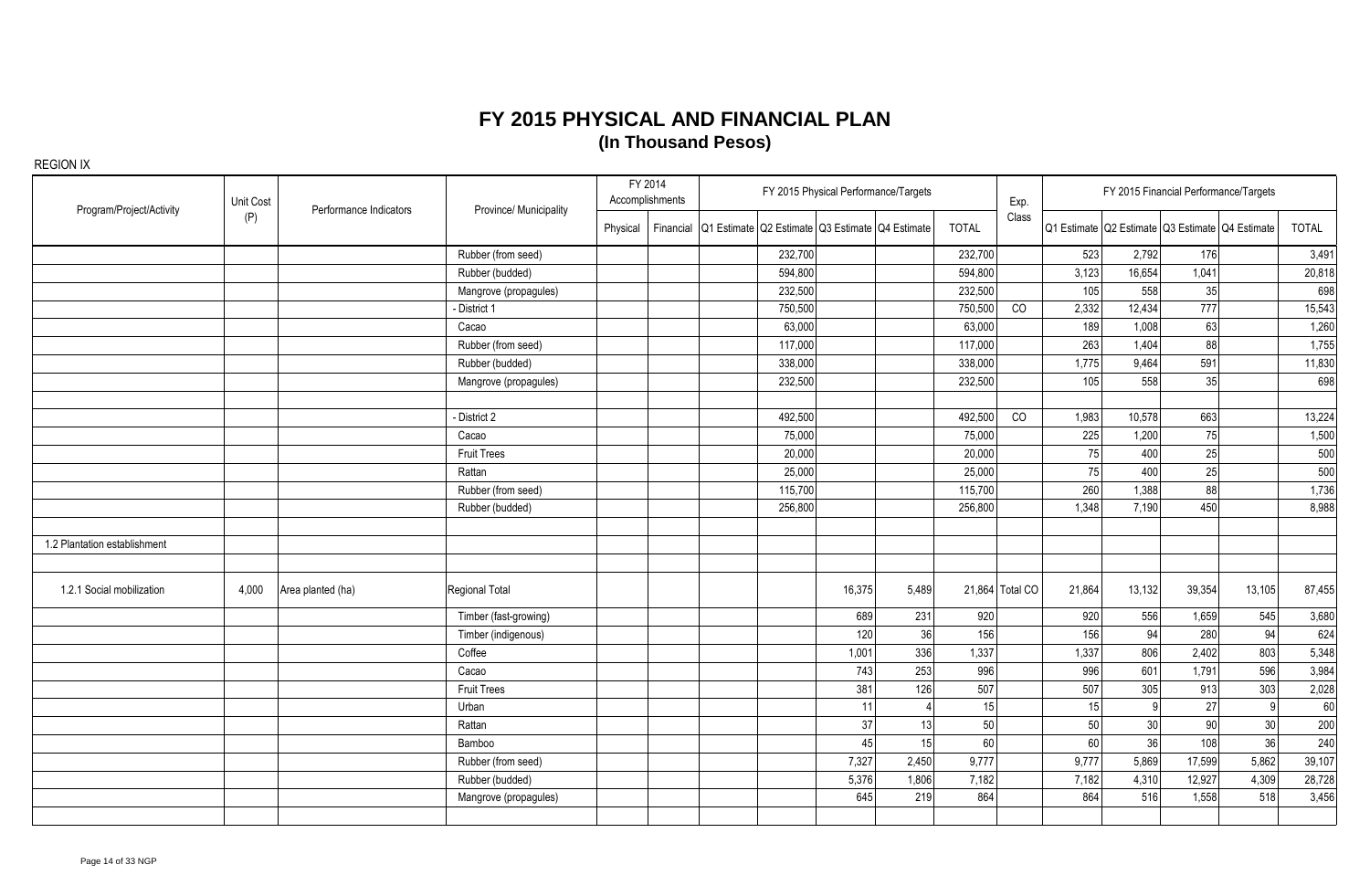| Program/Project/Activity | Unit Cost | Performance Indicators | Province/ Municipality | FY 2014<br>Accomplishments | FY 2015 Physical Performance/Targets                      |                 |              | Exp.  |                 | FY 2015 Financial Performance/Targets           |        |                 |              |
|--------------------------|-----------|------------------------|------------------------|----------------------------|-----------------------------------------------------------|-----------------|--------------|-------|-----------------|-------------------------------------------------|--------|-----------------|--------------|
|                          | (P)       |                        |                        | Physical                   | Financial Q1 Estimate Q2 Estimate Q3 Estimate Q4 Estimate |                 | <b>TOTAL</b> | Class |                 | Q1 Estimate Q2 Estimate Q3 Estimate Q4 Estimate |        |                 | <b>TOTAL</b> |
|                          |           |                        | Zamboanga del Norte    |                            | 8,259                                                     | 2,765           | 11,024       | CO    | 11,024          | 6,623                                           | 19,842 | 6,606           | 44,095       |
|                          |           |                        | Timber (fast-growing)  |                            | 167                                                       | 52              | 219          |       | 219             | 132                                             | 396    | 129             | 876          |
|                          |           |                        | Coffee                 |                            | 260                                                       | 89              | 349          |       | 349             | 213                                             | 627    | 207             | 1,396        |
|                          |           |                        | Cacao                  |                            | 384                                                       | 131             | 515          |       | 515             | 312                                             | 925    | 308             | 2,060        |
|                          |           |                        | Rubber (from seed)     |                            | 5,353                                                     | 1,790           | 7,143        |       | 7,143           | 4,288                                           | 12,855 | 4,285           | 28,571       |
|                          |           |                        | Rubber (budded)        |                            | 2,095                                                     | 703             | 2,798        |       | 2,798           | 1,678                                           | 5,039  | 1,677           | 11,192       |
|                          |           |                        |                        |                            |                                                           |                 |              |       |                 |                                                 |        |                 |              |
|                          |           |                        | CENRO Dapitan          |                            | 2,043                                                     | 684             | 2,727        | CO    | 2,727           | 1,638                                           | 4,908  | 1,635           | 10,908       |
|                          |           |                        | Rubber (from seed)     |                            | 1,240                                                     | 415             | 1,655        |       | 1,655           | 995                                             | 2,977  | 993             | 6,620        |
|                          |           |                        | Rubber (budded)        |                            | 803                                                       | 269             | 1,072        |       | 1,072           | 643                                             | 1,931  | 642             | 4,288        |
|                          |           |                        | 1st District           |                            |                                                           |                 |              |       |                 |                                                 |        |                 |              |
|                          |           |                        | Sergio Osmeña          |                            | 1,569                                                     | 524             | 2,093        |       | 2,093           | 1,256                                           | 3,768  | 1,255           | 8,372        |
|                          |           |                        | Rubber (from seed)     |                            | 870                                                       | 290             | 1,160        |       | 1,160           | 696                                             | 2,088  | 696             | 4,640        |
|                          |           |                        | Rubber (budded)        |                            | 699                                                       | 234             | 933          |       | 933             | 560                                             | 1,680  | 559             | 3,732        |
|                          |           |                        | - Piñan                |                            | 237                                                       | 80              | 317          |       | 317             | 191                                             | 570    | 190             | 1,268        |
|                          |           |                        | Rubber (from seed)     |                            | 180                                                       | 61              | 241          |       | 241             | 146                                             | 433    | 144             | 964          |
|                          |           |                        | Rubber (budded)        |                            | 57                                                        | 19              | 76           |       | 76              | 45                                              | 137    | 46              | 304          |
|                          |           |                        | - Mutia                |                            | 237                                                       | 80              | 317          |       | 317             | 191                                             | 570    | 190             | 1,268        |
|                          |           |                        | Rubber (from seed)     |                            | 190                                                       | 64              | 254          |       | 254             | 153                                             | 456    | 153             | 1,016        |
|                          |           |                        | Rubber (budded)        |                            | 47                                                        | 16              | 63           |       | 63              | 38                                              | 114    | 37              | 252          |
|                          |           |                        |                        |                            | 2,137                                                     | 717             | 2,854        |       | 2,854           | 1,716                                           | 5,136  | 1,710           | 11,416       |
|                          |           |                        | <b>CENRO Dipolog</b>   |                            | 2,137                                                     | 717             | 2,854        | CO    | 2,854           | 1,716                                           | 5,136  | 1,710           | 11,416       |
|                          |           |                        | Timber (fast-growing)  |                            | 55                                                        | 15              | 70           |       | 70              | 42                                              | 127    | 41              | 280          |
|                          |           |                        | Coffee                 |                            | 208                                                       | 71              | 279          |       | 279             | 171                                             | 501    | 165             | 1,116        |
|                          |           |                        | Cacao                  |                            | 320                                                       | 109             | 429          |       | 429             | 260                                             | 770    | 257             | 1,716        |
|                          |           |                        | Rubber (from seed)     |                            | 1,122                                                     | 375             | 1,497        |       | 1,497           | 896                                             | 2,696  | 899             | 5,988        |
|                          |           |                        | Rubber (budded)        |                            | 432                                                       | 147             | 579          |       | 579             | 347                                             | 1,042  | 348             | 2,316        |
|                          |           |                        | 2nd District           |                            |                                                           |                 |              |       |                 |                                                 |        |                 |              |
|                          |           |                        | - Katipunan            |                            | 285                                                       | 96              | 381          |       | 381             | 229                                             | 686    | 228             | 1,524        |
|                          |           |                        | Timber (fast-growing)  |                            | 8                                                         |                 | 10           |       | 10 <sup>1</sup> | 6 <sup>1</sup>                                  | 18     | $6\overline{6}$ | 40           |
|                          |           |                        | Coffee                 |                            | 23                                                        |                 | 31           |       | 31              | 19                                              | 56     | 18              | 124          |
|                          |           |                        | Cacao                  |                            | 30                                                        | 10 <sup>1</sup> | 40           |       | 40              | 24                                              | 72     | 24              | 160          |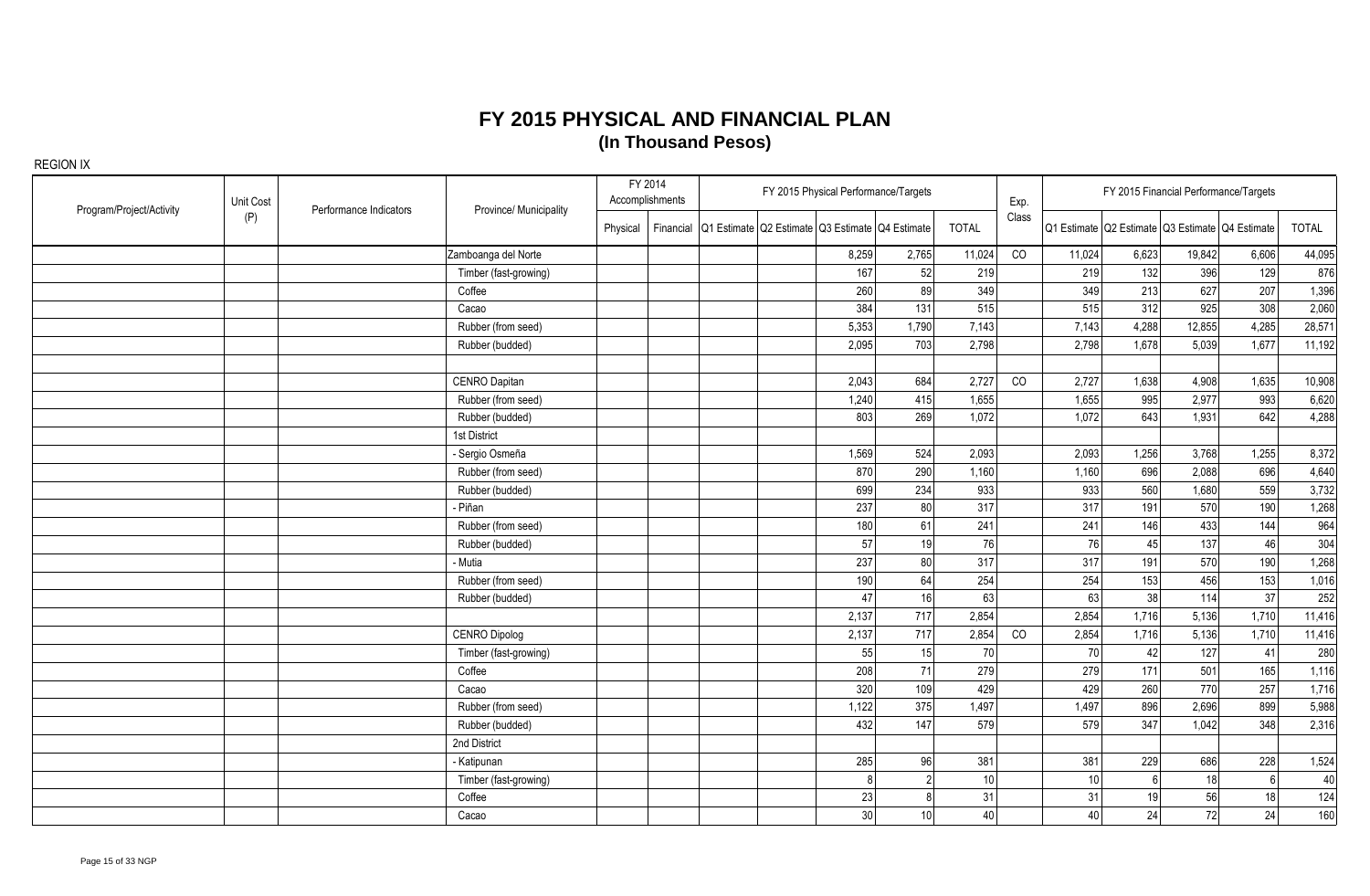| Program/Project/Activity | Unit Cost | Performance Indicators | Province/ Municipality |          | FY 2014<br>Accomplishments |                                                           | FY 2015 Physical Performance/Targets |     |              | Exp.  |                 |                 | FY 2015 Financial Performance/Targets           |                |              |
|--------------------------|-----------|------------------------|------------------------|----------|----------------------------|-----------------------------------------------------------|--------------------------------------|-----|--------------|-------|-----------------|-----------------|-------------------------------------------------|----------------|--------------|
|                          | (P)       |                        |                        | Physical |                            | Financial Q1 Estimate Q2 Estimate Q3 Estimate Q4 Estimate |                                      |     | <b>TOTAL</b> | Class |                 |                 | Q1 Estimate Q2 Estimate Q3 Estimate Q4 Estimate |                | <b>TOTAL</b> |
|                          |           |                        | Rubber (from seed)     |          |                            |                                                           | 172                                  | 58  | 230          |       | 230             | 138             | 414                                             | 138            | 920          |
|                          |           |                        | Rubber (budded)        |          |                            |                                                           | 52                                   | 18  | 70           |       | 70              | 42              | 126                                             | 42             | 280          |
|                          |           |                        |                        |          |                            |                                                           |                                      |     |              |       |                 |                 |                                                 |                |              |
|                          |           |                        | - Manuel Roxas         |          |                            |                                                           | 475                                  | 159 | 634          |       | 634             | 381             | 1,141                                           | 380            | 2,536        |
|                          |           |                        | Timber (fast-growing)  |          |                            |                                                           | 10                                   |     | 13           |       | 13              | $\overline{7}$  | 24                                              | 8              | 52           |
|                          |           |                        | Coffee                 |          |                            |                                                           | 51                                   | 16  | 67           |       | 67              | 41              | 120                                             | 40             | 268          |
|                          |           |                        | Cacao                  |          |                            |                                                           | 70                                   | 24  | 94           |       | 94              | 57              | 169                                             | 56             | 376          |
|                          |           |                        | Rubber (from seed)     |          |                            |                                                           | 307                                  | 103 | 410          |       | 410             | 246             | 738                                             | 246            | 1,640        |
|                          |           |                        | Rubber (budded)        |          |                            |                                                           | 37                                   | 13  | 50           |       | 50              | 30 <sub>2</sub> | 90                                              | 30             | 200          |
|                          |           |                        | - Manukan              |          |                            |                                                           | 237                                  | 80  | 317          |       | 317             | 191             | 570                                             | 190            | 1,268        |
|                          |           |                        | Timber (fast-growing)  |          |                            |                                                           |                                      |     | 10           |       | 10 <sup>1</sup> | $6 \mid$        | 18                                              | 6              | 40           |
|                          |           |                        | Coffee                 |          |                            |                                                           | 21                                   |     | 29           |       | 29              | 18              | 52                                              | 17             | 116          |
|                          |           |                        | Cacao                  |          |                            |                                                           | 24                                   |     | 32           |       | 32              | 20              | 57                                              | 19             | 128          |
|                          |           |                        | Rubber (from seed)     |          |                            |                                                           | 147                                  | 49  | 196          |       | 196             | 117             | 353                                             | 118            | 784          |
|                          |           |                        | Rubber (budded)        |          |                            |                                                           | 37                                   | 13  | 50           |       | 50              | 30 <sup>°</sup> | 90                                              | 30             | 200          |
|                          |           |                        | - Jose Dalman          |          |                            |                                                           | 190                                  | 64  | 254          |       | 254             | 153             | 457                                             | 152            | 1,016        |
|                          |           |                        | Timber (fast-growing)  |          |                            |                                                           |                                      |     | 10           |       | 10 <sup>1</sup> | 6               | 18                                              | 6              | 40           |
|                          |           |                        | Coffee                 |          |                            |                                                           | 16                                   |     | 22           |       | 22              | 14              | 39                                              | 13             | 88           |
|                          |           |                        | Cacao                  |          |                            |                                                           | 30                                   | 10  | 40           |       | 40              | 24              | 72                                              | 24             | 160          |
|                          |           |                        | Rubber (from seed)     |          |                            |                                                           | 84                                   | 28  | 112          |       | 112             | 67              | 202                                             | 67             | 448          |
|                          |           |                        | Rubber (budded)        |          |                            |                                                           | 52                                   | 18  | 70           |       | 70              | 42              | 126                                             | 42             | 280          |
|                          |           |                        | - Sindangan            |          |                            |                                                           | 475                                  | 159 | 634          |       | 634             | 381             | 1,141                                           | 380            | 2,536        |
|                          |           |                        | Timber (fast-growing)  |          |                            |                                                           | 11                                   |     | 14           |       | 14              | 9               | 25                                              | 8              | 56           |
|                          |           |                        | Coffee                 |          |                            |                                                           | 47                                   | 16  | 63           |       | 63              | 38              | 114                                             | 37             | 252          |
|                          |           |                        | Cacao                  |          |                            |                                                           | 85                                   | 29  | 114          |       | 114             | 69              | 204                                             | 69             | 456          |
|                          |           |                        | Rubber (from seed)     |          |                            |                                                           | 186                                  | 62  | 248          |       | 248             | 148             | 447                                             | 149            | 992          |
|                          |           |                        | Rubber (budded)        |          |                            |                                                           | 146                                  | 49  | 195          |       | 195             | 117             | 351                                             | 117            | 780          |
|                          |           |                        | - Siayan               |          |                            |                                                           | 475                                  | 159 | 634          |       | 634             | 381             | 1,141                                           | 380            | 2,536        |
|                          |           |                        | Timber (fast-growing)  |          |                            |                                                           | 10 <sup>1</sup>                      |     | 13           |       | 13              | 8 <sup>1</sup>  | 24                                              | $\overline{7}$ | 52           |
|                          |           |                        | Coffee                 |          |                            |                                                           | 50                                   | 17  | 67           |       | 67              | 41              | 120                                             | 40             | 268          |
|                          |           |                        | Cacao                  |          |                            |                                                           | 81                                   | 28  | 109          |       | 109             | 66              | 196                                             | 65             | 436          |
|                          |           |                        | Rubber (from seed)     |          |                            |                                                           | 226                                  | 75  | 301          |       | 301             | 180             | 542                                             | 181            | 1,204        |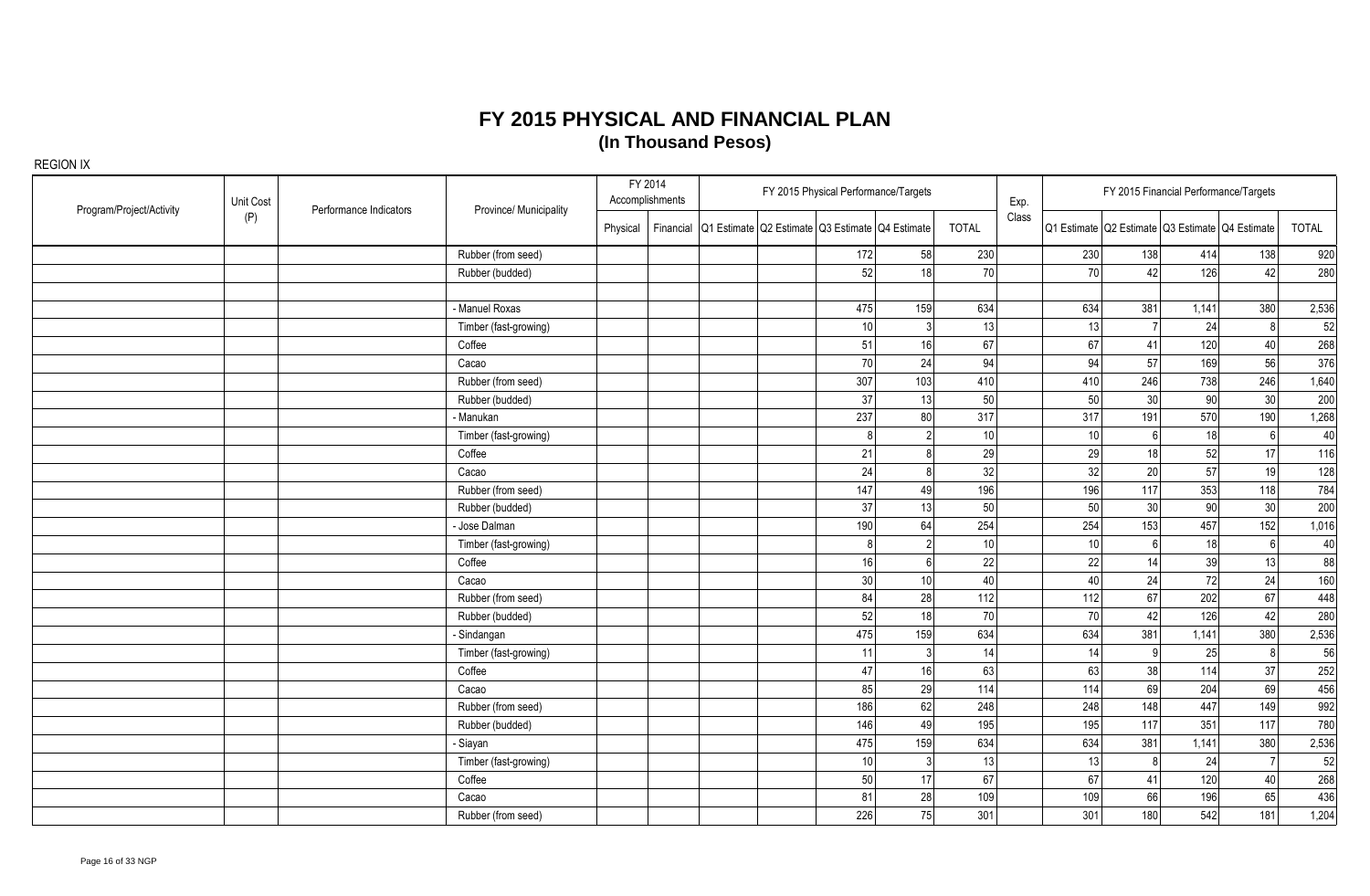| Program/Project/Activity | Unit Cost | Performance Indicators | Province/ Municipality |          | FY 2014<br>Accomplishments |                                                           | FY 2015 Physical Performance/Targets |     |              | Exp.  |                 |                | FY 2015 Financial Performance/Targets           |                 |              |
|--------------------------|-----------|------------------------|------------------------|----------|----------------------------|-----------------------------------------------------------|--------------------------------------|-----|--------------|-------|-----------------|----------------|-------------------------------------------------|-----------------|--------------|
|                          | (P)       |                        |                        | Physical |                            | Financial Q1 Estimate Q2 Estimate Q3 Estimate Q4 Estimate |                                      |     | <b>TOTAL</b> | Class |                 |                | Q1 Estimate Q2 Estimate Q3 Estimate Q4 Estimate |                 | <b>TOTAL</b> |
|                          |           |                        | Rubber (budded)        |          |                            |                                                           | 108                                  | 36  | 144          |       | 144             | 86             | 259                                             | 87              | 576          |
|                          |           |                        |                        |          |                            |                                                           |                                      |     |              |       |                 |                |                                                 |                 |              |
|                          |           |                        | <b>CENRO Liloy</b>     |          |                            |                                                           | 1,464                                | 491 | 1,955        | CO    | 1,955           | 1,175          | 3,520                                           | 1,170           | 7,820        |
|                          |           |                        | Timber (fast-growing)  |          |                            |                                                           | 112                                  | 37  | 149          |       | 149             | 90             | 269                                             | 88              | 596          |
|                          |           |                        | Coffee                 |          |                            |                                                           | 52                                   | 18  | 70           |       | 70              | 42             | 126                                             | 42              | 280          |
|                          |           |                        | Cacao                  |          |                            |                                                           | 64                                   | 22  | 86           |       | 86              | 52             | 155                                             | 51              | 344          |
|                          |           |                        | Rubber (from seed)     |          |                            |                                                           | 740                                  | 248 | 988          |       | 988             | 594            | 1,777                                           | 593             | 3,952        |
|                          |           |                        | Rubber (budded)        |          |                            |                                                           | 496                                  | 166 | 662          |       | 662             | 397            | 1,193                                           | 396             | 2,648        |
|                          |           |                        | 3rd district           |          |                            |                                                           |                                      |     |              |       |                 |                |                                                 |                 |              |
|                          |           |                        | - kalawit              |          |                            |                                                           | 178                                  | 60  | 238          |       | 238             | 143            | 429                                             | 142             | 952          |
|                          |           |                        | Timber (fast-growing)  |          |                            |                                                           | 15                                   |     | 20           |       | 20              | 12             | 36                                              | 12              | 80           |
|                          |           |                        | Coffee                 |          |                            |                                                           |                                      |     | 10           |       | 10              | 6              | 18                                              | $6\overline{6}$ | 40           |
|                          |           |                        | Cacao                  |          |                            |                                                           |                                      |     | 10           |       | 10 <sup>1</sup> | 6 <sup>1</sup> | 18                                              | 6               | 40           |
|                          |           |                        | Rubber (from seed)     |          |                            |                                                           | 99                                   | 33  | 132          |       | 132             | 80             | 237                                             | 79              | 528          |
|                          |           |                        | Rubber (budded)        |          |                            |                                                           | 49                                   | 17  | 66           |       | 66              | 39             | 120                                             | 39              | 264          |
|                          |           |                        | - Labason              |          |                            |                                                           | 143                                  | 48  | 191          |       | 191             | 115            | 344                                             | 114             | 764          |
|                          |           |                        | Rubber (from seed)     |          |                            |                                                           | 98                                   | 33  | 131          |       | 131             | 79             | 236                                             | 78              | 524          |
|                          |           |                        | Rubber (budded)        |          |                            |                                                           | 45                                   | 15  | 60           |       | 60              | 36             | 108                                             | 36              | 240          |
|                          |           |                        | - Leon Postigo         |          |                            |                                                           | 527                                  | 176 | 703          |       | 703             | 422            | 1,266                                           | 421             | 2,812        |
|                          |           |                        | Timber (fast-growing)  |          |                            |                                                           | 51                                   | 17  | 68           |       | 68              | 41             | 123                                             | 40              | 272          |
|                          |           |                        | Coffee                 |          |                            |                                                           | 26                                   |     | 35           |       | 35              | 21             | 63                                              | 21              | 140          |
|                          |           |                        | Cacao                  |          |                            |                                                           | 27                                   |     | 36           |       | 36              | 22             | 65                                              | 21              | 144          |
|                          |           |                        | Rubber (from seed)     |          |                            |                                                           | 273                                  | 91  | 364          |       | 364             | 218            | 655                                             | 219             | 1,456        |
|                          |           |                        | Rubber (budded)        |          |                            |                                                           | 150                                  | 50  | 200          |       | 200             | 120            | 360                                             | 120             | 800          |
|                          |           |                        | - Tampilisan           |          |                            |                                                           | 165                                  | 55  | 220          |       | 220             | $\boxed{132}$  | 396                                             | 132             | 880          |
|                          |           |                        | Rubber (budded)        |          |                            |                                                           |                                      |     |              |       |                 |                |                                                 |                 |              |
|                          |           |                        | - Gutalac              |          |                            |                                                           | 190                                  | 64  | 254          |       | 254             | 153            | 457                                             | 152             | 1,016        |
|                          |           |                        | Timber (fast-growing)  |          |                            |                                                           | 19                                   |     | 25           |       | 25              | 15             | 45                                              | 15              | 100          |
|                          |           |                        | Coffee                 |          |                            |                                                           |                                      |     | 10           |       | 10 <sup>1</sup> | $6 \mid$       | 18                                              | $6\phantom{1}6$ | 40           |
|                          |           |                        | Cacao                  |          |                            |                                                           | 19                                   |     | 25           |       | 25              | 15             | 45                                              | 15              | 100          |
|                          |           |                        | Rubber (from seed)     |          |                            |                                                           | 103                                  | 35  | 138          |       | 138             | 83             | 248                                             | 83              | 552          |
|                          |           |                        | Rubber (budded)        |          |                            |                                                           | 42                                   | 14  | 56           |       | 56              | 34             | 101                                             | 33              | 224          |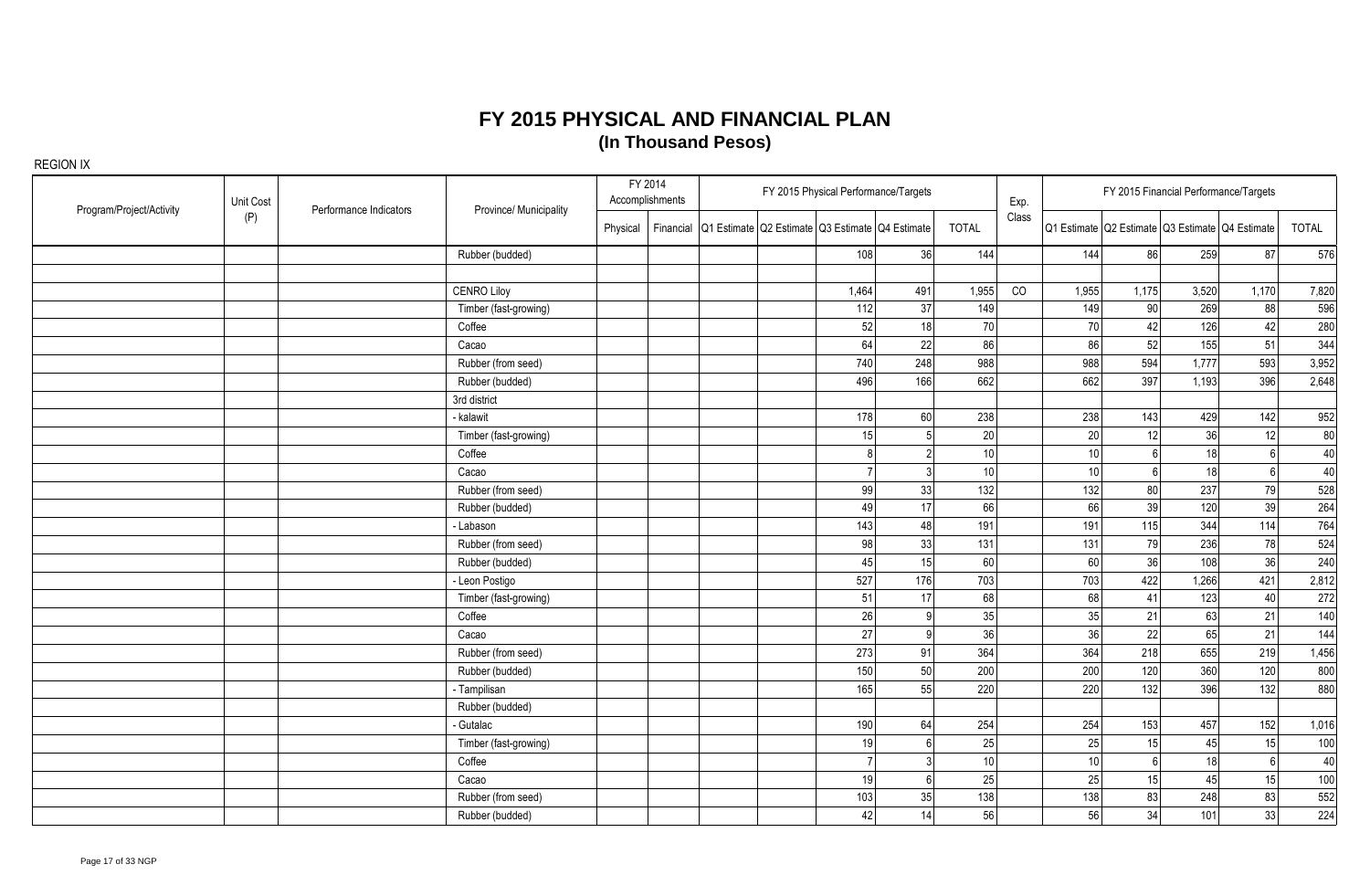| Program/Project/Activity | Unit Cost | Performance Indicators | Province/ Municipality |          | FY 2014<br>Accomplishments |                                                           | FY 2015 Physical Performance/Targets |                |              | Exp.  |                 |                | FY 2015 Financial Performance/Targets           |              |              |
|--------------------------|-----------|------------------------|------------------------|----------|----------------------------|-----------------------------------------------------------|--------------------------------------|----------------|--------------|-------|-----------------|----------------|-------------------------------------------------|--------------|--------------|
|                          | (P)       |                        |                        | Physical |                            | Financial Q1 Estimate Q2 Estimate Q3 Estimate Q4 Estimate |                                      |                | <b>TOTAL</b> | Class |                 |                | Q1 Estimate Q2 Estimate Q3 Estimate Q4 Estimate |              | <b>TOTAL</b> |
|                          |           |                        | - Godod                |          |                            |                                                           | 261                                  | 88             | 349          |       | 349             | 210            | 628                                             | 209          | 1,396        |
|                          |           |                        | Timber (fast-growing)  |          |                            |                                                           | 27                                   |                | 36           |       | 36              | 22             | 65                                              | 21           | 144          |
|                          |           |                        | Coffee                 |          |                            |                                                           | 11                                   |                | 15           |       | 15              | 9              | 27                                              | 9            | 60           |
|                          |           |                        | Cacao                  |          |                            |                                                           | 11                                   |                | 15           |       | 15              | 9 <sup>1</sup> | 27                                              | $\mathsf{q}$ | 60           |
|                          |           |                        | Rubber (from seed)     |          |                            |                                                           | 167                                  | 56             | 223          |       | 223             | 134            | 401                                             | 134          | 892          |
|                          |           |                        | Rubber (budded)        |          |                            |                                                           | 45                                   | 15             | 60           |       | 60 <sup>1</sup> | 36             | 108                                             | 36           | 240          |
|                          |           |                        |                        |          |                            |                                                           |                                      |                |              |       |                 | 2,094          | 6,278                                           | 2,091        | 13,951       |
|                          |           |                        | CENRO Siocon           |          |                            |                                                           | 2,615                                | 873            | 3,488        | CO    | 3,488           | 2,094          | 6,278                                           | 2,091        | 13,951       |
|                          |           |                        | Rubber (from seed)     |          |                            |                                                           | 2,251                                | 752            | 3,003        |       | 3,003           | 1,803          | 5,405                                           | 1,800        | 12,011       |
|                          |           |                        | Rubber (budded)        |          |                            |                                                           | 364                                  | 121            | 485          |       | 485             | 291            | 873                                             | 291          | 1,940        |
|                          |           |                        | 3rd District           |          |                            |                                                           |                                      |                |              |       |                 |                |                                                 |              |              |
|                          |           |                        | - Sibuco               |          |                            |                                                           | 689                                  | 230            | 919          |       | 919             | 552            | 1,654                                           | 551          | 3,676        |
|                          |           |                        | Rubber (from seed)     |          |                            |                                                           |                                      |                |              |       |                 |                |                                                 |              |              |
|                          |           |                        | - Sirawai              |          |                            |                                                           | 737                                  | 246            | 983          |       | 983             | 590            | 1,770                                           | 589          | 3,932        |
|                          |           |                        | Rubber (from seed)     |          |                            |                                                           |                                      |                |              |       |                 |                |                                                 |              |              |
|                          |           |                        | - Baliguian            |          |                            |                                                           | 1,189                                | 397            | 1,586        |       | 1,586           | 952            | 2,854                                           | 951          | 6,343        |
|                          |           |                        | Rubber (from seed)     |          |                            |                                                           | 825                                  | 276            | 1,101        |       | 1,101           | 661            | 1,981                                           | 660          | 4,403        |
|                          |           |                        | Rubber (budded)        |          |                            |                                                           | 364                                  | 121            | 485          |       | 485             | 291            | 873                                             | 291          | 1,940        |
|                          |           |                        |                        |          |                            |                                                           |                                      |                |              |       |                 |                |                                                 |              |              |
|                          |           |                        | Zamboanga del Sur      |          |                            |                                                           | 3,222                                | 1,085          | 4,307        | CO    | 4,307           | 2,587          | 7,752                                           | 2,582        | 17,228       |
|                          |           |                        | Timber (fast-growing)  |          |                            |                                                           | 522                                  | 179            | 701          |       | 701             | 424            | 1,263                                           | 416          | 2,804        |
|                          |           |                        | Timber (indigenous)    |          |                            |                                                           | 120                                  | 36             | 156          |       | 156             | 94             | 280                                             | 94           | 624          |
|                          |           |                        | Coffee                 |          |                            |                                                           | 591                                  | 197            | 788          |       | 788             | 473            | 1,415                                           | 476          | 3,152        |
|                          |           |                        | Cacao                  |          |                            |                                                           | 3                                    | $\overline{2}$ |              |       | 5 <sup>1</sup>  | 3 <sup>1</sup> | 9                                               | -31          | 20           |
|                          |           |                        | <b>Fruit Trees</b>     |          |                            |                                                           | 283                                  | 94             | 377          |       | 377             | 227            | 679                                             | 225          | 1,508        |
|                          |           |                        | Urban                  |          |                            |                                                           | 11                                   |                | 15           |       | 15              | 9              | 27                                              | 9            | 60           |
|                          |           |                        | Rubber (from seed)     |          |                            |                                                           | 947                                  | 320            | 1,267        |       | 1,267           | 759            | 2,282                                           | 760          | 5,068        |
|                          |           |                        | Rubber (budded)        |          |                            |                                                           | 499                                  | 169            | 668          |       | 668             | 400            | 1,202                                           | 402          | 2,672        |
|                          |           |                        | Mangrove (propagules)  |          |                            |                                                           | 246                                  | 84             | 330          |       | 330             | 198            | 595                                             | 197          | 1,320        |
|                          |           |                        |                        |          |                            |                                                           |                                      |                |              |       |                 |                |                                                 |              |              |
|                          |           |                        | CENRO Pagadian         |          |                            |                                                           | 1,614                                | 541            | 2,155        | CO    | 2,155           | 1,291          | 3,878                                           | 1,296        | 8,620        |
|                          |           |                        | Timber (fast-growing)  |          |                            |                                                           | 130                                  | 43             | 173          |       | 173             | 105            | 312                                             | 102          | 692          |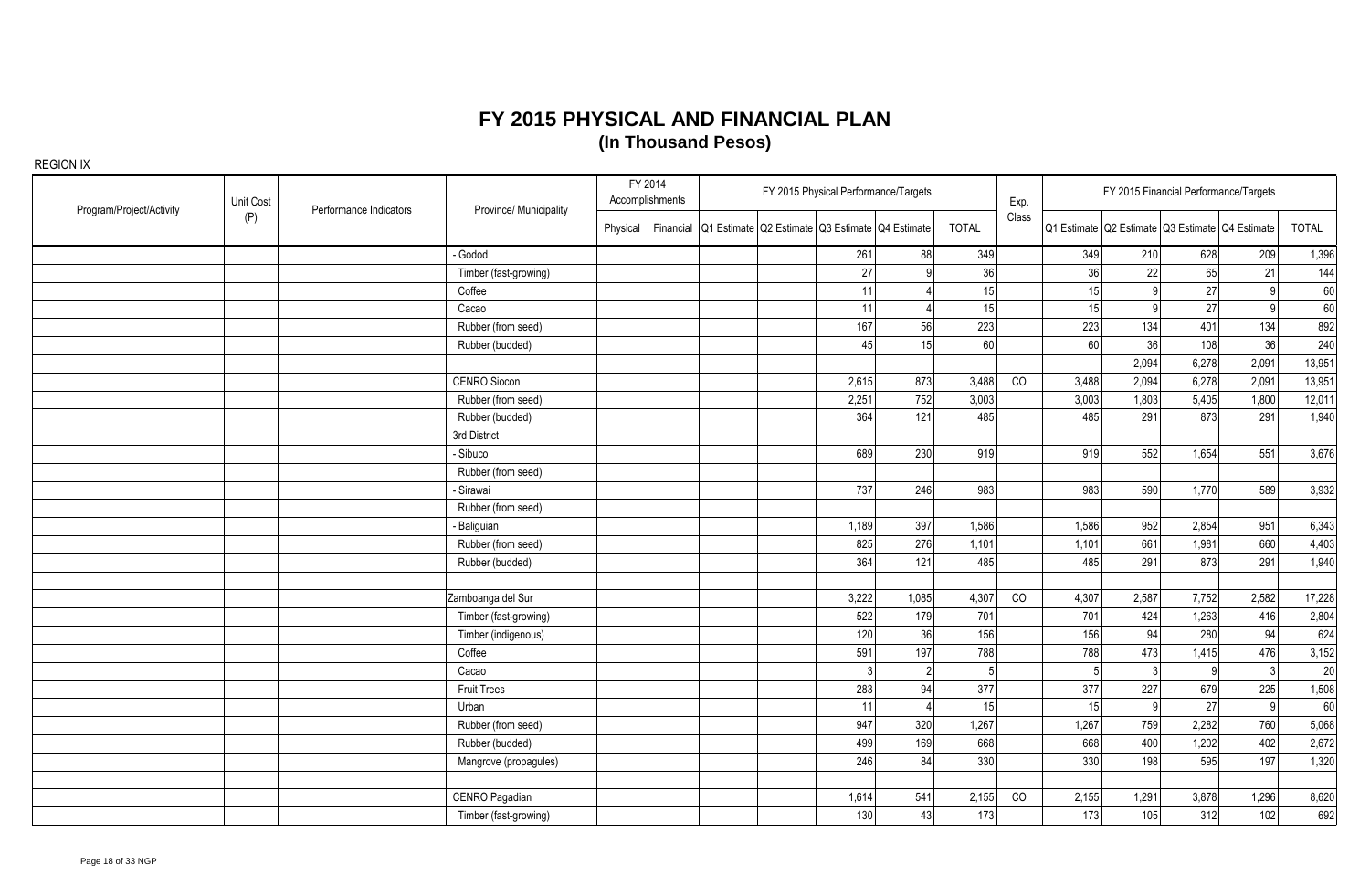| Program/Project/Activity | Unit Cost | Performance Indicators | Province/ Municipality |          | FY 2014<br>Accomplishments |                                                           |                 | FY 2015 Physical Performance/Targets |                 | Exp.  |     |                  | FY 2015 Financial Performance/Targets           |     |       |
|--------------------------|-----------|------------------------|------------------------|----------|----------------------------|-----------------------------------------------------------|-----------------|--------------------------------------|-----------------|-------|-----|------------------|-------------------------------------------------|-----|-------|
|                          | (P)       |                        |                        | Physical |                            | Financial Q1 Estimate Q2 Estimate Q3 Estimate Q4 Estimate |                 |                                      | <b>TOTAL</b>    | Class |     |                  | Q1 Estimate Q2 Estimate Q3 Estimate Q4 Estimate |     | TOTAL |
|                          |           |                        | Timber (indigenous)    |          |                            |                                                           | 120             | 36                                   | 156             |       | 156 | 94               | 280                                             | 94  | 624   |
|                          |           |                        | Coffee                 |          |                            |                                                           | 474             | 157                                  | 631             |       | 631 | 379              | 1,133                                           | 381 | 2,524 |
|                          |           |                        | <b>Fruit Trees</b>     |          |                            |                                                           | 155             | 52                                   | 207             |       | 207 | 123              | 374                                             | 124 | 828   |
|                          |           |                        | Urban                  |          |                            |                                                           | 11              |                                      | 15              |       | 15  | $\overline{9}$   | 27                                              | q   | 60    |
|                          |           |                        | Rubber (from seed)     |          |                            |                                                           | 357             | 123                                  | 480             |       | 480 | 287              | 864                                             | 289 | 1,920 |
|                          |           |                        | Rubber (budded)        |          |                            |                                                           | 256             | 88                                   | 344             |       | 344 | 205              | 619                                             | 208 | 1,376 |
|                          |           |                        | Mangrove (propagules)  |          |                            |                                                           | 111             | 38                                   | 149             |       | 149 | 89               | 269                                             | 89  | 596   |
|                          |           |                        | 1st District           |          |                            |                                                           |                 |                                      |                 |       |     |                  |                                                 |     |       |
|                          |           |                        | - Midsalip             |          |                            |                                                           | 394             | 132                                  | 526             |       | 526 | 315              | 947                                             | 316 | 2,104 |
|                          |           |                        | Timber (fast-growing)  |          |                            |                                                           | 15              | 5 <sup>1</sup>                       | 20              |       | 20  | 12               | 36                                              | 12  | 80    |
|                          |           |                        | Timber (indigenous)    |          |                            |                                                           | 8               | 2 <sup>1</sup>                       | 10 <sup>1</sup> |       | 10  | $6 \overline{6}$ | 18                                              |     | 40    |
|                          |           |                        | Coffee                 |          |                            |                                                           | 148             | 49                                   | 197             |       | 197 | 119              | 354                                             | 118 | 788   |
|                          |           |                        | <b>Fruit Trees</b>     |          |                            |                                                           | 79              | 27                                   | 106             |       | 106 | 63               | 192                                             | 63  | 424   |
|                          |           |                        | Rubber (from seed)     |          |                            |                                                           | 114             | 38                                   | 152             |       | 152 | 91               | 273                                             | 92  | 608   |
|                          |           |                        | Rubber (budded)        |          |                            |                                                           | 30 <sup>1</sup> | 11                                   | 41              |       | 41  | 24               | 74                                              | 25  | 164   |
|                          |           |                        | Pagadian               |          |                            |                                                           | 126             | 42                                   | 168             |       | 168 | 100              | 303                                             | 101 | 672   |
|                          |           |                        | Timber (fast-growing)  |          |                            |                                                           | 12              | 5                                    | 17              |       | 17  | 11               | 30                                              | 10  | 68    |
|                          |           |                        | Timber (indigenous)    |          |                            |                                                           |                 |                                      |                 |       |     | 3 <sup>1</sup>   | $\Omega$                                        |     | 20    |
|                          |           |                        | Coffee                 |          |                            |                                                           | 36              | 12                                   | 48              |       | 48  | 29               | 86                                              | 29  | 192   |
|                          |           |                        | <b>Fruit Trees</b>     |          |                            |                                                           | 12              |                                      | 16 <sup>1</sup> |       | 16  | 9                | 29                                              | 10  | 64    |
|                          |           |                        | Rubber (from seed)     |          |                            |                                                           | 31              | 10 <sup>1</sup>                      | 41              |       | 41  | 24               | 75                                              | 24  | 164   |
|                          |           |                        | Rubber (budded)        |          |                            |                                                           | 31              | 10 <sup>1</sup>                      | 41              |       | 41  | 24               | 74                                              | 25  | 164   |
|                          |           |                        | - Labangan             |          |                            |                                                           | 147             | 50 <sup>1</sup>                      | 197             |       | 197 | 118              | 354                                             | 119 | 788   |
|                          |           |                        | Timber (fast-growing)  |          |                            |                                                           |                 | $\overline{2}$                       |                 |       |     |                  | 15                                              |     | 32    |
|                          |           |                        | Timber (indigenous)    |          |                            |                                                           | 3               |                                      |                 |       |     | 2                |                                                 |     | 16    |
|                          |           |                        | Coffee                 |          |                            |                                                           | 36              | 11                                   | 47              |       | 47  | 28               | 84                                              | 29  | 188   |
|                          |           |                        | <b>Fruit Trees</b>     |          |                            |                                                           | 18              | 6                                    | 24              |       | 24  | 15               | 43                                              | 14  | 96    |
|                          |           |                        | Rubber (from seed)     |          |                            |                                                           | 28              | 10 <sup>1</sup>                      | 38              |       | 38  | $\overline{23}$  | 68                                              | 23  | 152   |
|                          |           |                        | Rubber (budded)        |          |                            |                                                           | 28              | 10 <sup>1</sup>                      | 38              |       | 38  | 23               | 68                                              | 23  | 152   |
|                          |           |                        | Mangrove (propagules)  |          |                            |                                                           | 28              | 10 <sup>1</sup>                      | 38              |       | 38  | 23               | 69                                              | 22  | 152   |
|                          |           |                        | Dumingag               |          |                            |                                                           | 425             | 142                                  | 567             |       | 567 | 340              | 1,020                                           | 341 | 2,268 |
|                          |           |                        | Timber (fast-growing)  |          |                            |                                                           | 15              |                                      | 19              |       | 19  | 12               | 34                                              | 11  | 76    |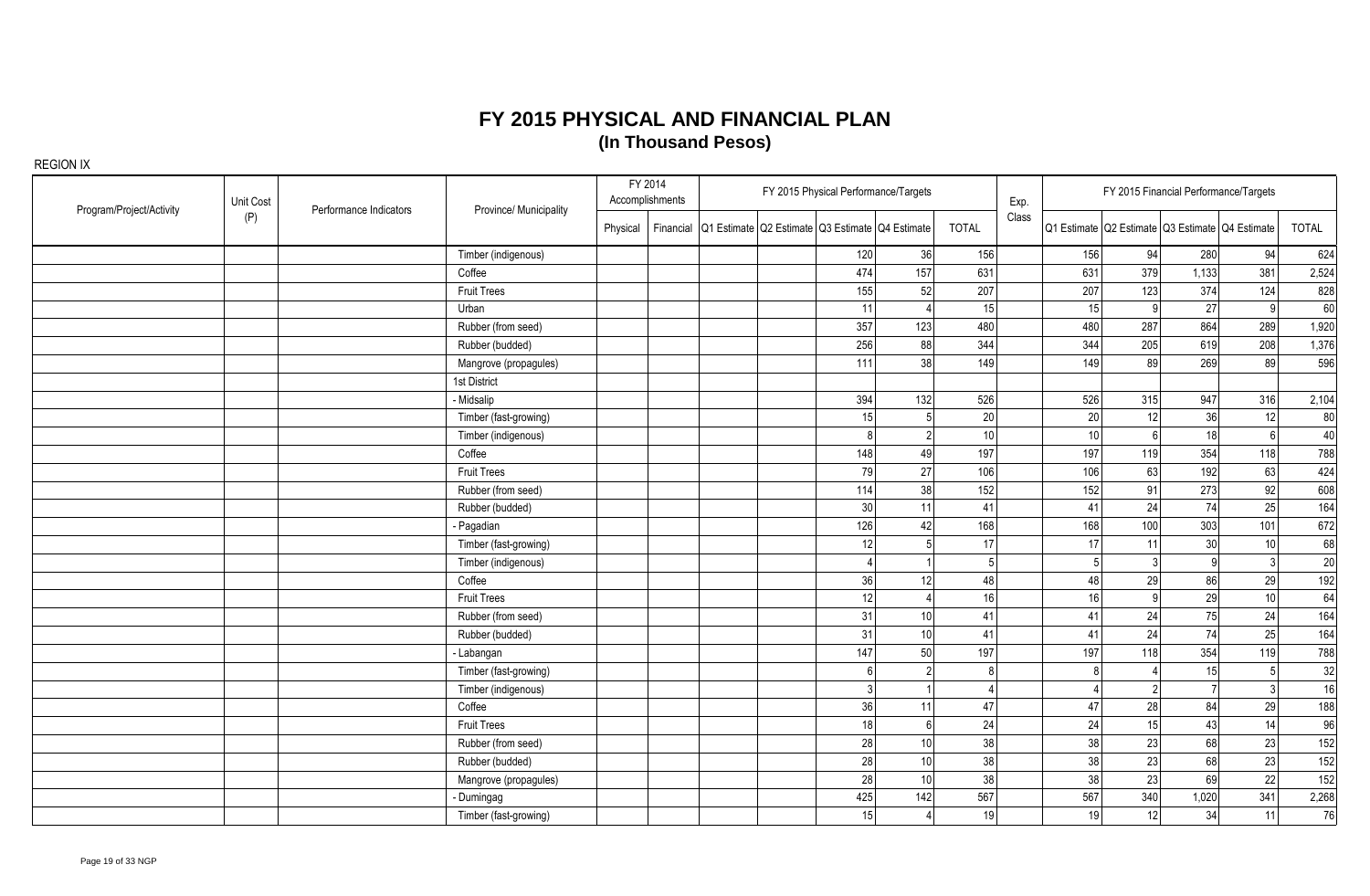| Program/Project/Activity | Unit Cost | Performance Indicators | Province/ Municipality | FY 2014<br>FY 2015 Physical Performance/Targets<br>Accomplishments |  |  |  | Exp.                                                      |                |                 | FY 2015 Financial Performance/Targets |                 |                 |                                                 |                 |
|--------------------------|-----------|------------------------|------------------------|--------------------------------------------------------------------|--|--|--|-----------------------------------------------------------|----------------|-----------------|---------------------------------------|-----------------|-----------------|-------------------------------------------------|-----------------|
|                          | (P)       |                        |                        | Physical                                                           |  |  |  | Financial Q1 Estimate Q2 Estimate Q3 Estimate Q4 Estimate |                | <b>TOTAL</b>    | Class                                 |                 |                 | Q1 Estimate Q2 Estimate Q3 Estimate Q4 Estimate | <b>TOTAL</b>    |
|                          |           |                        | Timber (indigenous)    |                                                                    |  |  |  |                                                           | 2              | q               |                                       | a               | 6               | 16                                              | 36              |
|                          |           |                        | Coffee                 |                                                                    |  |  |  | 108                                                       | 36             | 144             |                                       | 144             | 86              | 259                                             | 87<br>576       |
|                          |           |                        | <b>Fruit Trees</b>     |                                                                    |  |  |  | 27                                                        | 9              | 36              |                                       | 36              | 21              | 65                                              | 22<br>144       |
|                          |           |                        | Rubber (from seed)     |                                                                    |  |  |  | 141                                                       | 48             | 189             |                                       | 189             | 113             | 340                                             | 756<br>114      |
|                          |           |                        | Rubber (budded)        |                                                                    |  |  |  | 127                                                       | 43             | 170             |                                       | 170             | 102             | 306                                             | 102<br>680      |
|                          |           |                        | - Mahayag              |                                                                    |  |  |  | 123                                                       | 42             | 165             |                                       | 165             | 99              | 297                                             | 99<br>660       |
|                          |           |                        | Timber (fast-growing)  |                                                                    |  |  |  |                                                           |                |                 |                                       |                 | $\overline{5}$  | 15                                              | 32              |
|                          |           |                        | Timber (indigenous)    |                                                                    |  |  |  |                                                           |                |                 |                                       |                 | $\overline{3}$  | q                                               | 20              |
|                          |           |                        | Coffee                 |                                                                    |  |  |  | 58                                                        | 19             | 77              |                                       | 77              | 46              | 138                                             | 308<br>47       |
|                          |           |                        | <b>Fruit Trees</b>     |                                                                    |  |  |  | 19                                                        | $6 \mid$       | 25              |                                       | 25              | 15              | 45                                              | 15<br>100       |
|                          |           |                        | Rubber (from seed)     |                                                                    |  |  |  | 18                                                        |                | 25              |                                       | 25              | 15              | 45                                              | 15<br>100       |
|                          |           |                        | Rubber (budded)        |                                                                    |  |  |  | 18                                                        |                | 25              |                                       | 25              | 15              | 45                                              | 15<br>100       |
|                          |           |                        | - Ramon Magsaysay      |                                                                    |  |  |  | 38                                                        | 12             | 50              |                                       | 50              | 30 <sup>°</sup> | 90                                              | 30<br>200       |
|                          |           |                        | Timber (fast-growing)  |                                                                    |  |  |  | 11                                                        |                | 15              |                                       | 15              | 9               | 27                                              | 60              |
|                          |           |                        | Timber (indigenous)    |                                                                    |  |  |  | 27                                                        |                | 35              |                                       | 35              | 21              | 63                                              | 140<br>21       |
|                          |           |                        | - Tambulig             |                                                                    |  |  |  | 125                                                       | 42             | 167             |                                       | 167             | 100             | 300                                             | 101<br>668      |
|                          |           |                        | Timber (fast-growing)  |                                                                    |  |  |  |                                                           |                |                 |                                       |                 |                 | $\mathfrak{D}$                                  | $\vert 4 \vert$ |
|                          |           |                        | Timber (indigenous)    |                                                                    |  |  |  |                                                           |                |                 |                                       |                 | $\overline{2}$  |                                                 | 12              |
|                          |           |                        | Coffee                 |                                                                    |  |  |  | 13                                                        |                | 17              |                                       | 17              | 10              | 30                                              | 68<br>11        |
|                          |           |                        | Urban                  |                                                                    |  |  |  | 11                                                        |                | 15 <sup>1</sup> |                                       | 15              | $\overline{9}$  | 27                                              | 60              |
|                          |           |                        | Rubber (from seed)     |                                                                    |  |  |  |                                                           |                | 10 <sup>1</sup> |                                       | 10 <sup>1</sup> | $6 \mid$        | 18                                              | 40              |
|                          |           |                        | Rubber (budded)        |                                                                    |  |  |  |                                                           | $\overline{3}$ | 10l             |                                       | 10              | $6 \mid$        | 18                                              | 40              |
|                          |           |                        | Mangrove (propagules)  |                                                                    |  |  |  | 83                                                        | 28             | 111             |                                       | 111             | 66              | 200                                             | 444<br>67       |
|                          |           |                        | - Sominot              |                                                                    |  |  |  | 236                                                       | 79             | 315             |                                       | 315             | 189             | 567                                             | 189<br>1,260    |
|                          |           |                        | Timber (fast-growing)  |                                                                    |  |  |  | 64                                                        | 21             | 85              |                                       | 85              | 51              | 153                                             | 51<br>340       |
|                          |           |                        | Timber (indigenous)    |                                                                    |  |  |  | 64                                                        | 21             | 85              |                                       | 85              | 51              | 153                                             | 51<br>340       |
|                          |           |                        | Coffee                 |                                                                    |  |  |  | 75                                                        | 26             | 101             |                                       | 101             | 61              | 182                                             | 60<br>404       |
|                          |           |                        | Rubber (from seed)     |                                                                    |  |  |  | 18                                                        | $\overline{7}$ | 25              |                                       | 25              | 15              | 45                                              | 15<br>100       |
|                          |           |                        | Rubber (budded)        |                                                                    |  |  |  | 15                                                        |                | 19 <sup>1</sup> |                                       | 19              | 11              | 34                                              | 12<br>76        |
|                          |           |                        |                        |                                                                    |  |  |  |                                                           |                |                 |                                       |                 |                 |                                                 |                 |
|                          |           |                        | <b>CENRO Guipos</b>    |                                                                    |  |  |  | 1,608                                                     | 544            | 2,152           | CO                                    | 2,152           | 1,296           | 3,874<br>1,286                                  | 8,608           |
|                          |           |                        | Timber (fast-growing)  |                                                                    |  |  |  | 392                                                       | 136            | 528             |                                       | 528             | 319             | 951                                             | 314<br>2,112    |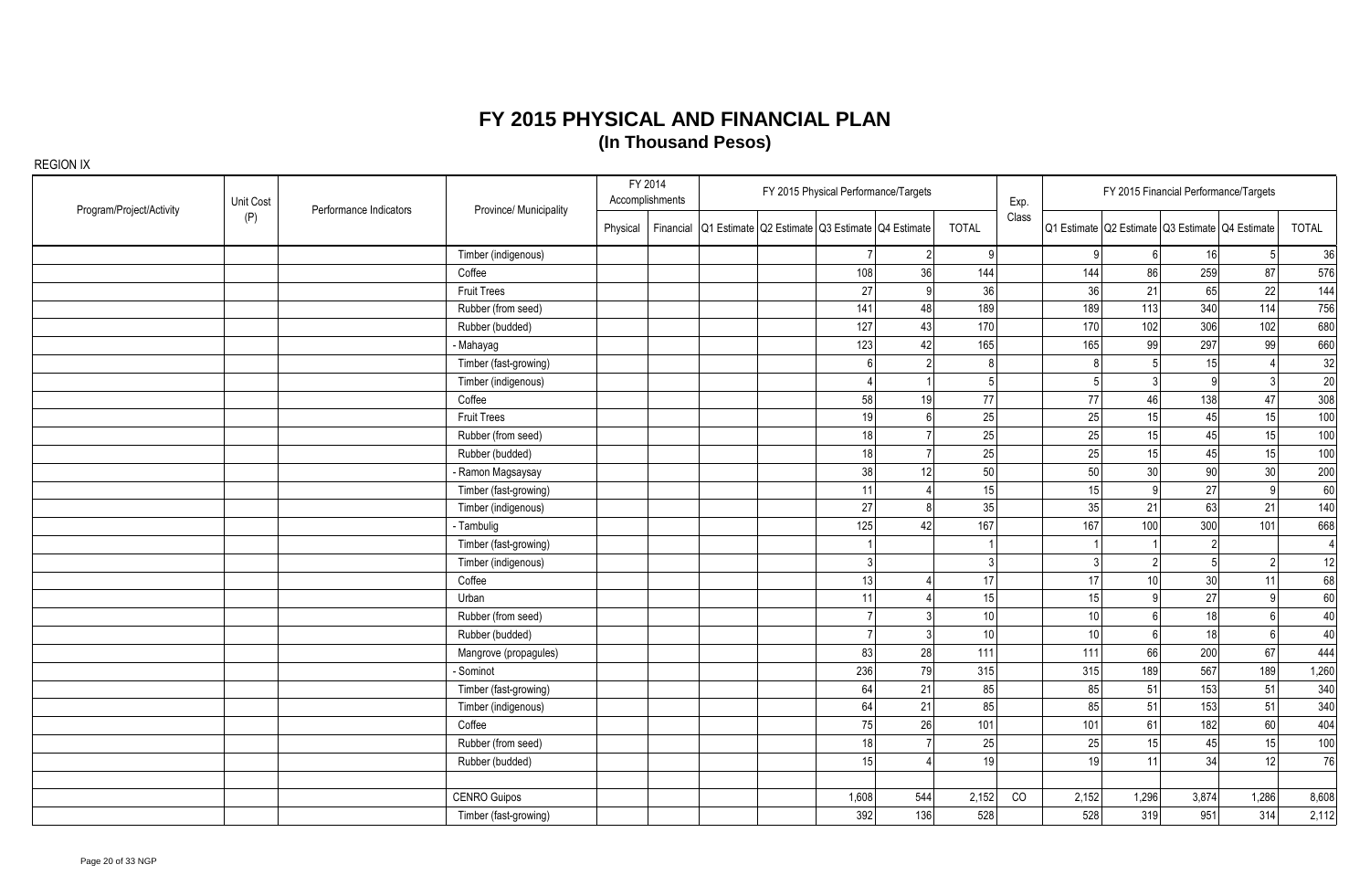|                          |           |                        |                        |          | FY 2014         |                                                           |     | FY 2015 Physical Performance/Targets |              |       |     |                 | FY 2015 Financial Performance/Targets           |     |              |
|--------------------------|-----------|------------------------|------------------------|----------|-----------------|-----------------------------------------------------------|-----|--------------------------------------|--------------|-------|-----|-----------------|-------------------------------------------------|-----|--------------|
| Program/Project/Activity | Unit Cost | Performance Indicators | Province/ Municipality |          | Accomplishments |                                                           |     |                                      |              | Exp.  |     |                 |                                                 |     |              |
|                          | (P)       |                        |                        | Physical |                 | Financial Q1 Estimate Q2 Estimate Q3 Estimate Q4 Estimate |     |                                      | <b>TOTAL</b> | Class |     |                 | Q1 Estimate Q2 Estimate Q3 Estimate Q4 Estimate |     | <b>TOTAL</b> |
|                          |           |                        | Coffee                 |          |                 |                                                           | 117 | 40                                   | 157          |       | 157 | 94              | 282                                             | 95  | 628          |
|                          |           |                        | Cacao                  |          |                 |                                                           |     | 2 <sup>1</sup>                       | 5            |       | 5   | $\mathbf{3}$    |                                                 | 3   | 20           |
|                          |           |                        | <b>Fruit Trees</b>     |          |                 |                                                           | 128 | 42                                   | 170          |       | 170 | 104             | 305                                             | 101 | 680          |
|                          |           |                        | Rubber (from seed)     |          |                 |                                                           | 590 | 197                                  | 787          |       | 787 | 472             | 1,418                                           | 471 | 3,148        |
|                          |           |                        | Rubber (budded)        |          |                 |                                                           | 243 | 81                                   | 324          |       | 324 | 195             | 583                                             | 194 | 1,296        |
|                          |           |                        | Mangrove (Propagules)  |          |                 |                                                           | 135 | 46                                   | 181          |       | 181 | 109             | 326                                             | 108 | 724          |
|                          |           |                        | 2nd District           |          |                 |                                                           |     |                                      |              |       |     |                 |                                                 |     |              |
|                          |           |                        | - San Pablo            |          |                 |                                                           | 186 | 62                                   | 248          |       | 248 | 149             | 447                                             | 148 | 992          |
|                          |           |                        | Timber (fast-growing)  |          |                 |                                                           | 44  | 15                                   | 59           |       | 59  | 35              | 107                                             | 35  | 236          |
|                          |           |                        | Rubber (budded)        |          |                 |                                                           | 81  | 26                                   | 107          |       | 107 | 64              | 193                                             | 64  | 428          |
|                          |           |                        | Mangrove (Propagules)  |          |                 |                                                           | 61  | 21                                   | 82           |       | 82  | 50              | 147                                             | 49  | 328          |
|                          |           |                        | - Bayog                |          |                 |                                                           | 186 | 62                                   | 248          |       | 248 | 149             | 447                                             | 148 | 992          |
|                          |           |                        | Timber (fast-growing)  |          |                 |                                                           | 15  | $\overline{5}$                       | 20           |       | 20  | 12              | 36                                              | 12  | 80           |
|                          |           |                        | Coffee                 |          |                 |                                                           |     |                                      | 5            |       |     | 3               |                                                 |     | 20           |
|                          |           |                        | Cacao                  |          |                 |                                                           |     | 2 <sup>1</sup>                       | 5            |       |     | $\mathbf{3}$    |                                                 |     | 20           |
|                          |           |                        | <b>Fruit Trees</b>     |          |                 |                                                           | 41  | 13                                   | 54           |       | 54  | 33              | 97                                              | 32  | 216          |
|                          |           |                        | Rubber (from seed)     |          |                 |                                                           | 123 | 41                                   | 164          |       | 164 | 98              | 296                                             | 98  | 656          |
|                          |           |                        | - Tigbao               |          |                 |                                                           | 111 | 38                                   | 149          |       | 149 | 90 <sup>1</sup> | 268                                             | 89  | 596          |
|                          |           |                        | Timber (fast-growing)  |          |                 |                                                           | 39  | 13                                   | 52           |       | 52  | 32              | 93                                              | 31  | 208          |
|                          |           |                        | <b>Fruit Trees</b>     |          |                 |                                                           | 24  | $\mathsf{Q}$                         | 33           |       | 33  | 20              | 59                                              | 20  | 132          |
|                          |           |                        | Rubber (from seed)     |          |                 |                                                           | 48  | 16                                   | 64           |       | 64  | 38              | 116                                             | 38  | 256          |
|                          |           |                        | - Kumalarang           |          |                 |                                                           | 111 | 38                                   | 149          |       | 149 | 90              | 268                                             | 89  | 596          |
|                          |           |                        | Timber (fast-growing)  |          |                 |                                                           | 33  | 12                                   | 45           |       | 45  | 27              | 81                                              | 27  | 180          |
|                          |           |                        | Rubber (from seed)     |          |                 |                                                           | 78  | 26                                   | 104          |       | 104 | 63              | 187                                             | 62  | 416          |
|                          |           |                        | - Guipos               |          |                 |                                                           | 126 | 43                                   | 169          |       | 169 | 101             | 304                                             | 102 | 676          |
|                          |           |                        | Timber (fast-growing)  |          |                 |                                                           | 52  | 18                                   | 70           |       | 70  | 42              | 126                                             | 42  | 280          |
|                          |           |                        | Coffee                 |          |                 |                                                           | 15  | 5 <sup>1</sup>                       | 20           |       | 20  | 12              | 36                                              | 12  | 80           |
|                          |           |                        | Rubber (from seed)     |          |                 |                                                           | 59  | 20                                   | 79           |       | 79  | 47              | 142                                             | 48  | 316          |
|                          |           |                        |                        |          |                 |                                                           |     |                                      |              |       |     |                 |                                                 |     |              |
|                          |           |                        | - Dumalinao            |          |                 |                                                           | 111 | 38                                   | 149          |       | 149 | 90 <sup>°</sup> | 268                                             | 89  | 596          |
|                          |           |                        | Timber (fast-growing)  |          |                 |                                                           | 55  | 19                                   | 74           |       | 74  | 45              | 133                                             | 44  | 296          |
|                          |           |                        | Coffee                 |          |                 |                                                           | 11  | 4                                    | 15           |       | 15  | 9               | 27                                              | g   | 60           |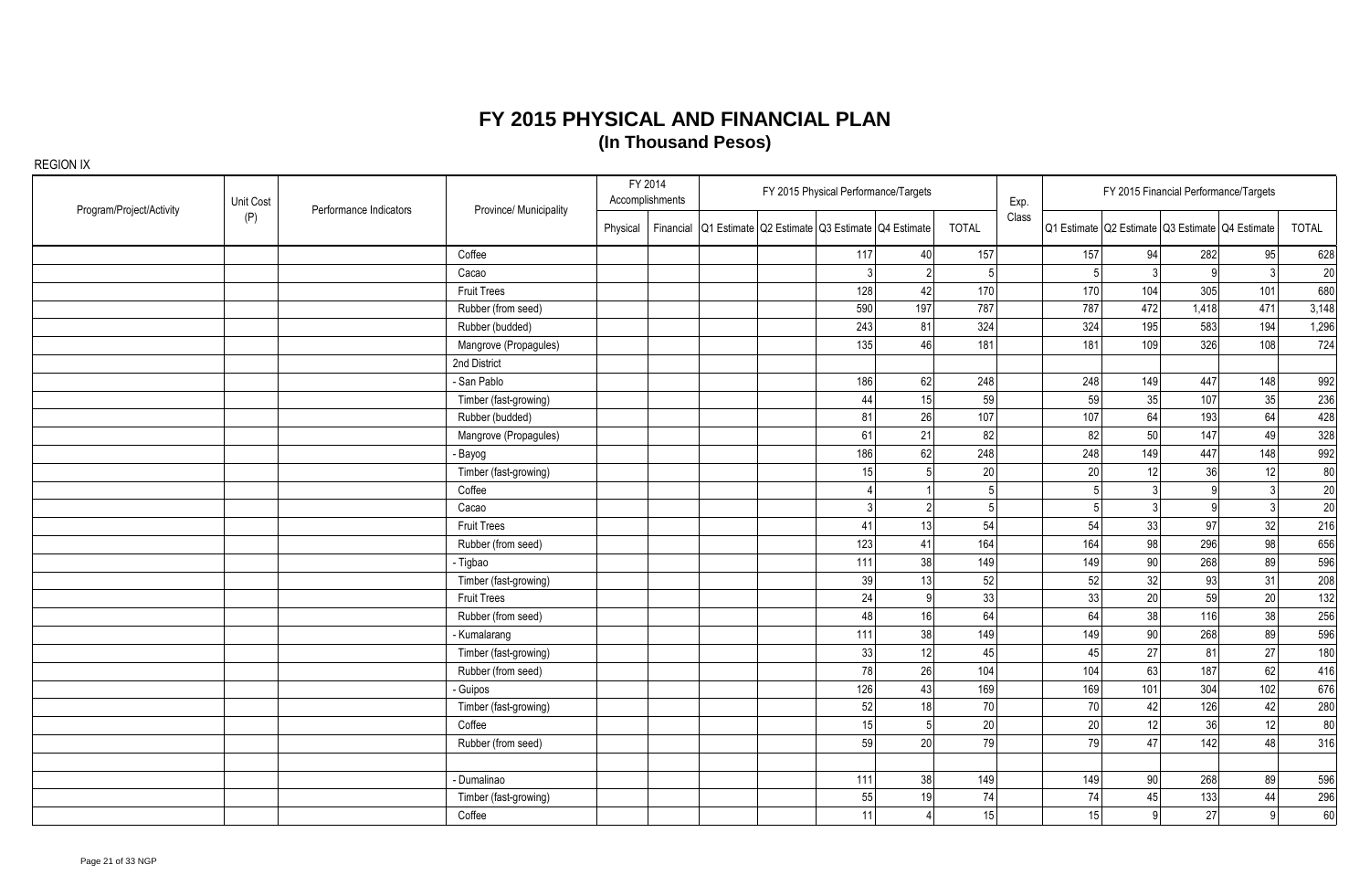| Program/Project/Activity | Unit Cost | Performance Indicators | Province/ Municipality |          | FY 2014<br>Accomplishments |                                                           |     | FY 2015 Physical Performance/Targets |                 | Exp.  |     |                | FY 2015 Financial Performance/Targets           |                 |       |
|--------------------------|-----------|------------------------|------------------------|----------|----------------------------|-----------------------------------------------------------|-----|--------------------------------------|-----------------|-------|-----|----------------|-------------------------------------------------|-----------------|-------|
|                          | (P)       |                        |                        | Physical |                            | Financial Q1 Estimate Q2 Estimate Q3 Estimate Q4 Estimate |     |                                      | <b>TOTAL</b>    | Class |     |                | Q1 Estimate Q2 Estimate Q3 Estimate Q4 Estimate |                 | TOTAL |
|                          |           |                        | Rubber (from seed)     |          |                            |                                                           | 45  | 15                                   | 60              |       | 60  | 36             | 108                                             | 36              | 240   |
|                          |           |                        | Pitogo                 |          |                            |                                                           | 36  | 13                                   | 49              |       | 49  | 30             | 88                                              | 29              | 196   |
|                          |           |                        | Timber (fast-growing)  |          |                            |                                                           | 21  | $\mathbf{8}$                         | 29              |       | 29  | 18             | 52                                              | 17 <sup>1</sup> | 116   |
|                          |           |                        | Coffee                 |          |                            |                                                           | 15  | 5 <sup>1</sup>                       | 20              |       | 20  | 12             | 36                                              | 12              | 80    |
|                          |           |                        | - Lakewood             |          |                            |                                                           | 185 | 62                                   | 247             |       | 247 | 149            | 444                                             | 148             | 988   |
|                          |           |                        | Timber (fast-growing)  |          |                            |                                                           | 60  | 21                                   | 81              |       | 81  | 49             | 146                                             | 48              | 324   |
|                          |           |                        | Rubber (from seed)     |          |                            |                                                           | 125 | 41                                   | 166             |       | 166 | 100            | 298                                             | 100             | 664   |
|                          |           |                        | - Vincenzo Sagun       |          |                            |                                                           | 30  | 10 <sup>1</sup>                      | 40 <sup>1</sup> |       | 40  | 24             | 72                                              | 24              | 160   |
|                          |           |                        | Timber (fast-growing)  |          |                            |                                                           |     |                                      |                 |       |     |                |                                                 |                 |       |
|                          |           |                        | - Lapuyan              |          |                            |                                                           | 73  | 25                                   | 98              |       | 98  | 59             | 177                                             | 58              | 392   |
|                          |           |                        | Timber (fast-growing)  |          |                            |                                                           | 10  |                                      | 14              |       | 14  | $\overline{9}$ | 25                                              | R               | 56    |
|                          |           |                        | Mangrove (Propagules)  |          |                            |                                                           | 63  | 21                                   | 84              |       | 84  | 50             | 152                                             | 50              | 336   |
|                          |           |                        | - Tabina               |          |                            |                                                           | 111 | 38                                   | 149             |       | 149 | 90             | 268                                             | 89              | 596   |
|                          |           |                        | Coffee                 |          |                            |                                                           | 18  |                                      | 25              |       | 25  | 15             | 45                                              | 15              | 100   |
|                          |           |                        | <b>Fruit Trees</b>     |          |                            |                                                           | 18  | 6 <sup>1</sup>                       | 24              |       | 24  | 15             | 43                                              | 14              | 96    |
|                          |           |                        | Rubber (from seed)     |          |                            |                                                           | 33  | 10 <sup>1</sup>                      | 43              |       | 43  | 25             | 78                                              | 26              | 172   |
|                          |           |                        | Rubber (budded)        |          |                            |                                                           | 42  | 15                                   | 57              |       | 57  | 35             | 102                                             | 34              | 228   |
|                          |           |                        | Dimataling             |          |                            |                                                           | 11  |                                      | 15 <sup>1</sup> |       | 15  | $Q^{\dagger}$  | 27                                              |                 | 60    |
|                          |           |                        | Mangrove (propagules)  |          |                            |                                                           |     |                                      |                 |       |     |                |                                                 |                 |       |
|                          |           |                        | - San Miguel           |          |                            |                                                           | 148 | 50                                   | 198             |       | 198 | 119            | 357                                             | 118             | 792   |
|                          |           |                        | Coffee                 |          |                            |                                                           | 30  | 10 <sup>1</sup>                      | 40              |       | 40  | 24             | 72                                              | 24              | 160   |
|                          |           |                        | <b>Fruit Trees</b>     |          |                            |                                                           | 19  | $6 \mid$                             | 25              |       | 25  | 15             | 45                                              | 15              | 100   |
|                          |           |                        | Rubber (from seed)     |          |                            |                                                           | 54  | 19                                   | 73              |       | 73  | 44             | $132$                                           | 43              | 292   |
|                          |           |                        | Rubber (budded)        |          |                            |                                                           | 45  | 15 <sup>1</sup>                      | 60l             |       | 60  | 36             | 108                                             | 36 <sup>l</sup> | 240   |
|                          |           |                        |                        |          |                            |                                                           |     |                                      |                 |       |     |                |                                                 |                 |       |
|                          |           |                        | - Dinas                |          |                            |                                                           | 183 | 61                                   | 244             |       | 244 | 147            | 439                                             | 146             | 976   |
|                          |           |                        | Timber (fast-growing)  |          |                            |                                                           | 33  | 11                                   | 44              |       | 44  | 26             | 80                                              | 26              | 176   |
|                          |           |                        | Coffee                 |          |                            |                                                           | 24  | $\mathsf{a}$                         | 32              |       | 32  | 19             | 57                                              | 20              | 128   |
|                          |           |                        | Fruit Trees            |          |                            |                                                           | 26  | $\mathbf{8}$                         | 34              |       | 34  | 21             | 61                                              | 20              | 136   |
|                          |           |                        | Rubber (from seed)     |          |                            |                                                           | 25  | $\alpha$                             | 34              |       | 34  | 21             | 61                                              | 20              | 136   |
|                          |           |                        | Rubber (budded)        |          |                            |                                                           | 75  | 25                                   | 100             |       | 100 | 60             | 180                                             | 60              | 400   |
|                          |           |                        |                        |          |                            |                                                           |     |                                      |                 |       |     |                |                                                 |                 |       |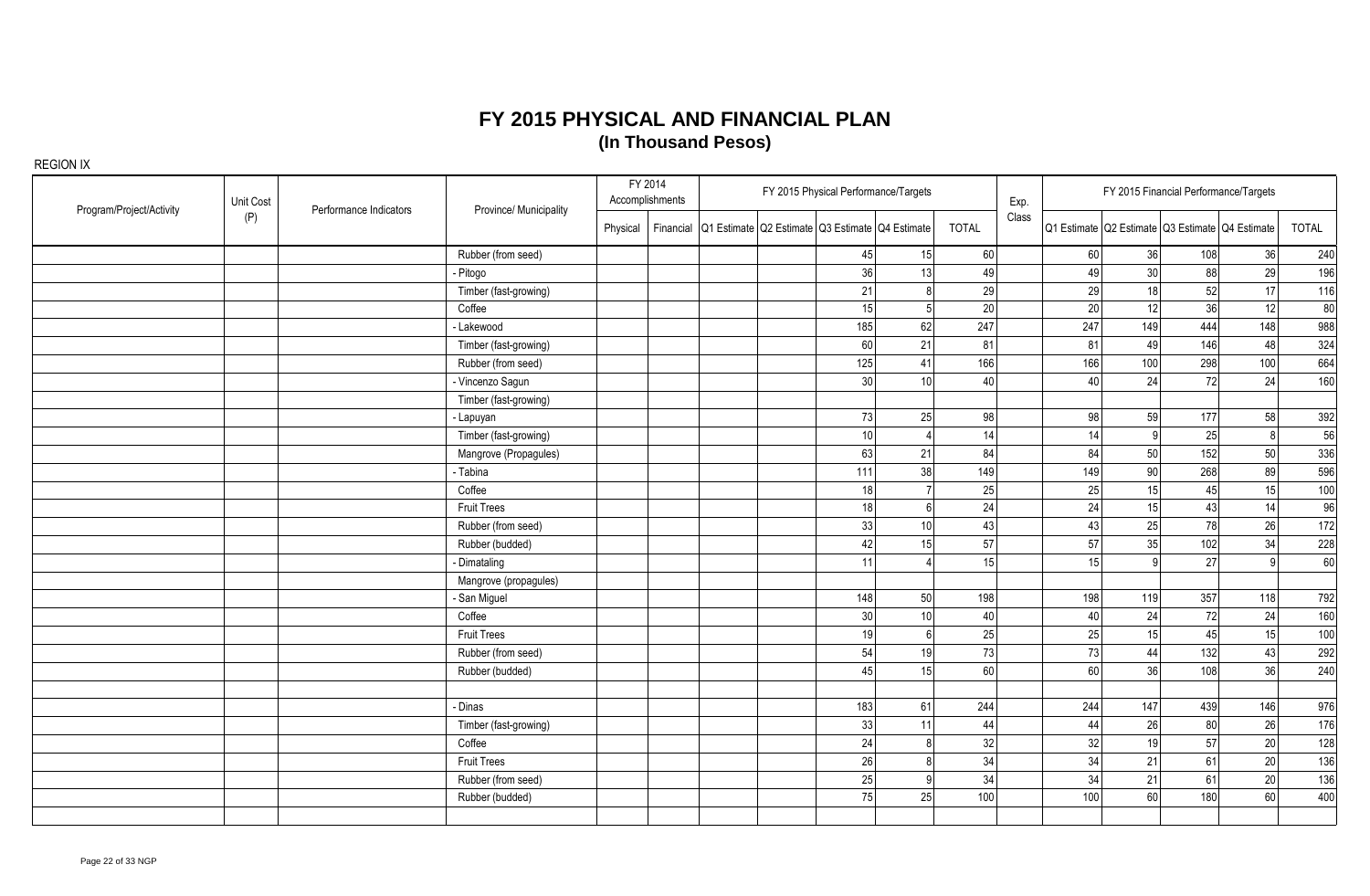| Program/Project/Activity | Unit Cost | Performance Indicators | Province/ Municipality |          | FY 2014<br>Accomplishments |                                                           | FY 2015 Physical Performance/Targets |                 |              | Exp.  |                 |                 | FY 2015 Financial Performance/Targets           |       |              |
|--------------------------|-----------|------------------------|------------------------|----------|----------------------------|-----------------------------------------------------------|--------------------------------------|-----------------|--------------|-------|-----------------|-----------------|-------------------------------------------------|-------|--------------|
|                          | (P)       |                        |                        | Physical |                            | Financial Q1 Estimate Q2 Estimate Q3 Estimate Q4 Estimate |                                      |                 | <b>TOTAL</b> | Class |                 |                 | Q1 Estimate Q2 Estimate Q3 Estimate Q4 Estimate |       | <b>TOTAL</b> |
|                          |           |                        | Zamboanga Sibugay      |          |                            |                                                           | 4,894                                | 1,639           | 6,533        | CO    | 6,533           | 3,922           | 11,760                                          | 3,917 | 26,132       |
|                          |           |                        | Coffee                 |          |                            |                                                           | 150                                  | 50              | 200          |       | 200             | 120             | 360                                             | 120   | 800          |
|                          |           |                        | Cacao                  |          |                            |                                                           | 356                                  | 120             | 476          |       | 476             | 286             | 857                                             | 285   | 1,904        |
|                          |           |                        | <b>Fruit Trees</b>     |          |                            |                                                           | 98                                   | 32              | 130          |       | 130             | 78              | 234                                             | 78    | 520          |
|                          |           |                        | Rattan                 |          |                            |                                                           | 37                                   | 13              | 50           |       | 50              | 30 <sup>°</sup> | 90                                              | 30    | 200          |
|                          |           |                        | Bamboo                 |          |                            |                                                           | 45                                   | 15              | 60           |       | 60              | 36              | 108                                             | 36    | 240          |
|                          |           |                        | Rubber (from seed)     |          |                            |                                                           | 1,027                                | 340             | 1,367        |       | 1,367           | 822             | 2,462                                           | 817   | 5,468        |
|                          |           |                        | Rubber (budded)        |          |                            |                                                           | 2,782                                | 934             | 3,716        |       | 3,716           | 2,232           | 6,686                                           | 2,230 | 14,864       |
|                          |           |                        | Mangrove (propagules)  |          |                            |                                                           | 399                                  | 135             | 534          |       | 534             | 318             | 963                                             | 321   | 2,136        |
|                          |           |                        |                        |          |                            |                                                           |                                      |                 |              |       |                 |                 |                                                 |       |              |
|                          |           |                        | CENRO Buug             |          |                            |                                                           | 1,591                                | 533             | 2,124        | CO    | 2,124           | 1,273           | 3,824                                           | 1,275 | 8,496        |
|                          |           |                        | Coffee                 |          |                            |                                                           | 150                                  | 50              | 200          |       | 200             | 120             | 360                                             | 120   | 800          |
|                          |           |                        | Cacao                  |          |                            |                                                           | 150                                  | 50              | 200          |       | 200             | 120             | 360                                             | 120   | 800          |
|                          |           |                        | Bamboo                 |          |                            |                                                           | 23                                   |                 | 30           |       | 30 <sup>°</sup> | 18              | 54                                              | 18    | 120          |
|                          |           |                        | Rubber (from seed)     |          |                            |                                                           | 365                                  | 119             | 484          |       | 484             | 291             | 870                                             | 291   | 1,936        |
|                          |           |                        | Rubber (budded)        |          |                            |                                                           | 745                                  | 252             | 997          |       | 997             | 597             | 1,796                                           | 598   | 3,988        |
|                          |           |                        | Mangrove (propagules)  |          |                            |                                                           | 158                                  | 55              | 213          |       | 213             | 127             | 384                                             | 128   | 852          |
|                          |           |                        | 1st district           |          |                            |                                                           |                                      |                 |              |       |                 |                 |                                                 |       |              |
|                          |           |                        | - Malangas             |          |                            |                                                           | 285                                  | 95              | 380          |       | 380             | 228             | 684                                             | 228   | 1,520        |
|                          |           |                        | Coffee                 |          |                            |                                                           | 30                                   | 10 <sup>1</sup> | 40           |       | 40              | 24              | 72                                              | 24    | 160          |
|                          |           |                        | Cacao                  |          |                            |                                                           | 30 <sup>1</sup>                      | 10 <sup>1</sup> | 40           |       | 40              | 24              | 72                                              | 24    | 160          |
|                          |           |                        | Rubber (from seed)     |          |                            |                                                           | 75                                   | 24              | 99           |       | 99              | 60              | 178                                             | 59    | 396          |
|                          |           |                        | Rubber (budded)        |          |                            |                                                           | 150                                  | 51              | 201          |       | 201             | 120             | 362                                             | 121   | 804          |
|                          |           |                        |                        |          |                            |                                                           |                                      |                 |              |       |                 |                 |                                                 |       |              |
|                          |           |                        | - Alicia               |          |                            |                                                           | 285                                  | 95              | 380          |       | 380             | 228             | 684                                             | 228   | 1,520        |
|                          |           |                        | Coffee                 |          |                            |                                                           | 30                                   | 10              | 40           |       | 40              | 24              | 72                                              | 24    | 160          |
|                          |           |                        | Cacao                  |          |                            |                                                           | 30                                   | 10              | 40           |       | 40              | 24              | 72                                              | 24    | 160          |
|                          |           |                        | Rubber (from seed)     |          |                            |                                                           | 75                                   | 24              | 99           |       | 99              | 60              | 178                                             | 59    | 396          |
|                          |           |                        | Rubber (budded)        |          |                            |                                                           | 150                                  | 51              | 201          |       | 201             | 120             | 362                                             | 121   | 804          |
|                          |           |                        | Imelda                 |          |                            |                                                           | 150                                  | 50              | 200          |       | 200             | 120             | 360                                             | 120   | 800          |
|                          |           |                        | Rubber (from seed)     |          |                            |                                                           | 49                                   | 17              | 66           |       | 66              | 39              | 119                                             | 40    | 264          |
|                          |           |                        | Rubber (budded)        |          |                            |                                                           | 101                                  | 33              | 134          |       | 134             | 81              | 241                                             | 80    | 536          |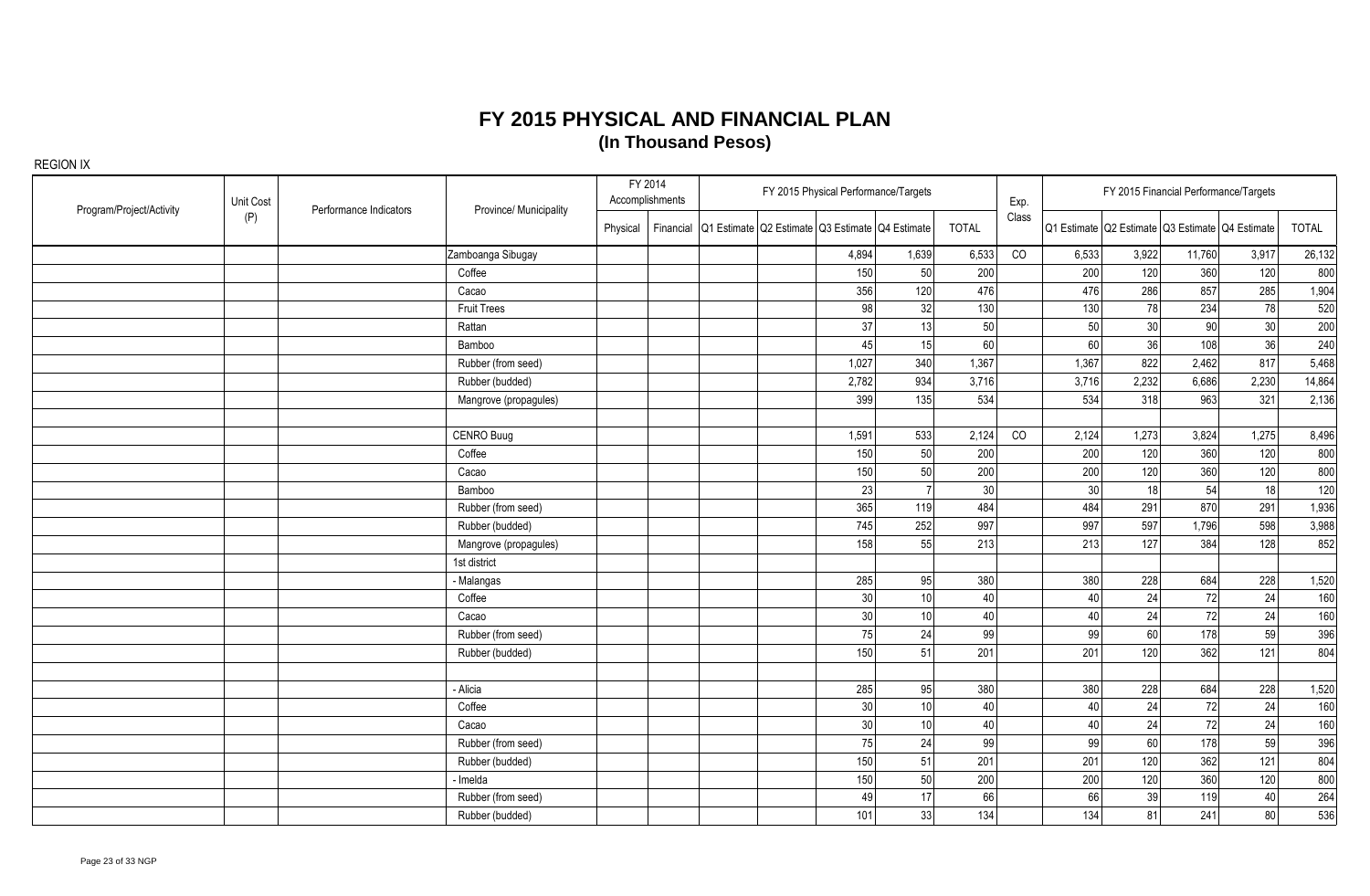| Program/Project/Activity | Unit Cost | Performance Indicators | Province/ Municipality |          | FY 2014<br>Accomplishments |                                                           |                 | FY 2015 Physical Performance/Targets |                 | Exp.  |       |       | FY 2015 Financial Performance/Targets           |       |       |
|--------------------------|-----------|------------------------|------------------------|----------|----------------------------|-----------------------------------------------------------|-----------------|--------------------------------------|-----------------|-------|-------|-------|-------------------------------------------------|-------|-------|
|                          | (P)       |                        |                        | Physical |                            | Financial Q1 Estimate Q2 Estimate Q3 Estimate Q4 Estimate |                 |                                      | <b>TOTAL</b>    | Class |       |       | Q1 Estimate Q2 Estimate Q3 Estimate Q4 Estimate |       | TOTAL |
|                          |           |                        | Payao                  |          |                            |                                                           | 368             | 123                                  | 491             |       | 491   | 294   | 884                                             | 295   | 1,964 |
|                          |           |                        | Coffee                 |          |                            |                                                           | 30              | 10                                   | 40              |       | 40    | 24    | 72                                              | 24    | 160   |
|                          |           |                        | Cacao                  |          |                            |                                                           | 30 <sup>1</sup> | 10 <sup>1</sup>                      | 40              |       | 40    | 24    | 72                                              | 24    | 160   |
|                          |           |                        | Rubber (from seed)     |          |                            |                                                           | 75              | 24                                   | 99              |       | 99    | 60    | 178                                             | 59    | 396   |
|                          |           |                        | Rubber (budded)        |          |                            |                                                           | 150             | 51                                   | 201             |       | 201   | 120   | 362                                             | 121   | 804   |
|                          |           |                        | Mangrove (propagules)  |          |                            |                                                           | 83              | 28                                   | 111             |       | 111   | 66    | 200                                             | 67    | 444   |
|                          |           |                        | Mabuhay                |          |                            |                                                           | 27              |                                      | 36              |       | 36    | 22    | 65                                              | 21    | 144   |
|                          |           |                        | Mangrove (propagules)  |          |                            |                                                           |                 |                                      |                 |       |       |       |                                                 |       |       |
|                          |           |                        | - Talusan              |          |                            |                                                           | 18              |                                      | 25              |       | 25    | 15    | 45                                              | 15    | 100   |
|                          |           |                        | Mangrove (propagules)  |          |                            |                                                           |                 |                                      |                 |       |       |       |                                                 |       |       |
|                          |           |                        | Olutanga               |          |                            |                                                           | 30              | 11                                   | 41              |       | 41    | 24    | 74                                              | 25    | 164   |
|                          |           |                        | Mangrove (propagules)  |          |                            |                                                           |                 |                                      |                 |       |       |       |                                                 |       |       |
|                          |           |                        | Buug                   |          |                            |                                                           | 143             | 48                                   | 191             |       | 191   | 114   | 344                                             | 115   | 764   |
|                          |           |                        | Coffee                 |          |                            |                                                           | 30              | 10 <sup>1</sup>                      | 40              |       | 40    | 24    | 72                                              | 24    | 160   |
|                          |           |                        | Cacao                  |          |                            |                                                           | 30              | 10 <sup>1</sup>                      | 40              |       | 40    | 24    | 72                                              | 24    | 160   |
|                          |           |                        | Rubber (from seed)     |          |                            |                                                           | 24              | 8 <sup>1</sup>                       | 32              |       | 32    | 19    | 57                                              | 20    | 128   |
|                          |           |                        | Rubber (budded)        |          |                            |                                                           | 59              | 20 <sup>1</sup>                      | 79              |       | 79    | 47    | 143                                             | 47    | 316   |
|                          |           |                        | - Diplahan             |          |                            |                                                           | 285             | 95                                   | 380             |       | 380   | 228   | 684                                             | 228   | 1,520 |
|                          |           |                        | Coffee                 |          |                            |                                                           | 30              | 10 <sup>1</sup>                      | 40              |       | 40    | 24    | 72                                              | 24    | 160   |
|                          |           |                        | Cacao                  |          |                            |                                                           | 30              | 10 <sup>1</sup>                      | 40              |       | 40    | 24    | 72                                              | 24    | 160   |
|                          |           |                        | Bamboo                 |          |                            |                                                           | 23              | 7                                    | 30 <sup>1</sup> |       | 30    | 18    | 54                                              | 18    | 120   |
|                          |           |                        | Rubber (from seed)     |          |                            |                                                           | 67              | 22                                   | -89             |       | 89    | 53    | 160                                             | 54    | 356   |
|                          |           |                        | Rubber (budded)        |          |                            |                                                           | 135             | 46                                   | 181             |       | 181   | 109   | 326                                             | 108   | 724   |
|                          |           |                        |                        |          |                            |                                                           |                 |                                      | 2,235           |       |       |       |                                                 |       |       |
|                          |           |                        | CENRO Ipil             |          |                            |                                                           | 1,674           | 561                                  | 2,235           | CO    | 2,235 | 1,344 | 4,023                                           | 1,338 | 8,940 |
|                          |           |                        | <b>Fruit Trees</b>     |          |                            |                                                           | 23              | 7 <sup>1</sup>                       | 30              |       | 30    | 18    | 54                                              | 18    | 120   |
|                          |           |                        | Bamboo                 |          |                            |                                                           | 22              | 8 <sup>1</sup>                       | 30 <sup>1</sup> |       | 30    | 18    | 54                                              | 18    | 120   |
|                          |           |                        | Rubber (from seed)     |          |                            |                                                           | 314             | 104                                  | 418             |       | 418   | 251   | 755                                             | 248   | 1,672 |
|                          |           |                        | Rubber (budded)        |          |                            |                                                           | 1,144           | 385                                  | 1,529           |       | 1,529 | 921   | 2,749                                           | 917   | 6,116 |
|                          |           |                        | Mangrove (propagules)  |          |                            |                                                           | 171             | 57                                   | 228             |       | 228   | 136   | 411                                             | 137   | 912   |
|                          |           |                        | 2nd District           |          |                            |                                                           |                 |                                      |                 |       |       |       |                                                 |       |       |
|                          |           |                        | Roseller T. Lim        |          |                            |                                                           | 233             | 78                                   | 311             |       | 311   | 187   | 560                                             | 186   | 1,244 |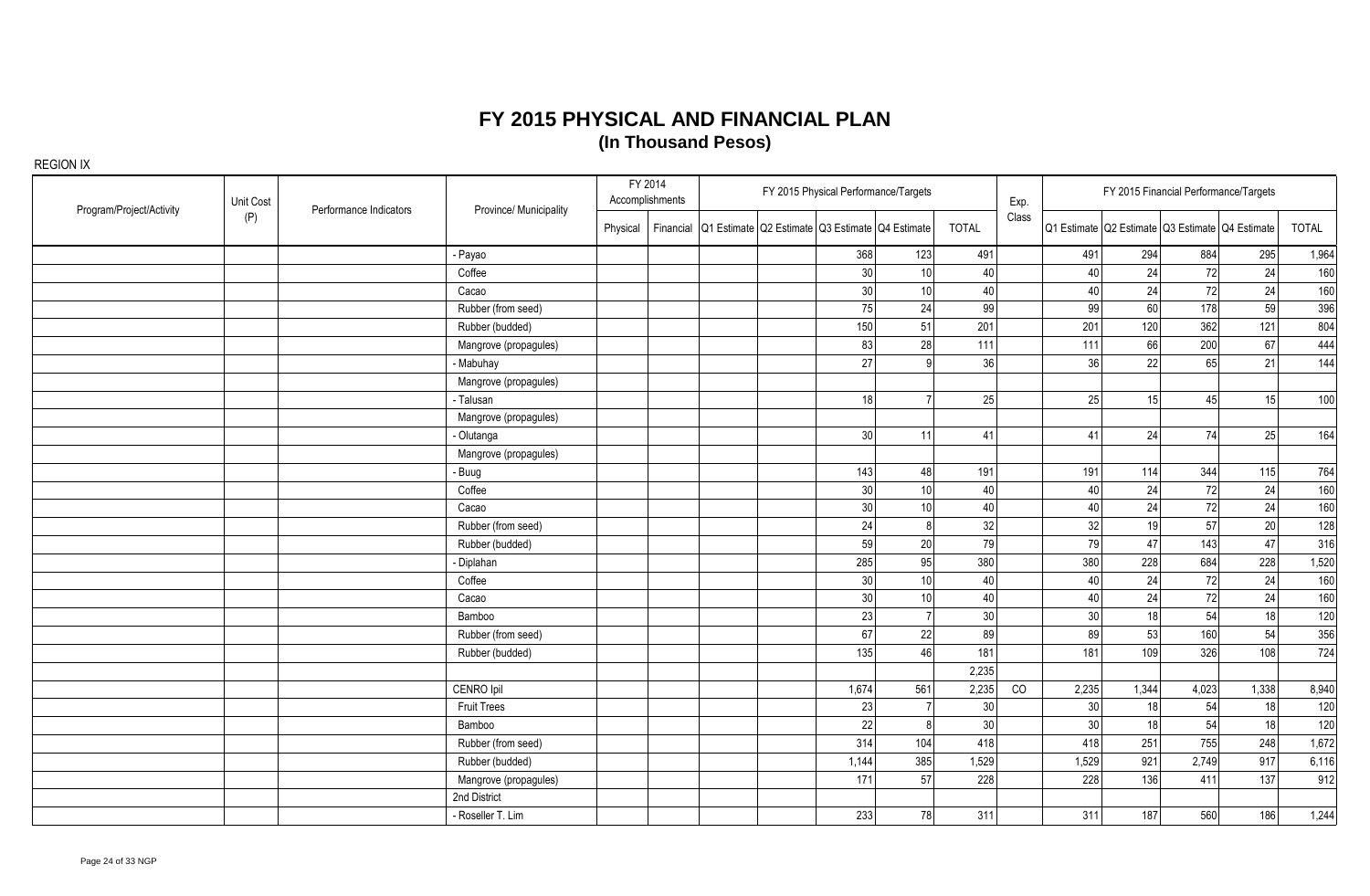| Program/Project/Activity | Unit Cost | Performance Indicators | Province/ Municipality | FY 2014  | Accomplishments |                                                           | FY 2015 Physical Performance/Targets |                 |              | Exp.  |                 |                 | FY 2015 Financial Performance/Targets           |                 |       |
|--------------------------|-----------|------------------------|------------------------|----------|-----------------|-----------------------------------------------------------|--------------------------------------|-----------------|--------------|-------|-----------------|-----------------|-------------------------------------------------|-----------------|-------|
|                          | (P)       |                        |                        | Physical |                 | Financial Q1 Estimate Q2 Estimate Q3 Estimate Q4 Estimate |                                      |                 | <b>TOTAL</b> | Class |                 |                 | Q1 Estimate Q2 Estimate Q3 Estimate Q4 Estimate |                 | TOTAL |
|                          |           |                        | <b>Fruit Trees</b>     |          |                 |                                                           | 23                                   |                 | 30           |       | 30              | 18              | 54                                              | 18              | 120   |
|                          |           |                        | Bamboo                 |          |                 |                                                           | 22                                   |                 | 30           |       | 30 <sup>1</sup> | 18              | 54                                              | 18              | 120   |
|                          |           |                        | Rubber (budded)        |          |                 |                                                           | 173                                  | 58              | 231          |       | 231             | 139             | 416                                             | 138             | 924   |
|                          |           |                        | Mangrove (propagules)  |          |                 |                                                           | 15                                   |                 | 20           |       | 20              | 12              | 36                                              | 12              | 80    |
|                          |           |                        | - Naga                 |          |                 |                                                           | 163                                  | 55              | 218          |       | 218             | 131             | 393                                             | 130             | 872   |
|                          |           |                        | Rubber (from seed)     |          |                 |                                                           | 31                                   | 10              | 41           |       | 41              | 24              | 75                                              | 24              | 164   |
|                          |           |                        | Rubber (budded)        |          |                 |                                                           | 95                                   | 32              | 127          |       | 127             | 77              | 228                                             | 76              | 508   |
|                          |           |                        | Mangrove (propagules)  |          |                 |                                                           | 37                                   | 13              | 50           |       | 50              | 30 <sup>°</sup> | 90                                              | 30 <sup>1</sup> | 200   |
|                          |           |                        | - Tungawan             |          |                 |                                                           | 345                                  | 116             | 461          |       | 461             | 277             | 830                                             | 276             | 1,844 |
|                          |           |                        | Rubber (from seed)     |          |                 |                                                           | 71                                   | 24              | 95           |       | 95              | 57              | 171                                             | 57              | 380   |
|                          |           |                        | Rubber (budded)        |          |                 |                                                           | 237                                  | 79              | 316          |       | 316             | 190             | 569                                             | 189             | 1,264 |
|                          |           |                        | Mangrove (propagules)  |          |                 |                                                           | 37                                   | 13              | 50           |       | 50              | 30 <sup>°</sup> | 90                                              | 30              | 200   |
|                          |           |                        | - Titay                |          |                 |                                                           | 218                                  | 73              | 291          |       | 291             | 175             | 524                                             | 174             | 1,164 |
|                          |           |                        | Rubber (from seed)     |          |                 |                                                           | 42                                   | 14              | 56           |       | 56              | 34              | 101                                             | 33              | 224   |
|                          |           |                        | Rubber (budded)        |          |                 |                                                           | 176                                  | 59              | 235          |       | 235             | 141             | 423                                             | 141             | 940   |
|                          |           |                        | - Siay                 |          |                 |                                                           | 84                                   | 28              | 112          |       | 112             | 68              | 201                                             | 67              | 448   |
|                          |           |                        | Rubber (budded)        |          |                 |                                                           | 46                                   | 16              | 62           |       | 62              | 38              | 111                                             | 37              | 248   |
|                          |           |                        | Mangrove (propagules)  |          |                 |                                                           | 38                                   | 12              | 50           |       | 50              | 30 <sup>°</sup> | 90                                              | 30              | 200   |
|                          |           |                        | Kabasalan              |          |                 |                                                           | 541                                  | 181             | 722          |       | 722             | 434             | 1,299                                           | 433             | 2,888 |
|                          |           |                        | Rubber (from seed)     |          |                 |                                                           | 152                                  | 51              | 203          |       | 203             | 122             | 366                                             | 121             | 812   |
|                          |           |                        | Rubber (budded)        |          |                 |                                                           | 351                                  | 118             | 469          |       | 469             | 282             | 843                                             | 282             | 1,876 |
|                          |           |                        | Mangrove (propagules)  |          |                 |                                                           | 38l                                  | 12              | 50           |       | 50              | 30 <sup>°</sup> | 90                                              | 30 <sup>1</sup> | 200   |
|                          |           |                        |                        |          |                 |                                                           |                                      |                 |              |       |                 |                 |                                                 |                 |       |
|                          |           |                        | - Ipil                 |          |                 |                                                           | 90                                   | 30 <sup>1</sup> | 120          |       | 120             | 72              | 216                                             | 72              | 480   |
|                          |           |                        | Rubber (from seed)     |          |                 |                                                           | 18                                   |                 | 23           |       | 23              | 14              | 42                                              | 13              | 92    |
|                          |           |                        | Rubber (budded)        |          |                 |                                                           | 66                                   | 23              | 89           |       | 89              | 54              | 159                                             | 54              | 356   |
|                          |           |                        | Mangrove (propagules)  |          |                 |                                                           | ĥ                                    | $\mathcal{D}$   | R            |       | 8 <sup>1</sup>  |                 | 15                                              | 5 <sup>1</sup>  | 32    |
|                          |           |                        |                        |          |                 |                                                           |                                      |                 |              |       |                 |                 |                                                 |                 |       |
|                          |           |                        | CENRO Zamboanga City   |          |                 |                                                           | 1,629                                | 545             | 2,174        | CO    | 2,174           | 1,305           | 3,913                                           | 1,304           | 8,696 |
|                          |           |                        | Cacao                  |          |                 |                                                           | 206                                  | 70              | 276          |       | 276             | 166             | 497                                             | 165             | 1,104 |
|                          |           |                        | <b>Fruit Trees</b>     |          |                 |                                                           | 75                                   | 25              | 100          |       | 100             | 60              | 180                                             | 60              | 400   |
|                          |           |                        | Rattan                 |          |                 |                                                           | 37                                   | 13              | 50           |       | 50              | 30              | 90                                              | 30              | 200   |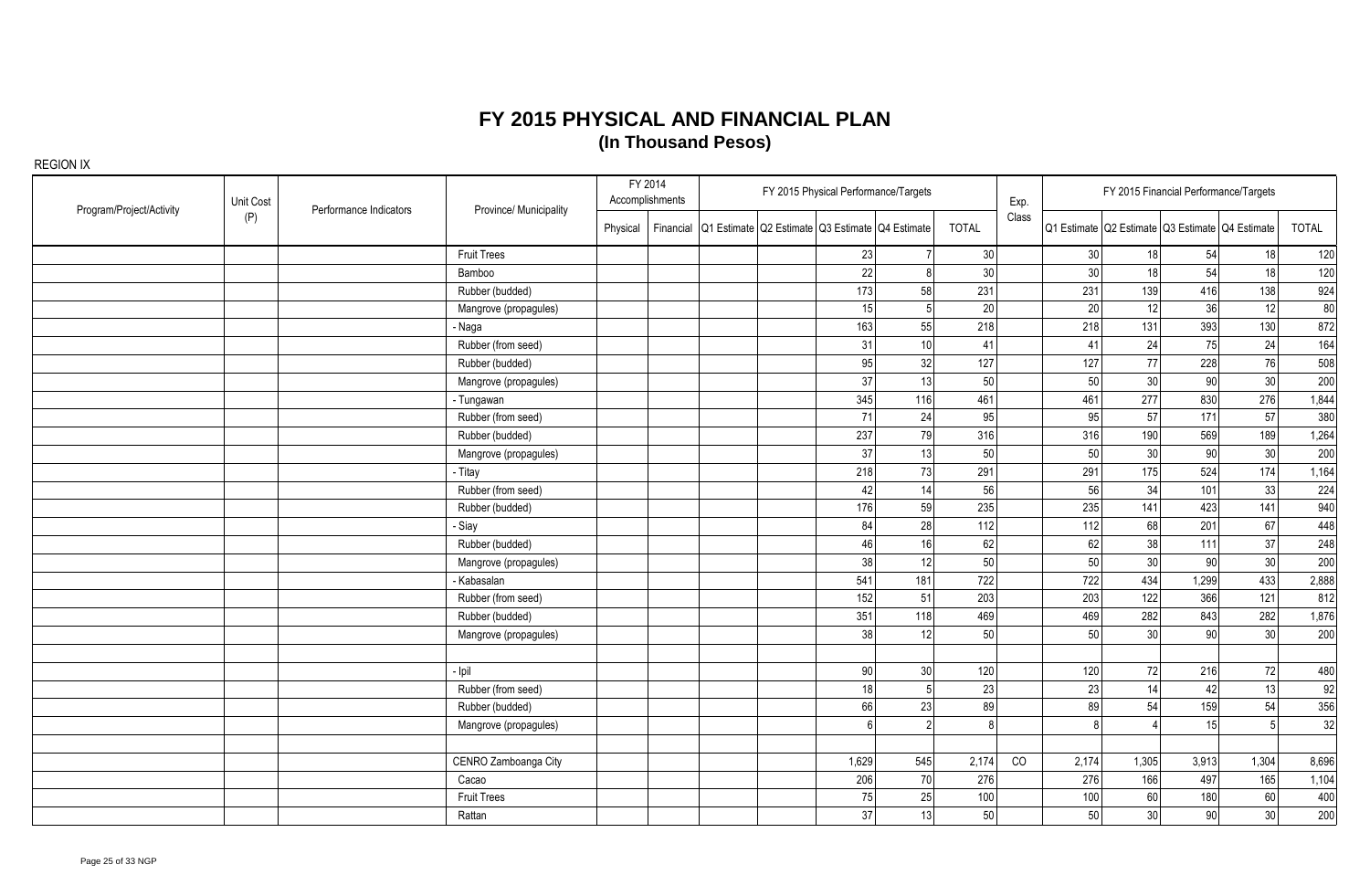| Unit Cost<br>Program/Project/Activity | Performance Indicators | Province/ Municipality |                       | FY 2014<br>Accomplishments |  | FY 2015 Physical Performance/Targets                      |     |     | Exp.         |                 |        | FY 2015 Financial Performance/Targets |                                                 |     |        |
|---------------------------------------|------------------------|------------------------|-----------------------|----------------------------|--|-----------------------------------------------------------|-----|-----|--------------|-----------------|--------|---------------------------------------|-------------------------------------------------|-----|--------|
|                                       | (P)                    |                        |                       | Physical                   |  | Financial Q1 Estimate Q2 Estimate Q3 Estimate Q4 Estimate |     |     | <b>TOTAL</b> | Class           |        |                                       | Q1 Estimate Q2 Estimate Q3 Estimate Q4 Estimate |     | TOTAL  |
|                                       |                        |                        | Rubber (from seed)    |                            |  |                                                           | 348 | 117 | 465          |                 | 465    | 280                                   | 837                                             | 278 | 1,860  |
|                                       |                        |                        | Rubber (budded)       |                            |  |                                                           | 893 | 297 | 1,190        |                 | 1,190  | 714                                   | 2,141                                           | 715 | 4,760  |
|                                       |                        |                        | Mangrove (propagules) |                            |  |                                                           | 70  | 23  | 93           |                 | 93     | 55                                    | 168                                             | 56  | 372    |
|                                       |                        |                        | 1st District          |                            |  |                                                           | 846 | 283 | 1,129        |                 | 1,129  | 678                                   | 2,032                                           | 677 | 4,516  |
|                                       |                        |                        | Cacao                 |                            |  |                                                           | 94  | 32  | 126          |                 | 126    | 76                                    | 227                                             | 75  | 504    |
|                                       |                        |                        | Rubber (from seed)    |                            |  |                                                           | 175 | 59  | 234          |                 | 234    | 141                                   | 421                                             | 140 | 936    |
|                                       |                        |                        | Rubber (budded)       |                            |  |                                                           | 507 | 169 | 676          |                 | 676    | 406                                   | 1,216                                           | 406 | 2,704  |
|                                       |                        |                        | Mangrove (propagules) |                            |  |                                                           | 70  | 23  | 93           |                 | 93     | 55                                    | 168                                             | 56  | 372    |
|                                       |                        |                        | 2nd District          |                            |  |                                                           | 783 | 262 | 1,045        |                 | 1,045  | 627                                   | 1,881                                           | 627 | 4,180  |
|                                       |                        |                        | Cacao                 |                            |  |                                                           | 112 | 38  | 150          |                 | 150    | 90                                    | 270                                             | 90  | 600    |
|                                       |                        |                        | <b>Fruit Trees</b>    |                            |  |                                                           | 75  | 25  | 100          |                 | 100    | 60                                    | 180                                             | 60  | 400    |
|                                       |                        |                        | Rattan                |                            |  |                                                           | 37  | 13  | 50           |                 | 50     | 30 <sub>2</sub>                       | 90                                              | 30  | 200    |
|                                       |                        |                        | Rubber (from seed)    |                            |  |                                                           | 173 | 58  | 231          |                 | 231    | 139                                   | 416                                             | 138 | 924    |
|                                       |                        |                        | Rubber (budded)       |                            |  |                                                           | 386 | 128 | 514          |                 | 514    | 308                                   | 925                                             | 309 | 2,056  |
|                                       |                        |                        |                       |                            |  |                                                           |     |     |              |                 |        |                                       |                                                 |     |        |
|                                       | 1,000                  | $-$ IEC                | Regional Total        |                            |  | 21,864                                                    |     |     |              | 21,864 Total CO | 21,864 |                                       |                                                 |     | 21,864 |
|                                       |                        |                        | Zamboanga del Norte   |                            |  | 11,024                                                    |     |     | 11,024       | CO              | 11,024 |                                       |                                                 |     | 11,024 |
|                                       |                        |                        | CENRO Dapitan         |                            |  | 2,727                                                     |     |     | 2,727        | CO              | 2,727  |                                       |                                                 |     | 2,727  |
|                                       |                        |                        | <b>CENRO Dipolog</b>  |                            |  | 2,854                                                     |     |     | 2,854        | CO              | 2,854  |                                       |                                                 |     | 2,854  |
|                                       |                        |                        | <b>CENRO Liloy</b>    |                            |  | 1,955                                                     |     |     | 1,955        | CO              | 1,955  |                                       |                                                 |     | 1,955  |
|                                       |                        |                        | CENRO Siocon          |                            |  | 3,488                                                     |     |     | 3,488        | CO              | 3,488  |                                       |                                                 |     | 3,488  |
|                                       |                        |                        |                       |                            |  |                                                           |     |     |              |                 |        |                                       |                                                 |     |        |
|                                       |                        |                        | Zamboanga del Sur     |                            |  | 4,307                                                     |     |     | 4,307        | CO              | 4,307  |                                       |                                                 |     | 4,307  |
|                                       |                        |                        | CENRO Pagadian        |                            |  | 2,155                                                     |     |     | 2,155        | CO              | 2,155  |                                       |                                                 |     | 2,155  |
|                                       |                        |                        | <b>CENRO Guipos</b>   |                            |  | 2,152                                                     |     |     | 2,152        | CO              | 2,152  |                                       |                                                 |     | 2,152  |
|                                       |                        |                        |                       |                            |  |                                                           |     |     |              |                 |        |                                       |                                                 |     |        |
|                                       |                        |                        | Zamboanga Sibugay     |                            |  | 6,533                                                     |     |     | 6,533        | CO              | 6,533  |                                       |                                                 |     | 6,533  |
|                                       |                        |                        | CENRO Buug            |                            |  | 2,124                                                     |     |     | 2,124        | CO              | 2,124  |                                       |                                                 |     | 2,124  |
|                                       |                        |                        | CENRO Ipil            |                            |  | 2,235                                                     |     |     | 2,235        | CO              | 2,235  |                                       |                                                 |     | 2,235  |
|                                       |                        |                        | CENRO Zamboanga City  |                            |  | 2,174                                                     |     |     | 2,174        |                 | 2,174  |                                       |                                                 |     | 2,174  |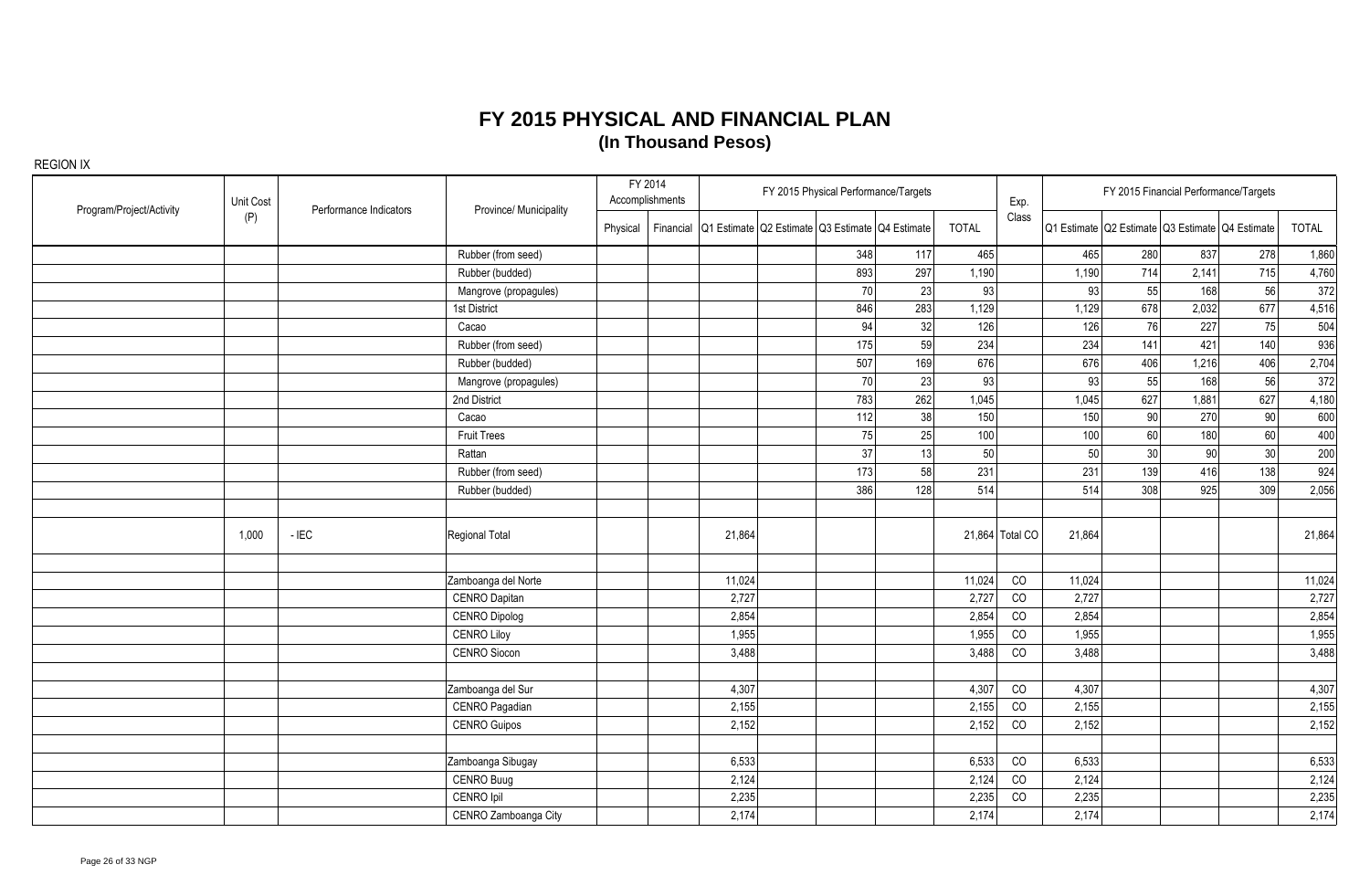| Program/Project/Activity       | Unit Cost | Performance Indicators  | Province/ Municipality |          | FY 2014<br>Accomplishments |                                                           | FY 2015 Physical Performance/Targets |        |              | Exp.            |        | FY 2015 Financial Performance/Targets                   |        |        |              |
|--------------------------------|-----------|-------------------------|------------------------|----------|----------------------------|-----------------------------------------------------------|--------------------------------------|--------|--------------|-----------------|--------|---------------------------------------------------------|--------|--------|--------------|
|                                | (P)       |                         |                        | Physical |                            | Financial Q1 Estimate Q2 Estimate Q3 Estimate Q4 Estimate |                                      |        | <b>TOTAL</b> | Class           |        | l Q1 Estimate   Q2 Estimate   Q3 Estimate   Q4 Estimate |        |        | <b>TOTAL</b> |
|                                |           |                         |                        |          |                            |                                                           |                                      |        |              |                 |        |                                                         |        |        |              |
|                                | 3,000     | - Site preparation (ha) | Regional Total         |          |                            | 21,864                                                    | 21,864                               | 21,864 |              | 21,864 Total CO |        | 13,132                                                  | 39,354 | 13,105 | 65,591       |
|                                |           |                         | Zamboanga del Norte    |          |                            | 11,024                                                    | 11,024                               | 11,024 | 11,024       | CO              |        | 6,623                                                   | 19,842 | 6,606  | 33,071       |
|                                |           |                         | <b>CENRO Dapitan</b>   |          |                            | 2,727                                                     | 2,727                                | 2,727  | 2,727        | CO              |        | 1,638                                                   | 4,908  | 1,635  | 8,181        |
|                                |           |                         | <b>CENRO Dipolog</b>   |          |                            | 2,854                                                     | 2,854                                | 2,854  | 2,854        | CO              |        | 1,716                                                   | 5,136  | 1,710  | 8,562        |
|                                |           |                         | <b>CENRO Liloy</b>     |          |                            | 1,955                                                     | 1,955                                | 1,955  | 1,955        | CO              |        | 1,175                                                   | 3,520  | 1,170  | 5,865        |
|                                |           |                         | CENRO Siocon           |          |                            | 3,488                                                     | 3,488                                | 3,488  | 3,488        | CO              |        | 2,094                                                   | 6,278  | 2,091  | 10,463       |
|                                |           |                         | Zamboanga del Sur      |          |                            | 4,307                                                     | 4,307                                | 4,307  | 4,307        | CO              |        | 2,587                                                   | 7,752  | 2,582  | 12,921       |
|                                |           |                         | CENRO Pagadian         |          |                            | 2,155                                                     | 2,155                                | 2,155  | 2,155        | CO              |        | 1,291                                                   | 3,878  | 1,296  | 6,465        |
|                                |           |                         | <b>CENRO Guipos</b>    |          |                            | 2,152                                                     | 2,152                                | 2,152  | 2,152        | CO              |        | 1,296                                                   | 3,874  | 1,286  | 6,456        |
|                                |           |                         |                        |          |                            |                                                           |                                      |        |              |                 |        |                                                         |        |        |              |
|                                |           |                         | Zamboanga Sibugay      |          |                            | 6,533                                                     | 6,533                                | 6,533  | 6,533        | CO              |        | 3,922                                                   | 11,760 | 3,917  | 19,599       |
|                                |           |                         | <b>CENRO Buug</b>      |          |                            | 2,124                                                     | 2,124                                | 2,124  | 2,124        | CO              |        | 1,273                                                   | 3,824  | 1,275  | 6,372        |
|                                |           |                         | CENRO Ipil             |          |                            | 2,235                                                     | 2,235                                | 2,235  | 2,235        | CO              |        | 1,344                                                   | 4,023  | 1,338  | 6,705        |
|                                |           |                         | CENRO Zamboanga City   |          |                            | 2.174                                                     | 2,174                                | 2.174  | 2,174        | CO              |        | 1.305                                                   | 3,913  | 1,304  | 6,522        |
| 1.3 Maintenance and Protection |           | Area maintained (ha)    | <b>Regional Total</b>  |          |                            | 40,942<br>40,942                                          | 57,316                               | 62,806 |              | 62,806 Total CO | 25,265 | 25,265                                                  | 30,631 | 41,746 | 122,907      |
|                                | 1,000     |                         | Year 1                 |          |                            |                                                           | 16,374                               | 21,864 | 21,864       |                 |        |                                                         | 5,370  | 16,494 | 21,864       |
|                                | 3,000     |                         | Year 2                 |          |                            | 19,159<br>19,159                                          | 19,159                               | 19,159 | 19,159       |                 | 14,370 | 14,370                                                  | 14,370 | 14,367 | 57,477       |
|                                | 2,000     |                         | Year 3                 |          |                            | 21,783<br>21,783                                          | 21,783                               | 21,783 | 21,783       |                 | 10,895 | 10,895                                                  | 10,891 | 10,885 | 43,566       |
|                                |           |                         |                        |          |                            |                                                           |                                      |        |              |                 |        |                                                         |        |        |              |
|                                |           |                         | Zamboanga del Norte    |          |                            | 17,504<br>17,504                                          | 25,763                               | 28,528 | 28,528       | CO              | 10,773 | 10,773                                                  | 13,472 | 19,090 | 54,108       |
|                                |           |                         | Year 1                 |          |                            |                                                           | 8,259                                | 11,024 | 11,024       |                 |        |                                                         | 2,701  | 8,323  | 11,024       |
|                                |           |                         | Year <sub>2</sub>      |          |                            | 8,076<br>8.076                                            | 8,076                                | 8,076  | 8,076        |                 | 6,058  | 6,058                                                   | 6,057  | 6,055  | 24,228       |
|                                |           |                         | Year 3                 |          |                            | 9,428<br>9,428                                            | 9,428                                | 9,428  | 9,428        |                 | 4,715  | 4,715                                                   | 4,714  | 4,712  | 18,856       |
|                                |           |                         |                        |          |                            |                                                           |                                      |        |              |                 |        |                                                         | 3,096  | 4,485  |              |
|                                |           |                         | CENRO Dapitan          |          |                            | 3,843<br>3,843                                            | 5,886                                | 6,570  | 6,570        | CO              | 2,429  | 2,429                                                   |        |        | 12,439       |
|                                |           |                         | 1st District           |          |                            |                                                           |                                      |        |              |                 |        |                                                         |        |        |              |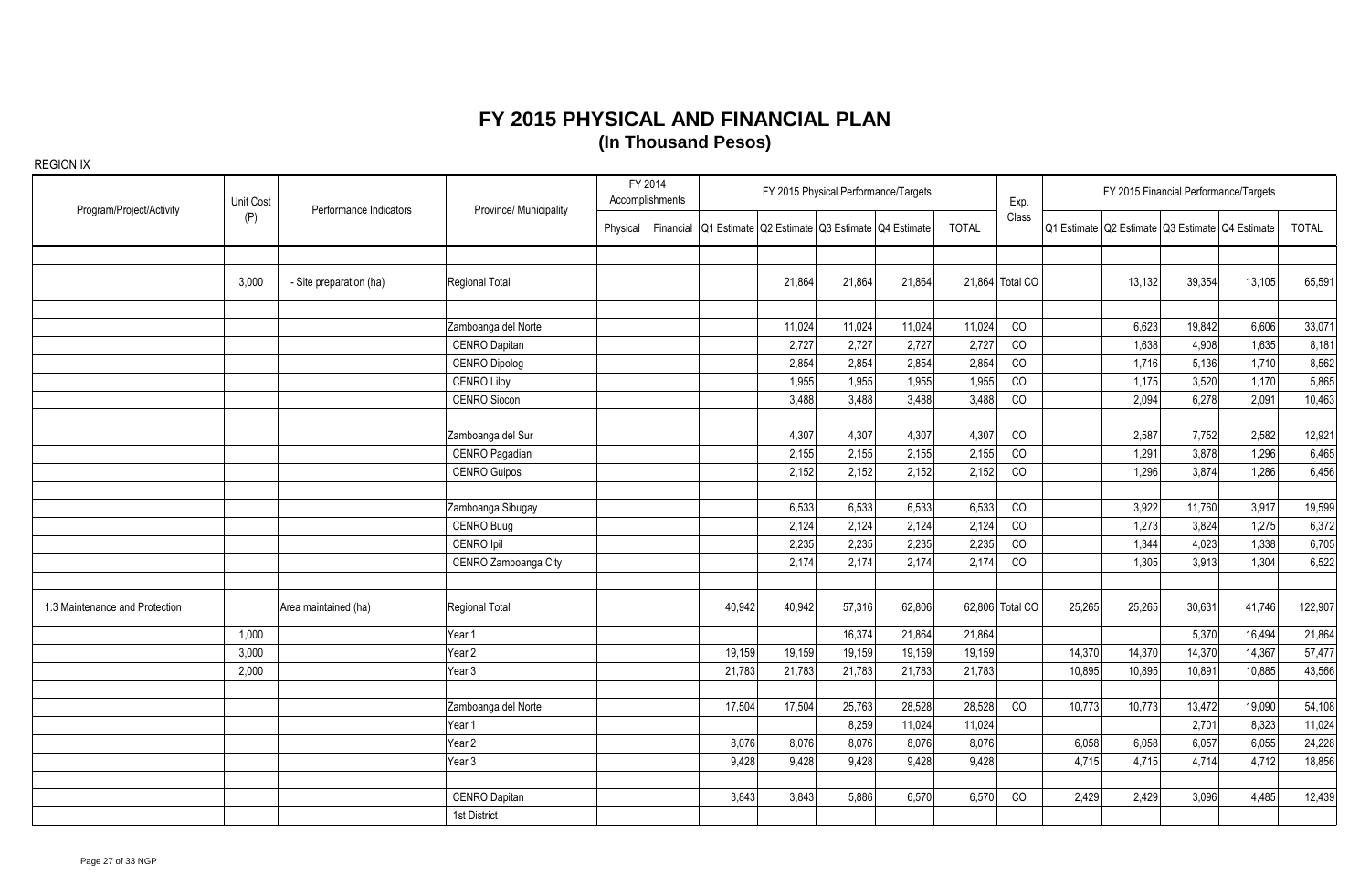| Program/Project/Activity | Unit Cost | Performance Indicators | Province/ Municipality                                                   |          | FY 2014<br>Accomplishments |                                                           |       | FY 2015 Physical Performance/Targets |       |       | Exp.  |       |       | FY 2015 Financial Performance/Targets           |       |        |
|--------------------------|-----------|------------------------|--------------------------------------------------------------------------|----------|----------------------------|-----------------------------------------------------------|-------|--------------------------------------|-------|-------|-------|-------|-------|-------------------------------------------------|-------|--------|
|                          | (P)       |                        |                                                                          | Physical |                            | Financial Q1 Estimate Q2 Estimate Q3 Estimate Q4 Estimate |       |                                      |       | TOTAL | Class |       |       | Q1 Estimate Q2 Estimate Q3 Estimate Q4 Estimate |       | TOTAL  |
|                          |           |                        | Year 1                                                                   |          |                            |                                                           |       | 2,043                                | 2,727 | 2,727 |       |       |       | 668                                             | 2,059 | 2,727  |
|                          |           |                        | - Sergio Osmeña,<br>Piñan and Mutia                                      |          |                            |                                                           |       |                                      |       |       |       |       |       |                                                 |       |        |
|                          |           |                        | Year 2                                                                   |          |                            | 2,026                                                     | 2,026 | 2,026                                | 2,026 | 2,026 |       | 1,520 | 1,520 | 1,519                                           | 1,519 | 6,078  |
|                          |           |                        | - Sergio Osmeña,<br>Piñan and Mutia                                      |          |                            |                                                           |       |                                      |       |       |       |       |       |                                                 |       |        |
|                          |           |                        | Year 3                                                                   |          |                            | 1,817                                                     | 1,817 | 1,817                                | 1,817 | 1,817 |       | 909   | 909   | 909                                             | 907   | 3,634  |
|                          |           |                        | - Sergio Osmeña, Piñan,<br>Mutia, Polanco and Rizal                      |          |                            |                                                           |       |                                      |       |       |       |       |       |                                                 |       |        |
|                          |           |                        | <b>CENRO Dipolog</b>                                                     |          |                            | 4,963                                                     | 4,963 | 7,100                                | 7,817 | 7,817 | CO    | 2,990 | 2,990 | 3,689                                           | 5,144 | 14,813 |
|                          |           |                        | 2nd District                                                             |          |                            |                                                           |       |                                      |       |       |       |       |       |                                                 |       |        |
|                          |           |                        | Year 1                                                                   |          |                            |                                                           |       | 2,137                                | 2,854 | 2,854 |       |       |       | 699                                             | 2,155 | 2,854  |
|                          |           |                        | - Katipunan, Roxas,<br>Manukan, Dalman,<br>Sindangan and Siayan          |          |                            |                                                           |       |                                      |       |       |       |       |       |                                                 |       |        |
|                          |           |                        | Year 2                                                                   |          |                            | 2,033                                                     | 2,033 | 2,033                                | 2,033 | 2,033 |       | 1,525 | 1,525 | 1,525                                           | 1,524 | 6,099  |
|                          |           |                        | - Dipolog, Roxas, Siayan,<br>Sindangan, Manukan,<br>Katipunan and Dalman |          |                            |                                                           |       |                                      |       |       |       |       |       |                                                 |       |        |
|                          |           |                        | Year 3                                                                   |          |                            | 2,930                                                     | 2,930 | 2,930                                | 2,930 | 2,930 |       | 1,465 | 1,465 | 1,465                                           | 1,465 | 5,860  |
|                          |           |                        | - Siayan, Sindangan,<br>Manukan, Roxas<br>and Katipunan                  |          |                            |                                                           |       |                                      |       |       |       |       |       |                                                 |       |        |
|                          |           |                        |                                                                          |          |                            |                                                           |       |                                      |       |       |       |       |       |                                                 |       |        |
|                          |           |                        | <b>CENRO Liloy</b>                                                       |          |                            | 4,680                                                     | 4,680 | 6,144                                | 6,635 | 6,635 | CO    | 2,848 | 2,848 | 3,327                                           | 4,324 | 13,347 |
|                          |           |                        | 3rd District                                                             |          |                            |                                                           |       |                                      |       |       |       |       |       |                                                 |       |        |
|                          |           |                        | Year 1                                                                   |          |                            |                                                           |       | 1,464                                | 1,955 | 1,955 |       |       |       | 479                                             | 1,476 | 1,955  |
|                          |           |                        | - Leon Postigo, Godod,<br>Salug, Gutalag and<br>Tampilisan               |          |                            |                                                           |       |                                      |       |       |       |       |       |                                                 |       |        |
|                          |           |                        | Year 2                                                                   |          |                            | 2,032                                                     | 2,032 | 2,032                                | 2,032 | 2,032 |       | 1,524 | 1,524 | 1,524                                           | 1,524 | 6,096  |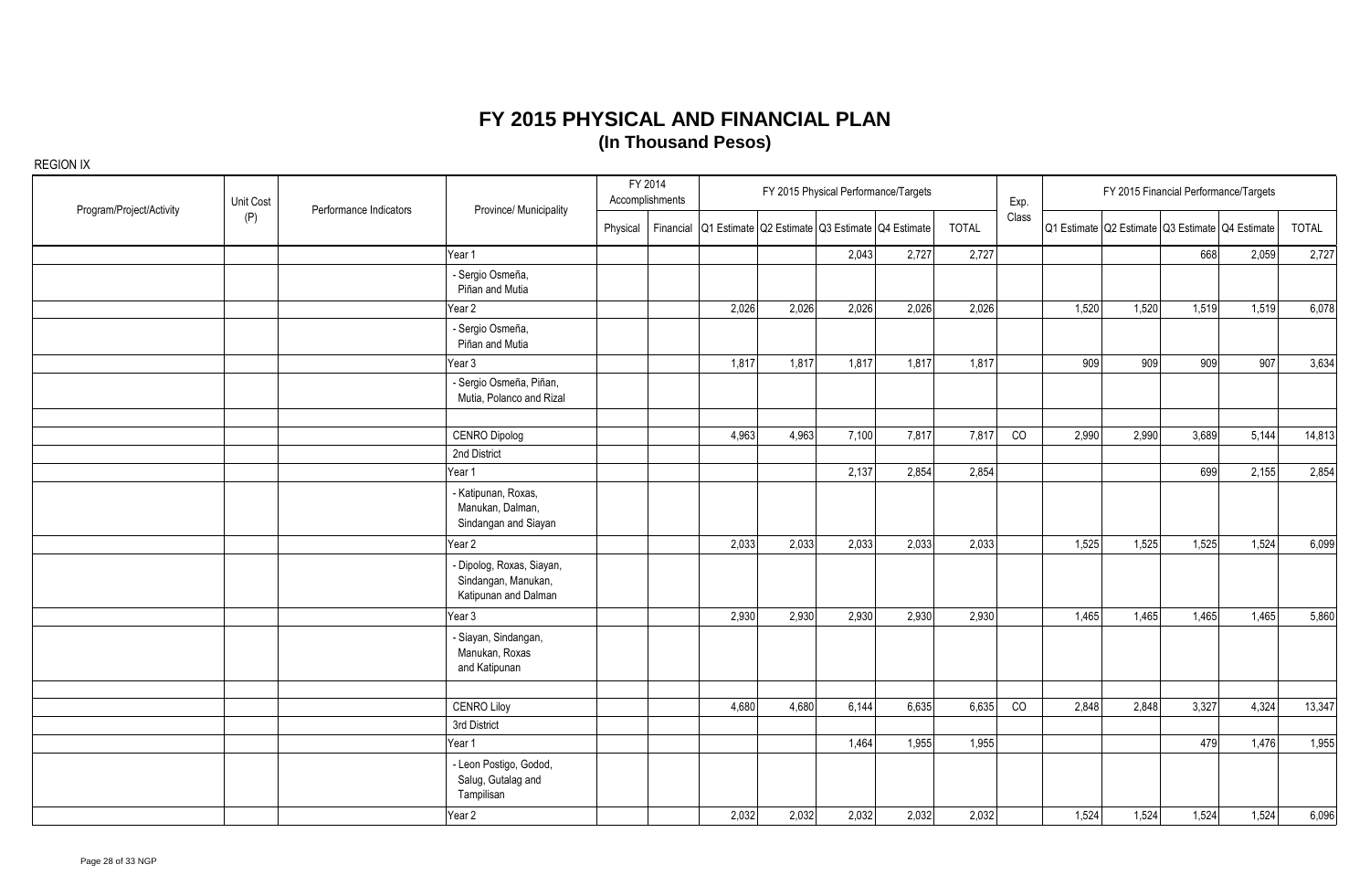| Program/Project/Activity | Unit Cost | Performance Indicators | Province/ Municipality                                                        |          | FY 2014<br>Accomplishments |                                                           |        | FY 2015 Physical Performance/Targets |        |              | Exp.  |       |       | FY 2015 Financial Performance/Targets           |       |              |
|--------------------------|-----------|------------------------|-------------------------------------------------------------------------------|----------|----------------------------|-----------------------------------------------------------|--------|--------------------------------------|--------|--------------|-------|-------|-------|-------------------------------------------------|-------|--------------|
|                          | (P)       |                        |                                                                               | Physical |                            | Financial Q1 Estimate Q2 Estimate Q3 Estimate Q4 Estimate |        |                                      |        | <b>TOTAL</b> | Class |       |       | Q1 Estimate Q2 Estimate Q3 Estimate Q4 Estimate |       | <b>TOTAL</b> |
|                          |           |                        | - Godod, L. Postigo,<br>Labason, Kalawit,<br>Gutalac, Salug and<br>Tampilisan |          |                            |                                                           |        |                                      |        |              |       |       |       |                                                 |       |              |
|                          |           |                        | Year 3                                                                        |          |                            | 2,648                                                     | 2,648  | 2,648                                | 2,648  | 2,648        |       | 1,324 | 1,324 | 1,324                                           | 1,324 | 5,296        |
|                          |           |                        | - Godod, L. Postigo,<br>Labason, Kalawit,<br>Gutalac, Salug and<br>Tampilisan |          |                            |                                                           |        |                                      |        |              |       |       |       |                                                 |       |              |
|                          |           |                        |                                                                               |          |                            |                                                           |        |                                      |        |              |       |       |       |                                                 |       |              |
|                          |           |                        | <b>CENRO Siocon</b>                                                           |          |                            | 4,018                                                     | 4,018  | 6,633                                | 7,506  | 7,506        | CO    | 2,506 | 2,506 | 3,360                                           | 5,137 | 13,509       |
|                          |           |                        | 3rd District                                                                  |          |                            |                                                           |        |                                      |        |              |       |       |       |                                                 |       |              |
|                          |           |                        | Year 1                                                                        |          |                            |                                                           |        | 2,615                                | 3,488  | 3,488        |       |       |       | 855                                             | 2,633 | 3,488        |
|                          |           |                        | - Baliguian, Sirawai<br>and Sibuco                                            |          |                            |                                                           |        |                                      |        |              |       |       |       |                                                 |       |              |
|                          |           |                        | Year 2                                                                        |          |                            | 1,985                                                     | 1,985  | 1,985                                | 1,985  | 1,985        |       | 1,489 | 1.489 | 1.489                                           | 1,488 | 5,955        |
|                          |           |                        | - Siocon, Baliguian,<br>Sirawai and Sibuco                                    |          |                            |                                                           |        |                                      |        |              |       |       |       |                                                 |       |              |
|                          |           |                        | Year 3                                                                        |          |                            | 2,033                                                     | 2,033  | 2,033                                | 2,033  | 2,033        |       | 1,017 | 1,017 | 1,016                                           | 1,016 | 4,066        |
|                          |           |                        | - Baliguian and Siocon                                                        |          |                            |                                                           |        |                                      |        |              |       |       |       |                                                 |       |              |
|                          |           |                        |                                                                               |          |                            |                                                           |        |                                      |        |              |       |       |       |                                                 |       |              |
|                          |           |                        | Zamboanga del Sur                                                             |          |                            | 22,245                                                    | 22,245 | 28,678                               | 11,722 | 11,722       | CO    | 4,615 | 4,615 | 5,680                                           | 7,858 | 22,768       |
|                          |           |                        | Year 1                                                                        |          |                            |                                                           |        | 3,222                                | 4,307  | 4,307        |       |       |       | 1,064                                           | 3,243 | 4,307        |
|                          |           |                        | Year 2                                                                        |          |                            | 3,631                                                     | 3,631  | 3,631                                | 3,631  | 3,631        |       | 2,723 | 2,723 | 2,724                                           | 2,723 | 10,893       |
|                          |           |                        | Year 3                                                                        |          |                            | 3,784                                                     | 3,784  | 3,784                                | 3,784  | 3,784        |       | 1,892 | 1,892 | 1,892                                           | 1,892 | 7,568        |
|                          |           |                        |                                                                               |          |                            |                                                           |        |                                      |        |              |       |       |       |                                                 |       |              |
|                          |           |                        | CENRO Pagadian                                                                |          |                            | 3,585                                                     | 3,585  | 5,199                                | 5,740  | 5,740        | CO    | 2,202 | 2,202 | 2,740                                           | 3,820 | 10,964       |
|                          |           |                        | 1st District                                                                  |          |                            |                                                           |        |                                      |        |              |       |       |       |                                                 |       |              |
|                          |           |                        | Year 1                                                                        |          |                            |                                                           |        | 1,614                                | 2,155  | 2,155        |       |       |       | 537                                             | 1,618 | 2,155        |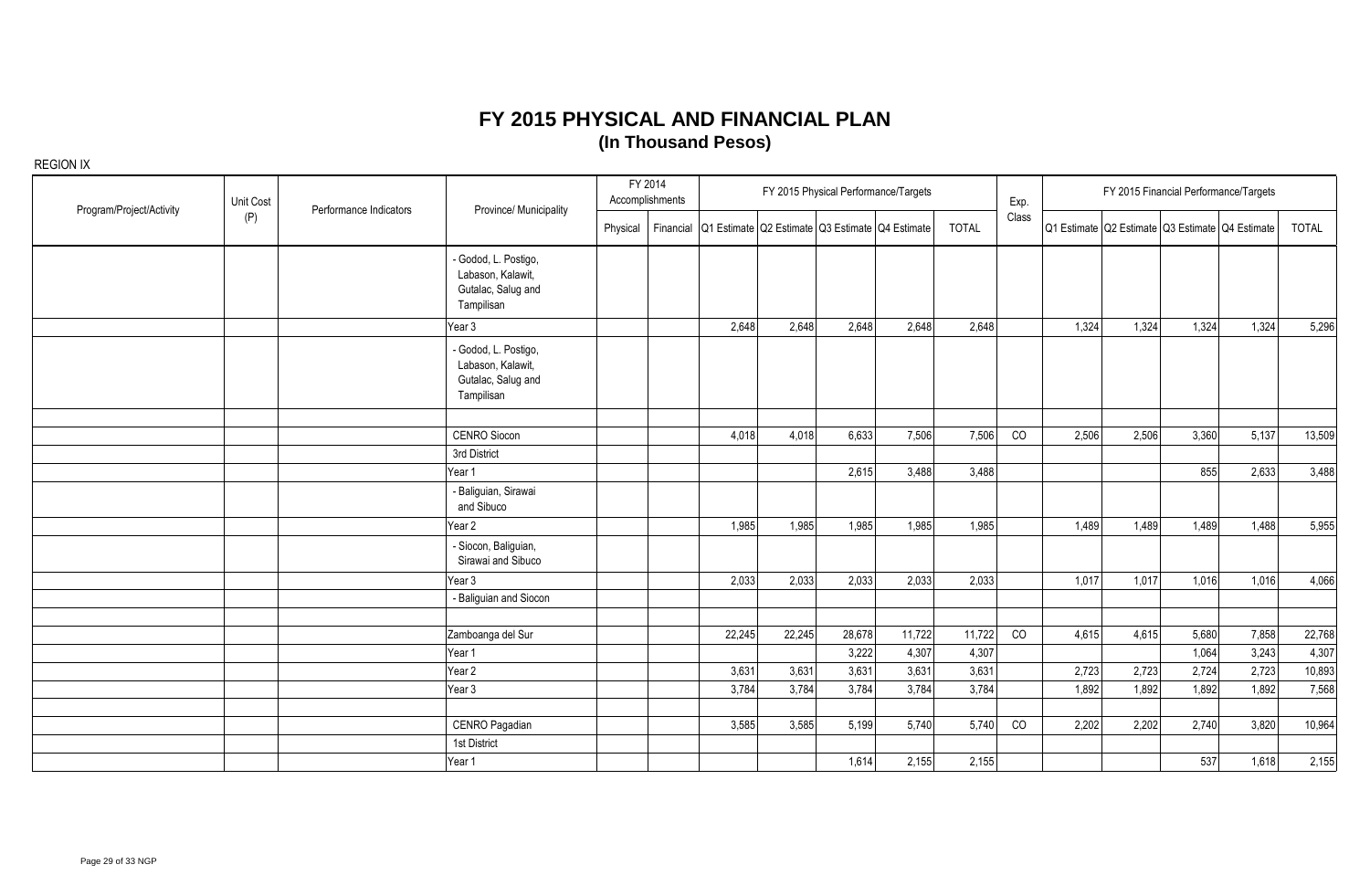| Program/Project/Activity | Unit Cost | Performance Indicators | Province/ Municipality                                                                                                                                  |          | FY 2014<br>Accomplishments |                                                           |       | FY 2015 Physical Performance/Targets |       |              | Exp.  |       |       |       | FY 2015 Financial Performance/Targets           |              |
|--------------------------|-----------|------------------------|---------------------------------------------------------------------------------------------------------------------------------------------------------|----------|----------------------------|-----------------------------------------------------------|-------|--------------------------------------|-------|--------------|-------|-------|-------|-------|-------------------------------------------------|--------------|
|                          | (P)       |                        |                                                                                                                                                         | Physical |                            | Financial Q1 Estimate Q2 Estimate Q3 Estimate Q4 Estimate |       |                                      |       | <b>TOTAL</b> | Class |       |       |       | Q1 Estimate Q2 Estimate Q3 Estimate Q4 Estimate | <b>TOTAL</b> |
|                          |           |                        | - Midsalip, Pagadian City,<br>Labangan, Dumingag,<br>Mahayag, Masaysay<br>and Tambulig                                                                  |          |                            |                                                           |       |                                      |       |              |       |       |       |       |                                                 |              |
|                          |           |                        | Year 2                                                                                                                                                  |          |                            | 1,639                                                     | 1,639 | 1,639                                | 1,639 | 1,639        |       | 1,229 | 1,229 | 1,230 | 1,229                                           | 4,917        |
|                          |           |                        | - Pagadian City,<br>Molave, Labangan,<br>Sominot, Midsalip,<br>Mahayag and<br>Dumingag                                                                  |          |                            |                                                           |       |                                      |       |              |       |       |       |       |                                                 |              |
|                          |           |                        |                                                                                                                                                         |          |                            |                                                           |       |                                      |       |              |       |       |       |       |                                                 |              |
|                          |           |                        | Year 3                                                                                                                                                  |          |                            | 1,946                                                     | 1,946 | 1,946                                | 1,946 | 1,946        |       | 973   | 973   | 973   | 973                                             | 3,892        |
|                          |           |                        | - Pagadian City,<br>Sominot, Midsalip,<br>Molave, Mahayag,<br>Dumingag, Tukuran<br>and Aurora                                                           |          |                            |                                                           |       |                                      |       |              |       |       |       |       |                                                 |              |
|                          |           |                        |                                                                                                                                                         |          |                            |                                                           |       |                                      |       |              |       |       |       |       |                                                 |              |
|                          |           |                        | <b>CENRO Guipos</b>                                                                                                                                     |          |                            | 3,830                                                     | 3,830 | 5,438                                | 5,982 | 5,982        | CO    | 2,413 | 2,413 | 2,940 | 4,038                                           | 11,804       |
|                          |           |                        | 2nd District                                                                                                                                            |          |                            |                                                           |       |                                      |       |              |       |       |       |       |                                                 |              |
|                          |           |                        | Year 1                                                                                                                                                  |          |                            |                                                           |       | 1,608                                | 2,152 | 2,152        |       |       |       | 527   | 1,625                                           | 2,152        |
|                          |           |                        | - San Pablo, Bayog,<br>Tigbao, Kumalarang,<br>Guipos, Dumalinao,<br>Pitogo, Lakewood,<br>Sagun, Lapuyan,<br>Tabina, Dimataling,<br>San Miguel and Dinas |          |                            |                                                           |       |                                      |       |              |       |       |       |       |                                                 |              |
|                          |           |                        | Year 2                                                                                                                                                  |          |                            | 1,992                                                     | 1,992 | 1,992                                | 1,992 | 1,992        |       | 1,494 | 1,494 | 1,494 | 1,494                                           | 5,976        |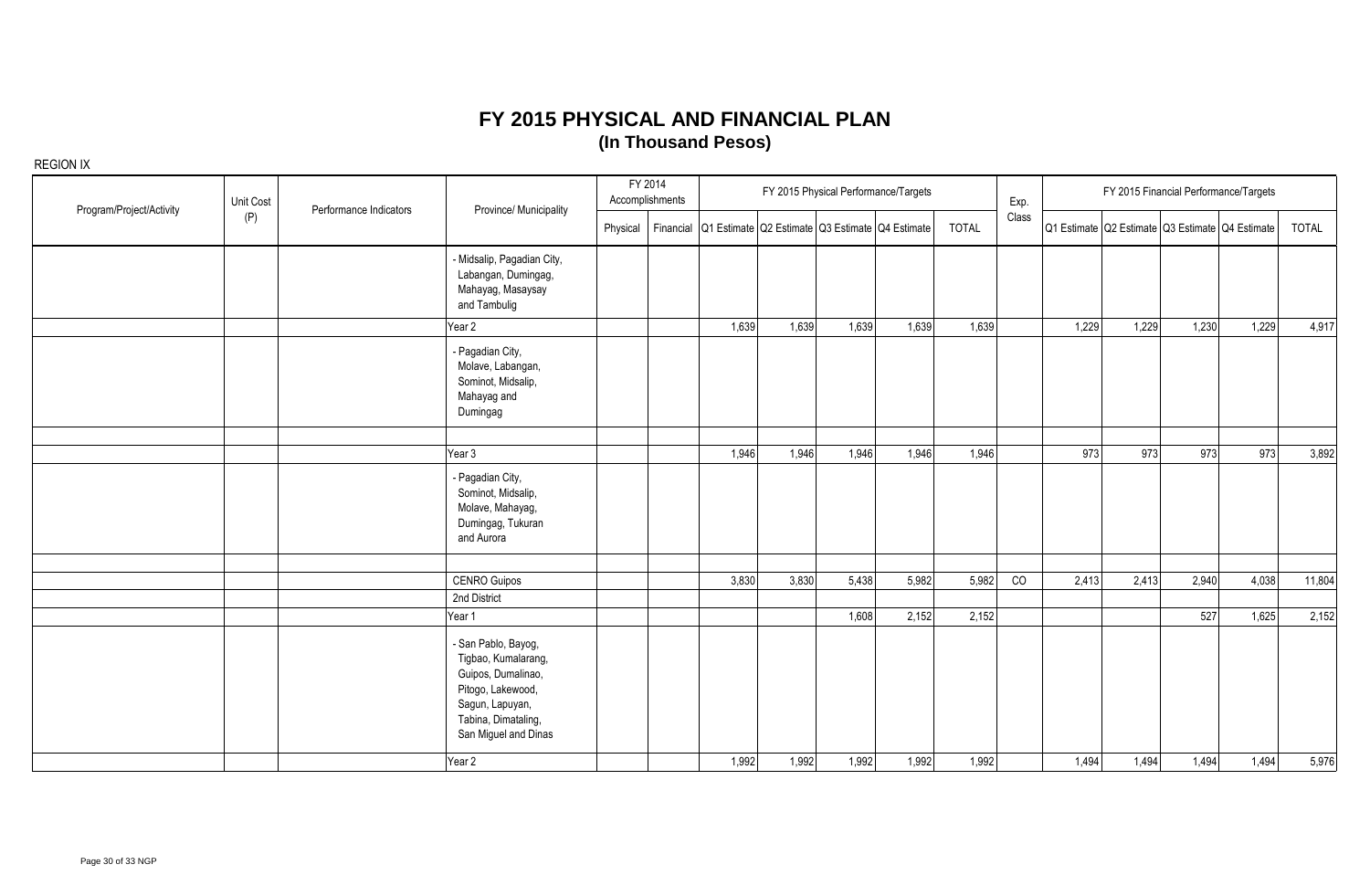| Program/Project/Activity | Unit Cost | Performance Indicators | Province/ Municipality                                                                                                                |          | FY 2014<br>Accomplishments |                                                           |        |        | FY 2015 Physical Performance/Targets |              | Exp.  |       |       | FY 2015 Financial Performance/Targets           |        |        |
|--------------------------|-----------|------------------------|---------------------------------------------------------------------------------------------------------------------------------------|----------|----------------------------|-----------------------------------------------------------|--------|--------|--------------------------------------|--------------|-------|-------|-------|-------------------------------------------------|--------|--------|
|                          | (P)       |                        |                                                                                                                                       | Physical |                            | Financial Q1 Estimate Q2 Estimate Q3 Estimate Q4 Estimate |        |        |                                      | <b>TOTAL</b> | Class |       |       | Q1 Estimate Q2 Estimate Q3 Estimate Q4 Estimate |        | TOTAL  |
|                          |           |                        | - San Pablo, Bayog,<br>Tigbao, Kumalarang,<br>Guipos, San Miguel,<br>Dinas, Lapuyan,<br>Dimataling, Dumalinao,<br>Lakewood and Pitogo |          |                            |                                                           |        |        |                                      |              |       |       |       |                                                 |        |        |
|                          |           |                        | Year 3                                                                                                                                |          |                            | 1,838                                                     | 1,838  | 1,838  | 1,838                                | 1,838        |       | 919   | 919   | 919                                             | 919    | 3,676  |
|                          |           |                        | - Tigbao, Kumalarang,<br>Bayog, Lakewood,<br>Lapuyan, Tabina,<br>Dumalinao and Dinas                                                  |          |                            |                                                           |        |        |                                      |              |       |       |       |                                                 |        |        |
|                          |           |                        |                                                                                                                                       |          |                            |                                                           |        |        |                                      |              |       |       |       |                                                 |        |        |
|                          |           |                        |                                                                                                                                       |          |                            |                                                           |        |        |                                      |              |       |       |       |                                                 |        |        |
|                          |           |                        | Zamboanga Sibugay                                                                                                                     |          |                            | 16,023                                                    | 16,023 | 20,916 | 22,556                               | 22,556       | CO    | 9,877 | 9,877 | 11,479                                          | 14,798 | 46,031 |
|                          |           |                        | Year 1                                                                                                                                |          |                            |                                                           |        | 4,893  | 6,533                                | 6,533        |       |       |       | 1,605                                           | 4,928  | 6,533  |
|                          |           |                        | Year 2                                                                                                                                |          |                            | 7,452                                                     | 7,452  | 7,452  | 7,452                                | 7,452        |       | 5,589 | 5,589 | 5,589                                           | 5,589  | 22,356 |
|                          |           |                        | Year 3                                                                                                                                |          |                            | 8,571                                                     | 8,571  | 8,571  | 8,571                                | 8,571        |       | 4,288 | 4,288 | 4,285                                           | 4,281  | 17,142 |
|                          |           |                        | CENRO Buug                                                                                                                            |          |                            | 3,587                                                     | 3,587  | 5,177  | 5,711                                | 5,711        | CO    | 2,190 | 2,190 | 2,710                                           | 3,792  | 10,882 |
|                          |           |                        | 1st district                                                                                                                          |          |                            |                                                           |        |        |                                      |              |       |       |       |                                                 |        |        |
|                          |           |                        | Year 1                                                                                                                                |          |                            |                                                           |        | 1,590  | 2,124                                | 2,124        |       |       |       | 520                                             | 1,604  | 2,124  |
|                          |           |                        | - Malangas, Alicia,<br>Imelda, Payao,<br>Mabuhay, Talusan,<br>Olutanga, Buug and<br>Diplahan                                          |          |                            |                                                           |        |        |                                      |              |       |       |       |                                                 |        |        |
|                          |           |                        | Year 2                                                                                                                                |          |                            | 1,584                                                     | 1,584  | 1,584  | 1,584                                | 1,584        |       | 1,188 | 1,188 | 1,188                                           | 1,188  | 4,752  |
|                          |           |                        | - Malangas, Alicia,<br>Mabuhay, Olutanga,<br>Talusan, Payao,<br>Buug and Diplahan                                                     |          |                            |                                                           |        |        |                                      |              |       |       |       |                                                 |        |        |
|                          |           |                        | Year 3                                                                                                                                |          |                            | 2,003                                                     | 2,003  | 2,003  | 2,003                                | 2,003        |       | 1,002 | 1,002 | 1,002                                           | 1,000  | 4,006  |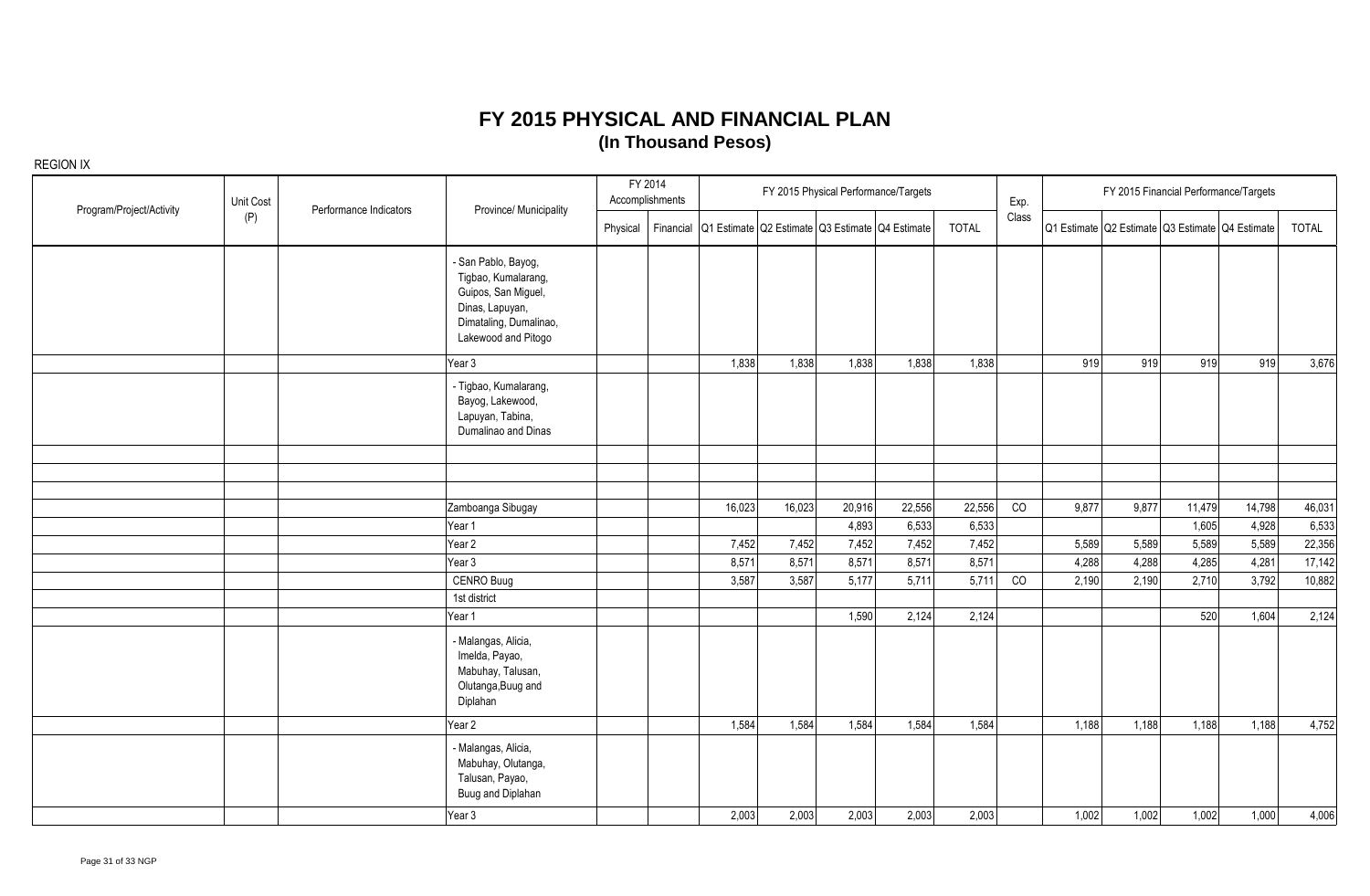| Program/Project/Activity | Unit Cost | Performance Indicators | Province/ Municipality                                         |          | FY 2014<br>Accomplishments |       |       |                 | FY 2015 Physical Performance/Targets                      |                 | Exp.  |       |                                                 |              | FY 2015 Financial Performance/Targets |                 |
|--------------------------|-----------|------------------------|----------------------------------------------------------------|----------|----------------------------|-------|-------|-----------------|-----------------------------------------------------------|-----------------|-------|-------|-------------------------------------------------|--------------|---------------------------------------|-----------------|
|                          | (P)       |                        |                                                                | Physical |                            |       |       |                 | Financial Q1 Estimate Q2 Estimate Q3 Estimate Q4 Estimate | <b>TOTAL</b>    | Class |       | Q1 Estimate Q2 Estimate Q3 Estimate Q4 Estimate |              |                                       | <b>TOTAL</b>    |
|                          |           |                        | - Diplahan, Payao,<br>Buug, Malangas,<br>Alicia and Imelda     |          |                            |       |       |                 |                                                           |                 |       |       |                                                 |              |                                       |                 |
|                          |           |                        |                                                                |          |                            |       |       |                 |                                                           |                 |       |       |                                                 |              |                                       |                 |
|                          |           |                        | CENRO Ipil                                                     |          |                            | 4,015 | 4,015 | 5,689           | 6,250                                                     | 6,250           | CO    | 2,493 | 2,493                                           | 3,041        | 4,178                                 | 12,205          |
|                          |           |                        | 2nd District                                                   |          |                            |       |       |                 |                                                           |                 |       |       |                                                 |              |                                       |                 |
|                          |           |                        | Year 1                                                         |          |                            |       |       | 1,674           | 2,235                                                     | 2,235           |       |       |                                                 | 548          | 1,687                                 | 2,235           |
|                          |           |                        | - RT Lim, Naga, Ipil<br>Tungawan, Titay,<br>Kabasalan and Siay |          |                            |       |       |                 |                                                           |                 |       |       |                                                 |              |                                       |                 |
|                          |           |                        | Year 2                                                         |          |                            | 1,940 | 1,940 | 1,940           | 1,940                                                     | 1,940           |       | 1,455 | 1,455                                           | 1,455        | 1,455                                 | 5,820           |
|                          |           |                        | - RT Lim, Naga,<br>Tungawan, Titay,<br>Kabasalan and Siay      |          |                            |       |       |                 |                                                           |                 |       |       |                                                 |              |                                       |                 |
|                          |           |                        | Year 3                                                         |          |                            | 2,075 | 2,075 | 2,075           | 2,075                                                     | 2,075           |       | 1,038 | 1,038                                           | 1,038        | 1,036                                 | 4,150           |
|                          |           |                        | - RT Lim, Naga, Titay,<br>Ipil, Kabasalan and<br>Tungawan      |          |                            |       |       |                 |                                                           |                 |       |       |                                                 |              |                                       |                 |
|                          |           |                        |                                                                |          |                            |       |       |                 |                                                           |                 |       |       |                                                 |              |                                       |                 |
|                          |           |                        | CENRO Zamboanga City<br>Year 1                                 |          |                            | 8,421 | 8,421 | 10,050<br>1,629 | 10,595<br>2,174                                           | 10,595<br>2,174 | CO    | 5,194 | 5,194                                           | 5,728<br>537 | 6,828<br>1,637                        | 22,944<br>2,174 |
|                          |           |                        | Year 2                                                         |          |                            | 3,928 | 3,928 | 3,928           | 3,928                                                     | 3,928           |       | 2,946 | 2,946                                           | 2,946        | 2,946                                 | 11,784          |
|                          |           |                        | Year 3                                                         |          |                            | 4,493 | 4,493 | 4,493           | 4,493                                                     | 4,493           |       | 2,248 | 2,248                                           | 2,245        | 2,245                                 | 8,986           |
|                          |           |                        | 1st District                                                   |          |                            | 4,624 | 4,624 | 5,470           | 5,753                                                     | 5,753           |       |       |                                                 |              |                                       |                 |
|                          |           |                        | Year 1                                                         |          |                            |       |       | 846             | 1,129                                                     | 1,129           |       |       |                                                 | 280          | 849                                   | 1,129           |
|                          |           |                        | Year 2                                                         |          |                            | 2,180 | 2,180 | 2,180           | 2,180                                                     | 2,180           |       | 1,635 | 1,635                                           | 1,635        | 1,635                                 | 6,540           |
|                          |           |                        | Year 3                                                         |          |                            | 2,444 | 2,444 | 2,444           | 2,444                                                     | 2,444           |       | 1,222 | 1,222                                           | 1,222        | 1,222                                 | 4,888           |
|                          |           |                        | 2nd District                                                   |          |                            | 3,797 | 3,797 | 4,580           | 4,842                                                     | 4,842           |       |       |                                                 |              |                                       |                 |
|                          |           |                        | Year 1                                                         |          |                            |       |       | 783             | 1,045                                                     | 1,045           |       |       |                                                 | 257          | 788                                   | 1,045           |
|                          |           |                        | Year <sub>2</sub>                                              |          |                            | 1,748 | 1,748 | 1,748           | 1,748                                                     | 1,748           |       | 1,311 | 1,311                                           | 1,311        | 1,311                                 | 5,244           |
|                          |           |                        | Year 3                                                         |          |                            | 2,049 | 2,049 | 2,049           | 2,049                                                     | 2,049           |       | 1,026 | 1,026                                           | 1,023        | 1,023                                 | 4,098           |
|                          |           |                        |                                                                |          |                            |       |       |                 |                                                           |                 |       |       |                                                 |              |                                       |                 |